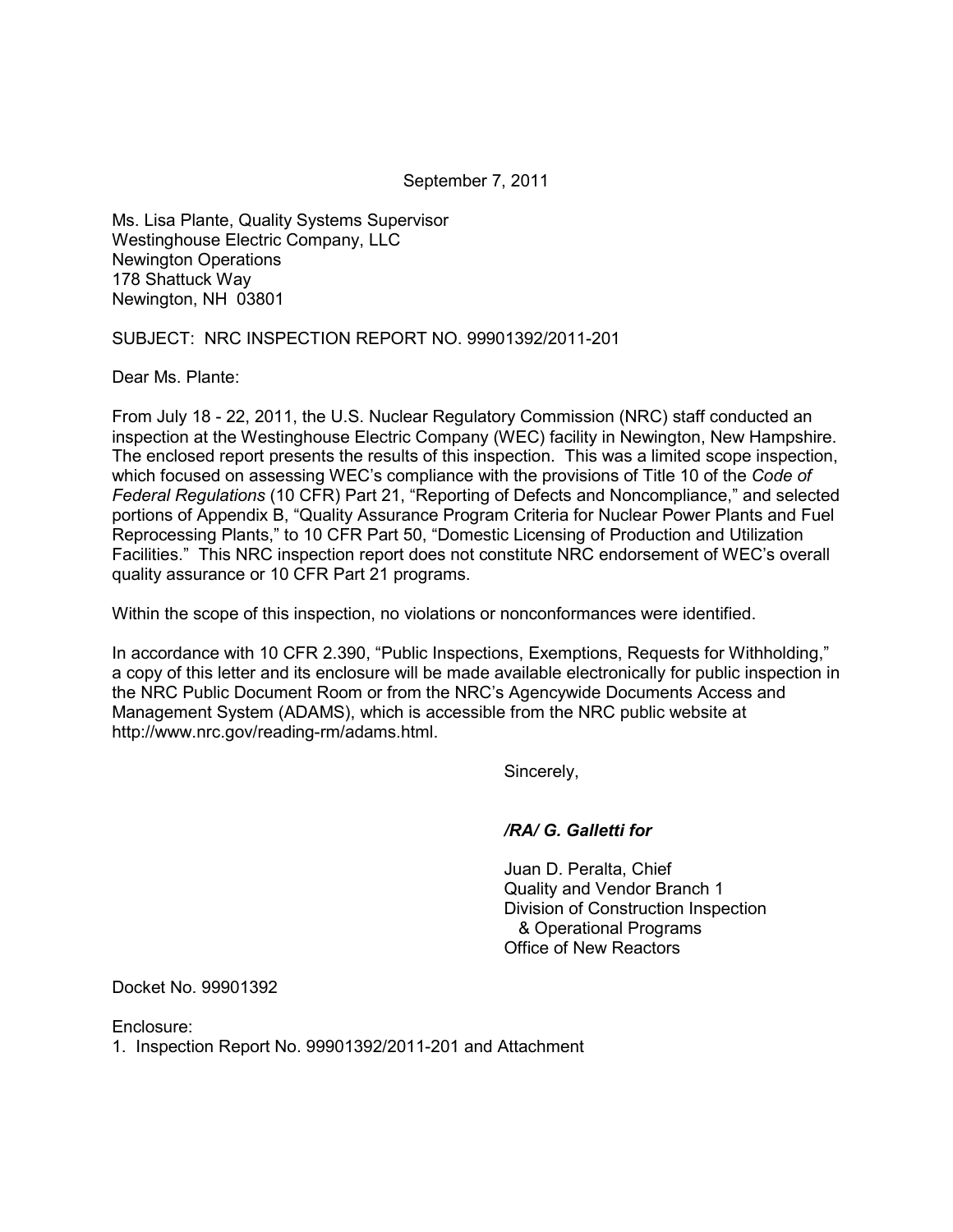#### September 7, 2011

Ms. Lisa Plante, Quality Systems Supervisor Westinghouse Electric Company, LLC Newington Operations 178 Shattuck Way Newington, NH 03801

#### SUBJECT: NRC INSPECTION REPORT NO. 99901392/2011-201

Dear Ms. Plante:

From July 18 - 22, 2011, the U.S. Nuclear Regulatory Commission (NRC) staff conducted an inspection at the Westinghouse Electric Company (WEC) facility in Newington, New Hampshire. The enclosed report presents the results of this inspection. This was a limited scope inspection, which focused on assessing WEC's compliance with the provisions of Title 10 of the *Code of Federal Regulations* (10 CFR) Part 21, "Reporting of Defects and Noncompliance," and selected portions of Appendix B, "Quality Assurance Program Criteria for Nuclear Power Plants and Fuel Reprocessing Plants," to 10 CFR Part 50, "Domestic Licensing of Production and Utilization Facilities." This NRC inspection report does not constitute NRC endorsement of WEC's overall quality assurance or 10 CFR Part 21 programs.

Within the scope of this inspection, no violations or nonconformances were identified.

In accordance with 10 CFR 2.390, "Public Inspections, Exemptions, Requests for Withholding," a copy of this letter and its enclosure will be made available electronically for public inspection in the NRC Public Document Room or from the NRC's Agencywide Documents Access and Management System (ADAMS), which is accessible from the NRC public website at http://www.nrc.gov/reading-rm/adams.html.

Sincerely,

## */RA/ G. Galletti for*

 Juan D. Peralta, Chief Quality and Vendor Branch 1 Division of Construction Inspection & Operational Programs Office of New Reactors

Docket No. 99901392

Enclosure:

1. Inspection Report No. 99901392/2011-201 and Attachment DISTRIBUTION:

| אוטו ו טטוח טוע.                 |               |               |                      |                 |                           |  |  |  |
|----------------------------------|---------------|---------------|----------------------|-----------------|---------------------------|--|--|--|
| <b>PUBLIC</b>                    |               | MVaaler, NRO  | CQVA R/F             | RidsNroDcipCqvb | RidsNroDcip               |  |  |  |
| RidsNrrDeEmb1                    |               | JHuang, NRO   | RidsNroDcipCqva      |                 | plantelm@westinghouse.com |  |  |  |
| ADAMS Accession No.: ML112144266 |               |               | *concurred via email |                 | <b>NRO-002</b>            |  |  |  |
| <b>OFFICE</b>                    | NRO/DCIP/CQVA | NRO/DCIP/CQVB | NRO/DCIP/CQVA        | NRO/DCIP/CQVA   | NRO/DCIP/CQVA             |  |  |  |
| <b>NAME</b>                      | TKendzia*     | GNewman*      | RPatel*              | MVaaler*        | RPrato*                   |  |  |  |
| <b>DATE</b>                      | 9/6/2011      | 8/31//2011    | 9/6/2011             | 9/1/2011        | 9/6/2011                  |  |  |  |
| <b>OFFICE</b>                    | NRO/DCIP/CQVA | NRO/DE/EMB1   | QTE                  |                 | NRO/DCIP/CQVA             |  |  |  |
| <b>NAME</b>                      | BClarke*      | Jason Huang*  | Tech Editor*         |                 | JPeralta                  |  |  |  |
| <b>DATE</b>                      | 9/6/2011      | 9/6/2011      | 9/2/2011             |                 | /2011                     |  |  |  |

 **OFFICIAL RECORD COPY**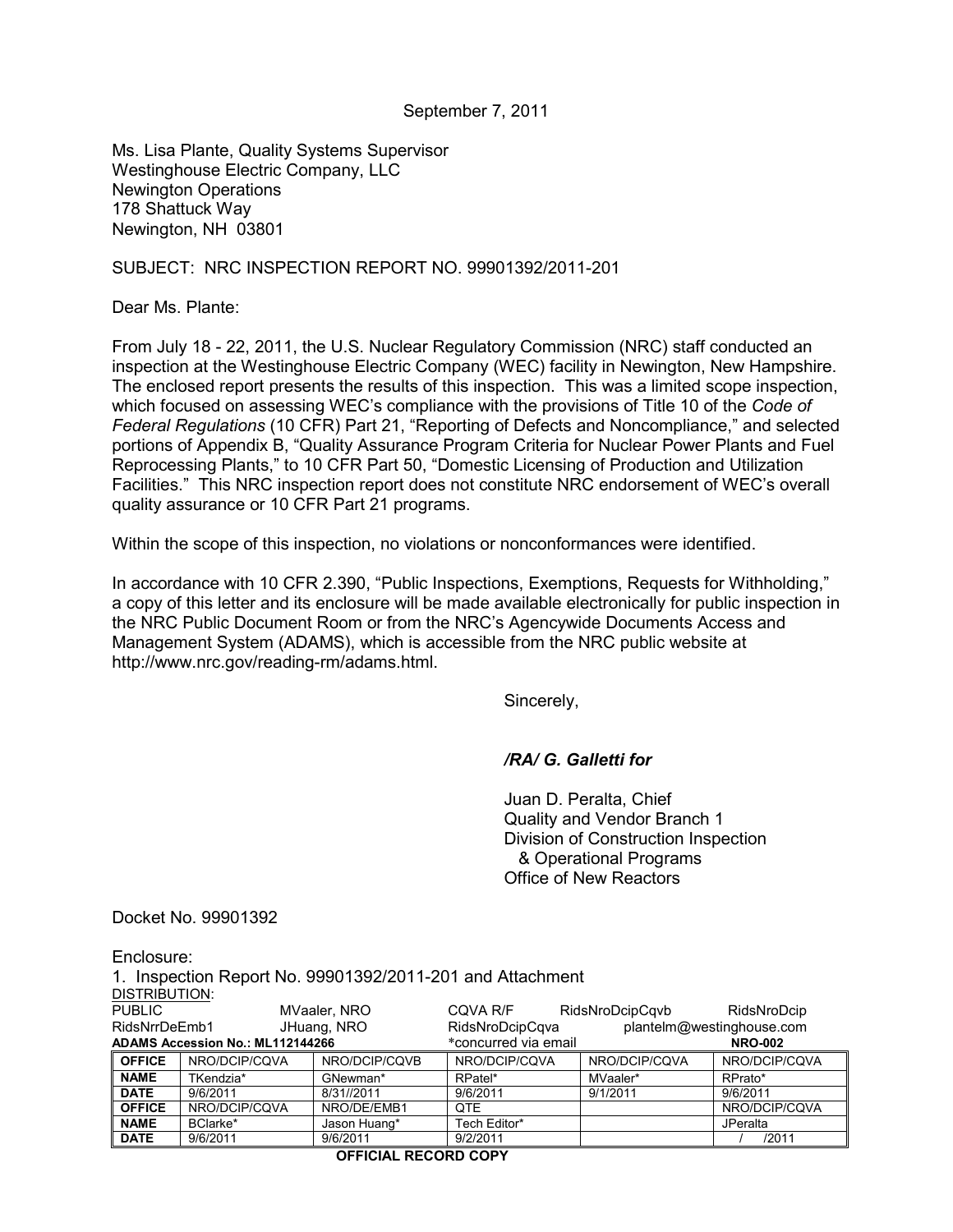#### **U.S. NUCLEAR REGULATORY COMMISSION OFFICE OF NEW REACTORS DIVISION OF CONSTRUCTION INSPECTION AND OPERATIONAL PROGRAMS VENDOR INSPECTION REPORT**

| Docket No.:                                                                                                                                                                    | 99901392                                                                                                                                                                                                                             |                                                                                                  |  |  |  |
|--------------------------------------------------------------------------------------------------------------------------------------------------------------------------------|--------------------------------------------------------------------------------------------------------------------------------------------------------------------------------------------------------------------------------------|--------------------------------------------------------------------------------------------------|--|--|--|
| Report No.:                                                                                                                                                                    | 99901392/2011-201                                                                                                                                                                                                                    |                                                                                                  |  |  |  |
| Vendor:                                                                                                                                                                        | Westinghouse Electric Company, LLC<br><b>Newington Operations</b><br>178 Shattuck Way<br>Newington, NH 03801                                                                                                                         |                                                                                                  |  |  |  |
| <b>Vendor Contact:</b>                                                                                                                                                         | Ms. Lisa Plante<br><b>Quality Systems Supervisor</b><br>Telephone: (603) 433-1064<br>E-mail: plantelm@westinghouse.com                                                                                                               |                                                                                                  |  |  |  |
| Nuclear Industry:                                                                                                                                                              | The Westinghouse Electric Company, Newington Operations<br>(WEC) facility is a major supplier of safety related control rod drive<br>mechanisms and reactor vessel internals for the WEC AP1000<br>pressurized water reactor design. |                                                                                                  |  |  |  |
| <b>Inspection Dates:</b>                                                                                                                                                       | July 18 - 22, 2011                                                                                                                                                                                                                   |                                                                                                  |  |  |  |
| Inspection Team Leader:                                                                                                                                                        | <b>Robert Prato</b>                                                                                                                                                                                                                  | NRO/DCIP/CQVA                                                                                    |  |  |  |
| <b>Inspection Team Members:</b>                                                                                                                                                | Marlayna Vaaler<br><b>Garrett Newman</b><br>Raju Patel<br>Thomas Kendzia<br><b>Brent Clarke</b><br>Jason Huang                                                                                                                       | NRO/DCIP/CQVA<br>NRO/DCIP/CQVB<br>NRO/DCIP/CQVA<br>NRO/DCIP/CQVA<br>NRO/DCIP/CQVA<br>NRO/DE/EMB1 |  |  |  |
| Approved by:<br>Juan D. Peralta, Branch Chief<br>Quality and Vendor Branch 1<br>Division of Construction Inspection<br>& Operational Programs<br><b>Office of New Reactors</b> |                                                                                                                                                                                                                                      |                                                                                                  |  |  |  |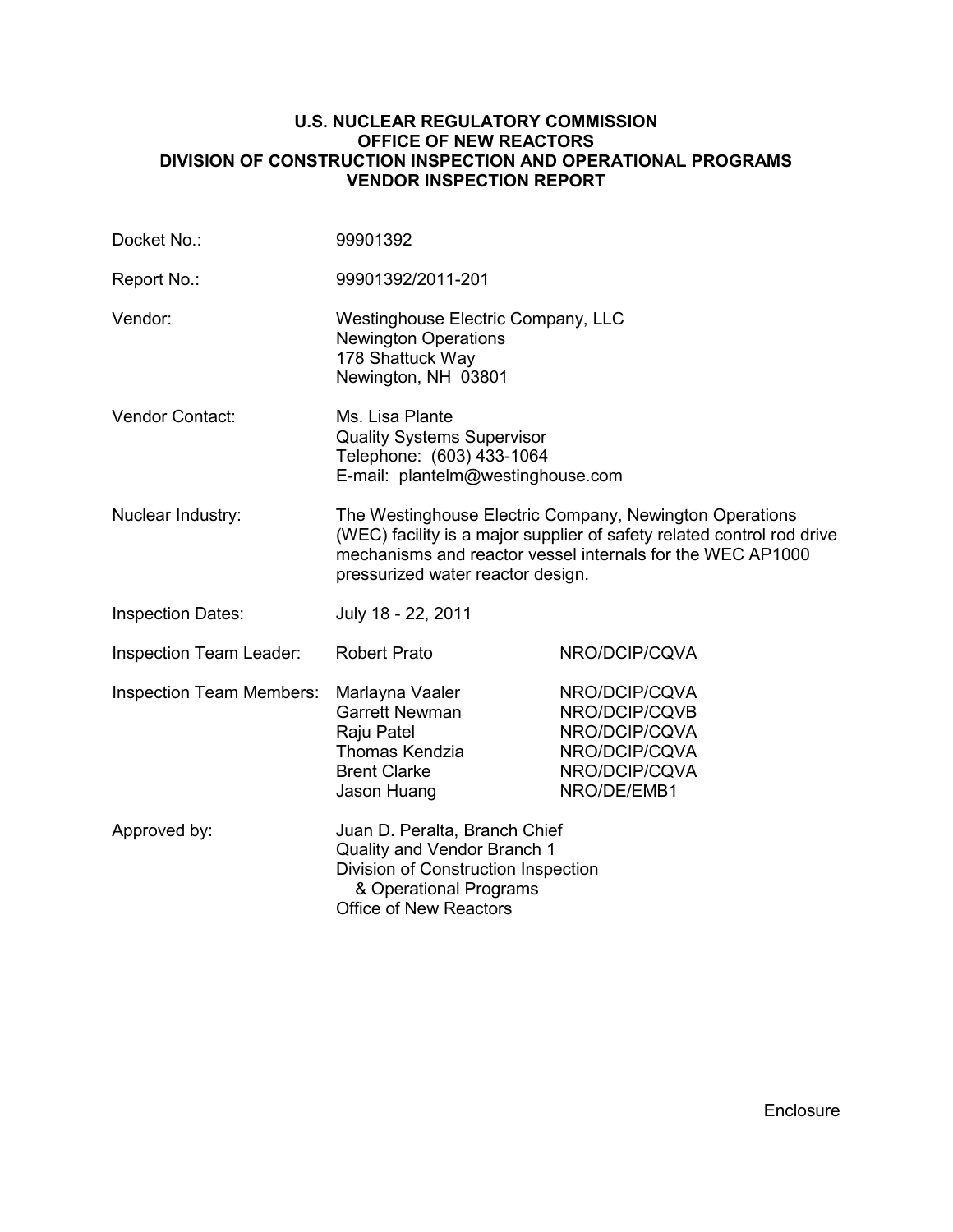# **EXECUTIVE SUMMARY**

#### Westinghouse Electric Company, Newington Operations 99901392/2011-201

The U.S. Nuclear Regulatory Commission (NRC) conducted this inspection to verify that Westinghouse Electric Company, Newington Operations (WEC) implemented an adequate quality assurance (QA) program that complies with the requirements of Title 10 of the *Code of Federal Regulations* (10 CFR) Part 50, "Domestic Licensing of Production and Utilization Facilities," Appendix B, "Quality Assurance Criteria for Nuclear Power Plants and Fuel Reprocessing Plants." The inspection also verified that WEC implemented a program under 10 CFR Part 21, "Reporting of Defects and Noncompliance," that meets the NRC's regulatory requirements. The inspection team conducted the inspection at the WEC facility in Newington, New Hampshire from July 18 - 22, 2011.

The following regulations served as the bases for the NRC inspection:

- Appendix B to 10 CFR Part 50
- $\bullet$  10 CFR Part 21

The NRC inspection team used Inspection Procedure 43002, "Routine Inspections of Nuclear Vendors," dated April 25, 2011, and Inspection Procedure 36100, "Inspection of 10 CFR Parts 21 and 50.55(e) Programs for Reporting Defects and Noncompliance," dated April 25, 2011, during this inspection.

The NRC conducted its last inspection at the WEC Newington facility in July 1999 when it was owned by ABB Combustion Engineering Nuclear Power, Inc. (ABB), and documented the results of the inspection in Inspection Report 72-0017/99-202, dated August 31, 1999. During this inspection, the NRC inspected ABB's management practices and fabrication activities for compliance with 10 CFR Part 21, Appendix B to 10 CFR Part 50, and 10 CFR Part 72, "Licensing Requirements for the Independent Storage of Spent Nuclear Fuel and High Level Radioactive Waste." The 1999 inspection identified one violation against 10 CFR 72.154, "Control of purchased material, equipment, and services." Subsequent to that NRC inspection, the Westinghouse Electric Company purchased the Newington, NH facility in 2000. As part of the scope of the current inspection, the NRC inspection team inspected quality assurance activities related to design control; procurement; contractor oversight (including external audits); inspections; corrective actions; nonconformances; instructions, procedures, and drawings; training; and document control. The inspection team also inspected the WEC Newington Operations Part 21 program.

The NRC inspection team concluded that WEC's QA policies and procedures comply with the applicable requirements of 10 CFR Part 21 and Appendix B to 10 CFR Part 50, and that WEC personnel are implementing these policies and procedures effectively. The results of this inspection are summarized below.

#### 10 CFR Part 21 Program

The NRC inspection team concluded that WEC appropriately translated the requirements contained in 10 CFR Part 21 into implementing procedures and for those activities reviewed by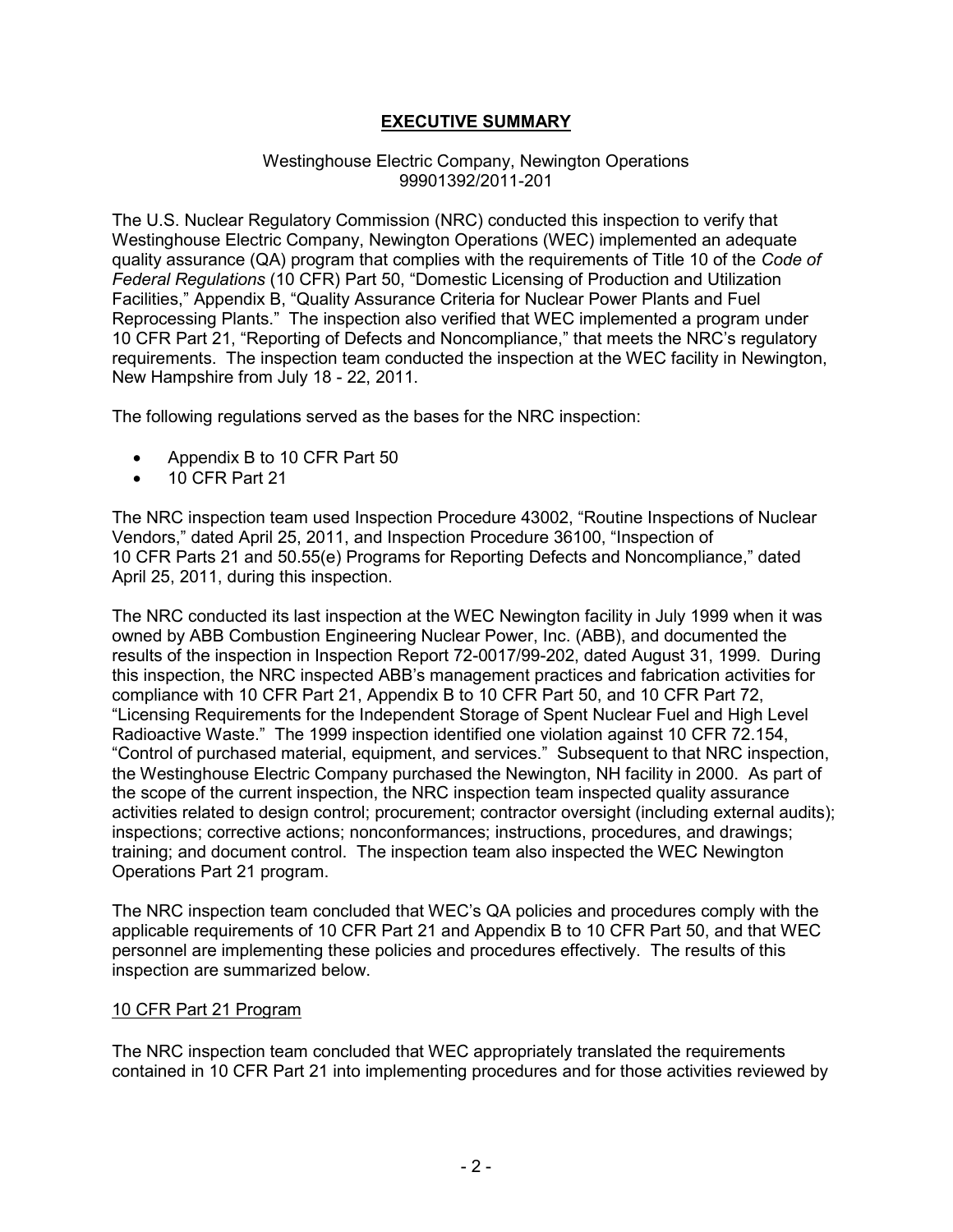the NRC inspection team, implemented them as required by the WEC procedures. No significant findings were identified.

## Training and Qualification of Personnel

The NRC inspection team concluded that the training and qualification of WEC personnel conform to the regulatory requirements of Criterion II, "Quality Assurance Program," of Appendix B to 10 CFR Part 50, and that WEC was effectively implementing its Quality Assurance Manual (QAM) and associated training and qualification procedures. No significant findings were identified.

# Design Control

The NRC inspection team concluded that WEC's design control policies and procedures are consistent with Criterion III, "Design Control," of Appendix B to 10 CFR Part 50 and the requirements of the American Society of Mechanical Engineers Boiler and Pressure Vessel Code, Section III, Subsections NB and NG. The NRC inspection team concluded that WEC's implementation of these practices relative to the AP1000 control rod drive mechanisms and reactor vessel internals provided appropriate design controls. No significant findings were identified.

## Procurement Document Control

The NRC inspection team concluded that the WEC procurement document control program conforms to the regulatory requirements of Criterion IV, "Procurement Document Control," of Appendix B to 10 CFR Part 50. The NRC inspection team concluded that WEC's implementation of these policies and procedures provided appropriate controls for issuing and revising procurement documents. No significant findings were identified.

## Control of Purchased Material, Equipment, and Services

The NRC inspection team concluded that the WEC procurement and material acceptance programs conform to the regulatory requirements of Criterion VII, "Control of Purchased Material, Equipment, and Services," of Appendix B to 10 CFR Part 50. The NRC inspection team concluded that WEC's implementation of these policies and procedures provided appropriate oversight of its suppliers and control of purchased material, equipment, and services. No significant findings were identified.

## Internal and External Audits

The NRC inspection team concluded that WEC's external and internal audit programs conform to the regulatory requirements of Criterion VII, "Control of Purchased Material, Equipment, and Services," and Criterion XVIII, "Audits," of Appendix B to 10 CFR Part 50. The NRC inspection team concluded that WEC adequately implemented its internal and external audit programs. No significant findings were identified.

## Control of Special Processes

The NRC inspection team concluded that WEC's program for the control of special processes conforms to the regulatory requirements of Criterion IX, "Control of Special Processes," of Appendix B to 10 CFR Part 50. The NRC inspection team concluded that the WEC QAM and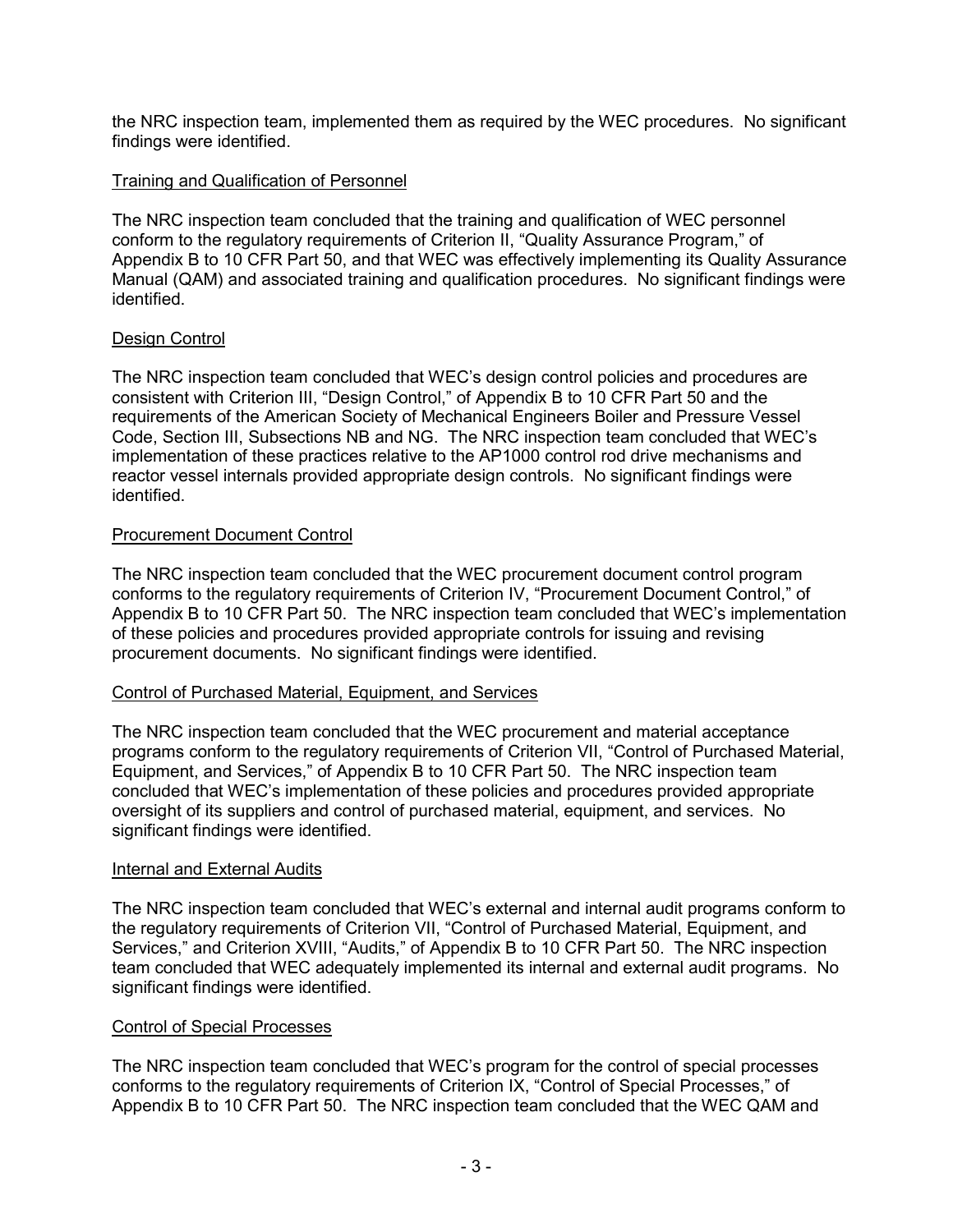associated fabrication and special process procedures and activities were adequate and effectively implemented by qualified personnel, using qualified equipment and processes. No significant findings were identified.

## Test Control

The NRC inspection team concluded that WEC's process for control of the testing program conforms to the regulatory requirements of Criterion XI, "Test Control," of Appendix B to 10 CFR Part 50. The NRC inspection team concluded that the WEC QAM and associated test control procedures and activities were adequate and effectively implemented by qualified personnel, using qualified equipment and processes. No significant findings were identified.

#### Control of Measuring and Test Equipment

The NRC inspection team concluded that WEC's measuring and test equipment program requirements are consistent with the regulatory requirements of Criterion XII, "Control of Measuring and Test Equipment," of Appendix B to 10 CFR Part 50. The NRC inspection team concluded that WEC established appropriate and effective means to control measuring and test equipment. No significant findings were identified.

#### Nonconforming Materials, Parts, or Components

Based on the sample of nonconformances reviewed, the NRC inspection team concluded that WEC's process for the control of nonconforming materials, parts, or components is consistent with the regulatory requirements of Criterion XV, "Nonconforming Materials, Parts, or Components," of Appendix B to 10 CFR Part 50. The NRC inspection team concluded that WEC effectively implemented its QA policies and implementing procedures that govern the control of nonconformances. No significant findings were identified.

#### Corrective Action

Based on the sample of corrective action reports reviewed, the NRC inspection team concluded that the implementation of WEC's program for corrective actions was consistent with the regulatory requirements of Criterion XVI, "Corrective Action," of Appendix B to 10 CFR Part 50. No significant findings were identified.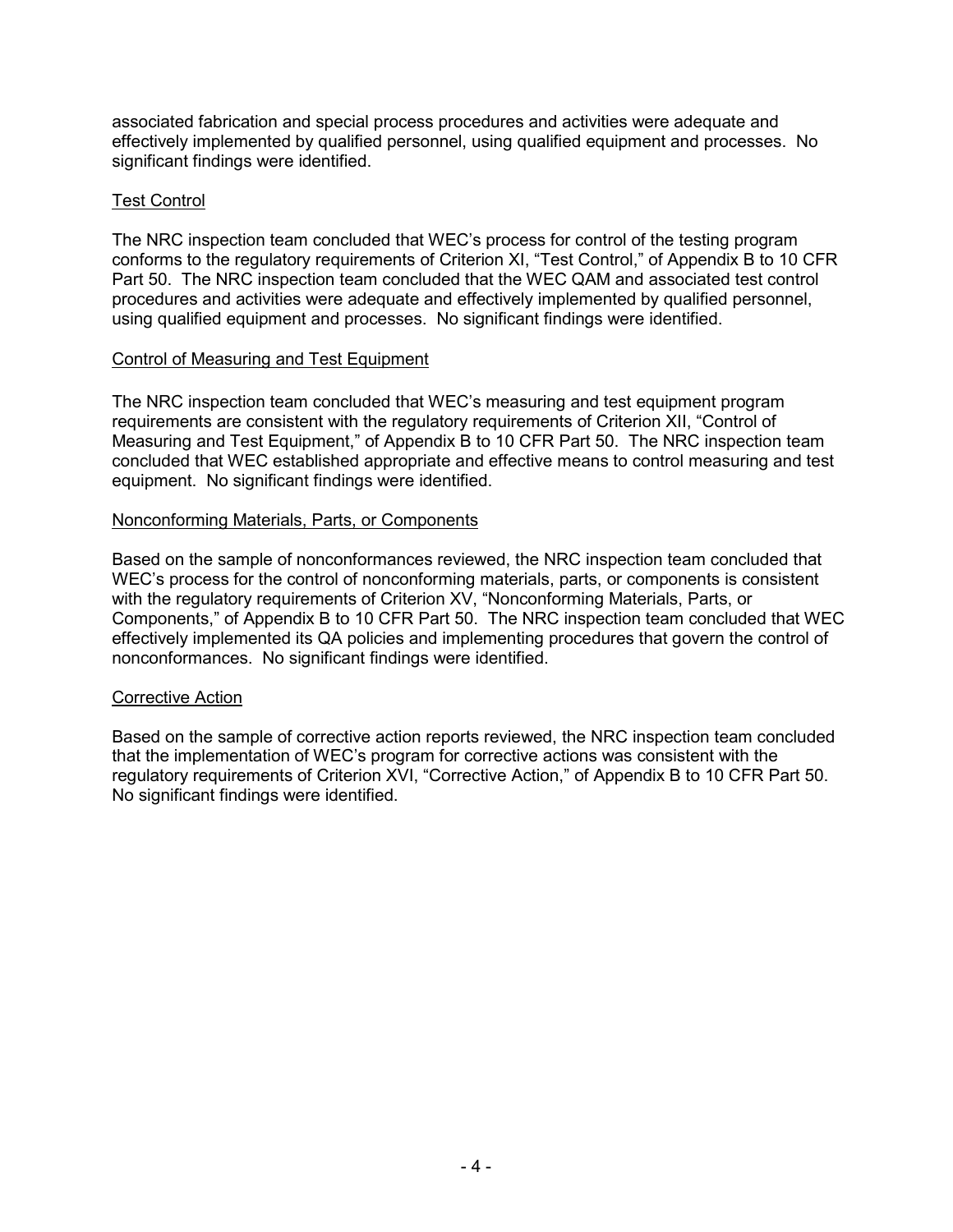# **REPORT DETAILS**

#### 1. 10 CFR Part 21 Program

#### a. Inspection Scope

The NRC inspection team reviewed the WEC facility's policies and implementing procedures that govern the programs and activities used to establish and verify compliance with the requirements of 10 CFR Part 21. In addition, the NRC inspection team evaluated the 10 CFR Part 21 postings as well as a sample of WEC purchase orders, internal audit results, and training matrices in order to evaluate WEC's compliance with the requirements of 10 CFR 21.6, "Posting Requirements," 10 CFR 21.21, "Notification of Failure to Comply or Existence of a Defect and its Evaluation," and 10 CFR 21.31, "Procurement Documents," respectively.

Within the scope of this area of the inspection, the NRC inspection team reviewed the following policies, procedures, and associated documentation established by WEC:

- Quality Assurance Manual, Westinghouse Electric Company LLC, Newington Operations (QAM), Revision 10, dated February 7, 2011
- Westinghouse Policy/Procedure WEC 21.0, "Identification and Reporting of Conditions Adverse to Safety, " Revision 6, dated August 3, 2009
- Westinghouse Policy/Procedure WEC 16.2, "Westinghouse Corrective Action Process, " Revision 2, dated February 8, 2010
- Westinghouse, Newington Operations, Policy/Procedure PP-15-01, "Nonconformance Reports – Inprocess," Revision 6, dated May 28, 2010
- Westinghouse, Newington Operations, Policy/Procedure PP-15-02, "Supplier Deviation of Contract Requirement," Revision 3, dated December 15, 2010
- Westinghouse, Newington Operations, Policy/Procedure PP-16-08, "Customer Satisfaction," Revision 0, dated November 3, 2008
- 2011 Internal Audit (WEC-11-35) Exit Notes, "Audit of Nuclear Components Manufacturing," date not specified
- List of 10 CFR Part 21 posting locations
- Issues Report 09-236-M026, "Drive Rod Blanks Stored Outside," dated August 24, 2009
- Issues Report 10-189-W007, "Seal 3 Assembly-Pump 1128-1A," dated July 8, 2010
- Issues Report 09-202-W011, "Nozzle Weldment Orifice," dated July 7, 2010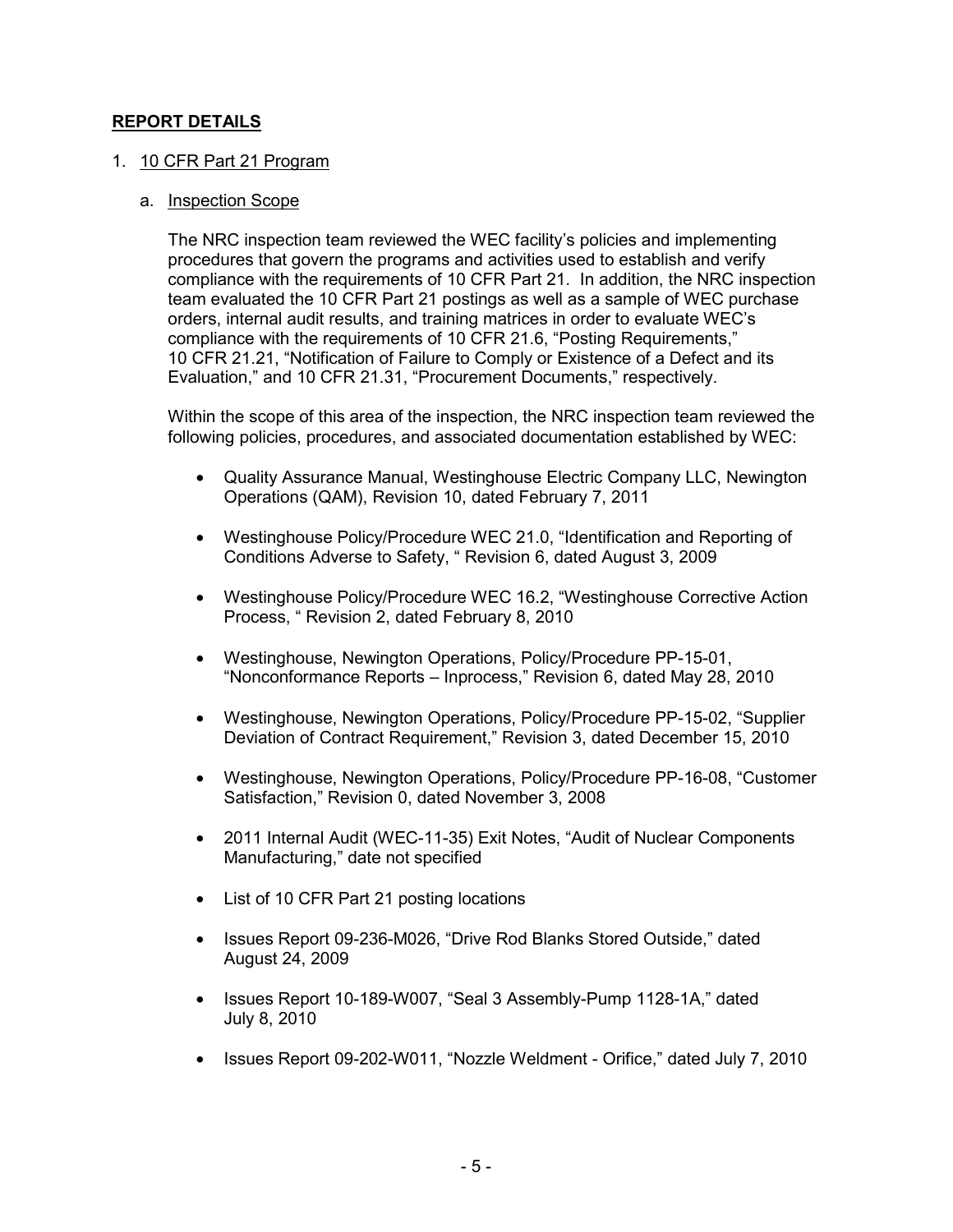#### b. Observations and Findings

#### b.1 10 CFR Part 21 Policies and Procedures

The NRC inspection team reviewed the WEC QAM and WEC 21.0 to verify that WEC had effectively implemented the requirements in 10 CFR 21.21(a)(1) for evaluating deviations and failures to comply associated with substantial safety hazards and that WEC's procedures incorporated the appropriate timelines for evaluation and reporting identified in 10 CFR Part 21. In addition, the inspection team verified that (1) WEC's nonconformance and corrective action procedures provided a link to the 10 CFR Part 21 program, and (2) WEC's 10 CFR Part 21 procedures implemented the requirements in 10 CFR 21.21(d) in regard to directors or responsible officers notifying the NRC of identified defects or failures to comply associated with substantial safety hazards.

The WEC QAM provides for the evaluation of defects and failures to comply, and notification of customers regarding any defects and failures to comply that might reasonably result in a substantial safety hazard. The QAM also requires that the quality assurance program (QAP) identify items and activities affecting quality to which the WEC QAP applies and prescribe controls over the items and activities to an extent consistent with their importance to safety and/or the applicable requirements of Appendix B to 10 CFR Part 50.

WEC 21.0 is the primary procedure used to implement the requirements of 10 CFR Part 21 for reporting defects and failures to comply. The procedure includes (1) purpose, policy, and applicability statements; (2) definitions, references, organizational responsibilities, and general information; (3) applicable flow diagrams for the discovery of potential conditions adverse to safety; (4) provisions for the evaluation and reporting of potential conditions adverse to safety; and (5) provisions for the posting of Federal laws and regulations related to 10 CFR Part 21.

The NRC inspection team verified that WEC 21.0 provides the guidance and organizational structure necessary to implement the requirements of 10 CFR Part 21 and other related regulations associated with timely identification, evaluation, and reporting of defects and failures to comply that could create a substantial safety hazard. The inspection team also verified that WEC 21.0 defines applicable terms consistent with the terminology defined in 10 CFR 21.3, "Definitions," provides the necessary guidance to assess deviations and failures to comply in an effective and timely manner in accordance with 10 CFR 21.21(a)(1), (a)(3), (b), and (d), and provides appropriate guidance for interim reports in accordance with 10 CFR 21.21(a)(2).

The inspection team reviewed the WEC procurement procedures as well as a sample of purchase orders and verified that the procurement process and each procurement document specified, when applicable, that the provisions of 10 CFR Part 21 apply in accordance with 10 CFR 21.31.

The NRC inspection team reviewed WEC 16.2, PP-15-01, PP-15-02, and PP-16-08, relating to the corrective action program, nonconformance program, supplier deviation of contract requirement, and customer satisfaction process, respectively. The inspection team verified that each of these procedures provide adequate guidance for evaluating deficiencies, as appropriate, for 10 CFR Part 21 applicability. In addition, the NRC inspection team reviewed numerous corrective action reports, nonconformance reports,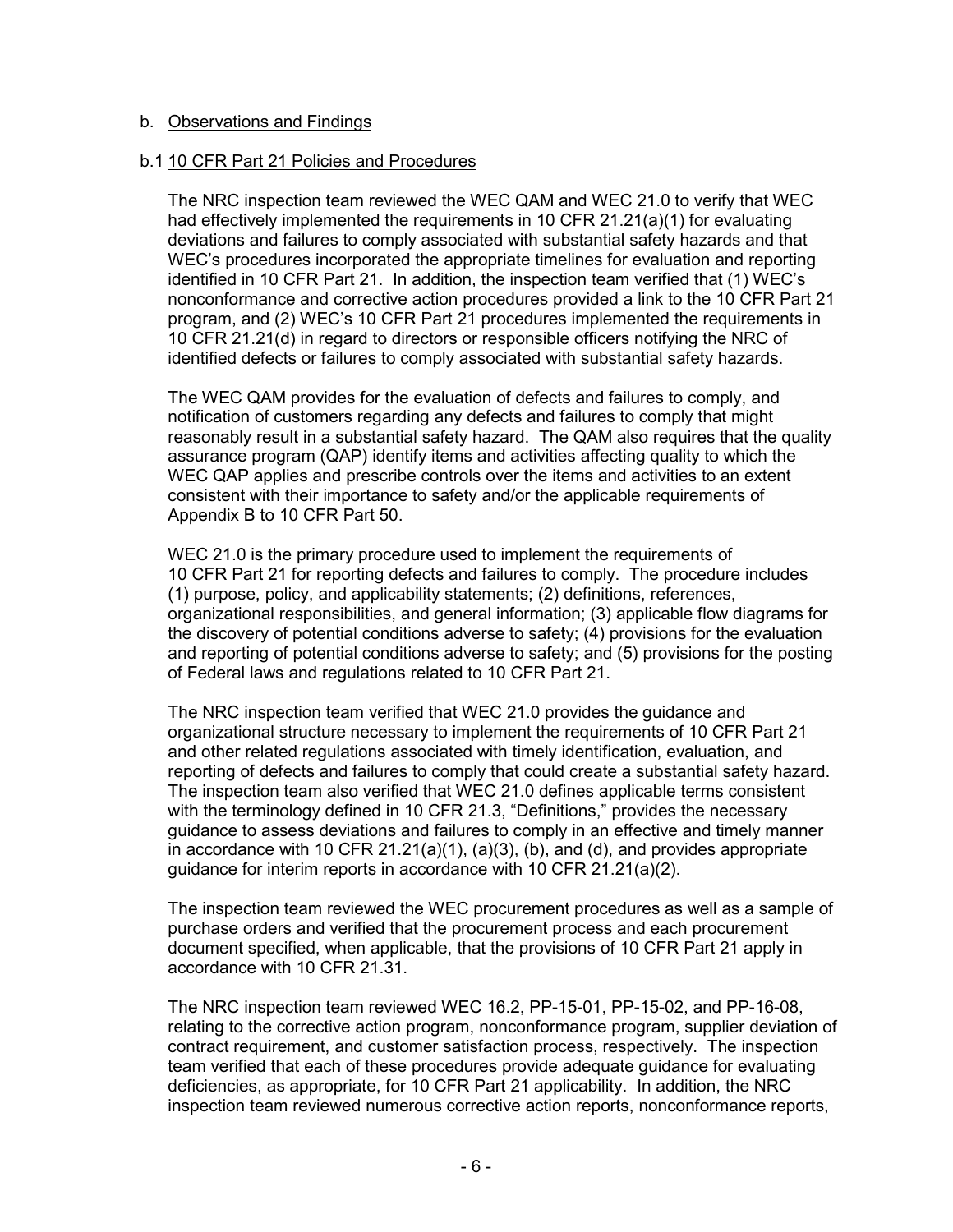and quality notifications to verify that WEC is implementing each of the programs which can be used to identify defects and failures to comply consistent with the requirements of 10 CFR Part 21 and the WEC procedures.

## b.2 10 CFR Part 21 Evaluations

The NRC inspection team reviewed the 10 CFR Part 21 reports submitted to the NRC and determined that WEC Newington Operations has not reported any defects or failures to comply which could create a substantial safety hazard. The inspection team reviewed the WEC QAM and the implementing procedures for the corrective action, nonconformance, customer satisfaction (concerns identification), and supplier deviation programs and verified that each of these programs provide adequate instructions to identify any defects or failures to comply that could create a substantial safety hazard.

The NRC inspection team reviewed the WEC Part 21 evaluation process and determined that once an item is identified as requiring an evaluation for Part 21 reportability, WEC Cranberry Township (Westinghouse headquarters) is automatically notified of the issue. The remaining 10 CFR Part 21 evaluation and reporting activities are performed by WEC Cranberry Township with technical support, as applicable, from WEC Newington Operations. The NRC inspection team reviewed three issue reports that were identified as requiring an evaluation for 10 CFR Part 21 reportability and verified that the evaluation and determination, as documented in the applicable issue reports, appeared reasonable and consistent with the requirements of 10 CFR Part 21.

# b.3 10 CFR Part 21 Postings

The NRC inspection team reviewed the content of the WEC 10 CFR Part 21 postings as well as the location of each posting at the WEC Newington Operations facilities. The inspection team verified that the information required by 10 CFR 21.6 was included on each of the postings distributed in 10 locations of the 5 buildings that comprise the Newington, New Hampshire complex. The inspection team walked down each of the 10 locations and also verified that the required documents were posted in conspicuous locations consistent with the intent of 10 CFR 21.6(2).

The NRC inspection team observed that the 2011 WEC internal audit (WEC-11-35) exit notes state, in part, that three of six individuals interviewed in the office and machine shop areas during the WEC internal audit were not aware of any of the locations where the 10 CFR Part 21 postings were placed. All employees receive indoctrination training on WEC 21.0 which requires each employee to review WEC 21.0 and observe a PowerPoint presentation that provides an overview and additional description of 10 CFR Part 21. However, WEC 21.0 and the associated PowerPoint presentation do not identify the locations of the 10 CFR Part 21 postings.

The final report for WEC-11-35 was not complete prior to the exit meeting for this inspection and, therefore, final corrective actions were not identified. However, the exit meeting included a recommendation to require all employees to complete 10 CFR Part 21 refresher training that incorporates the location of all 10 CFR 21.6 postings.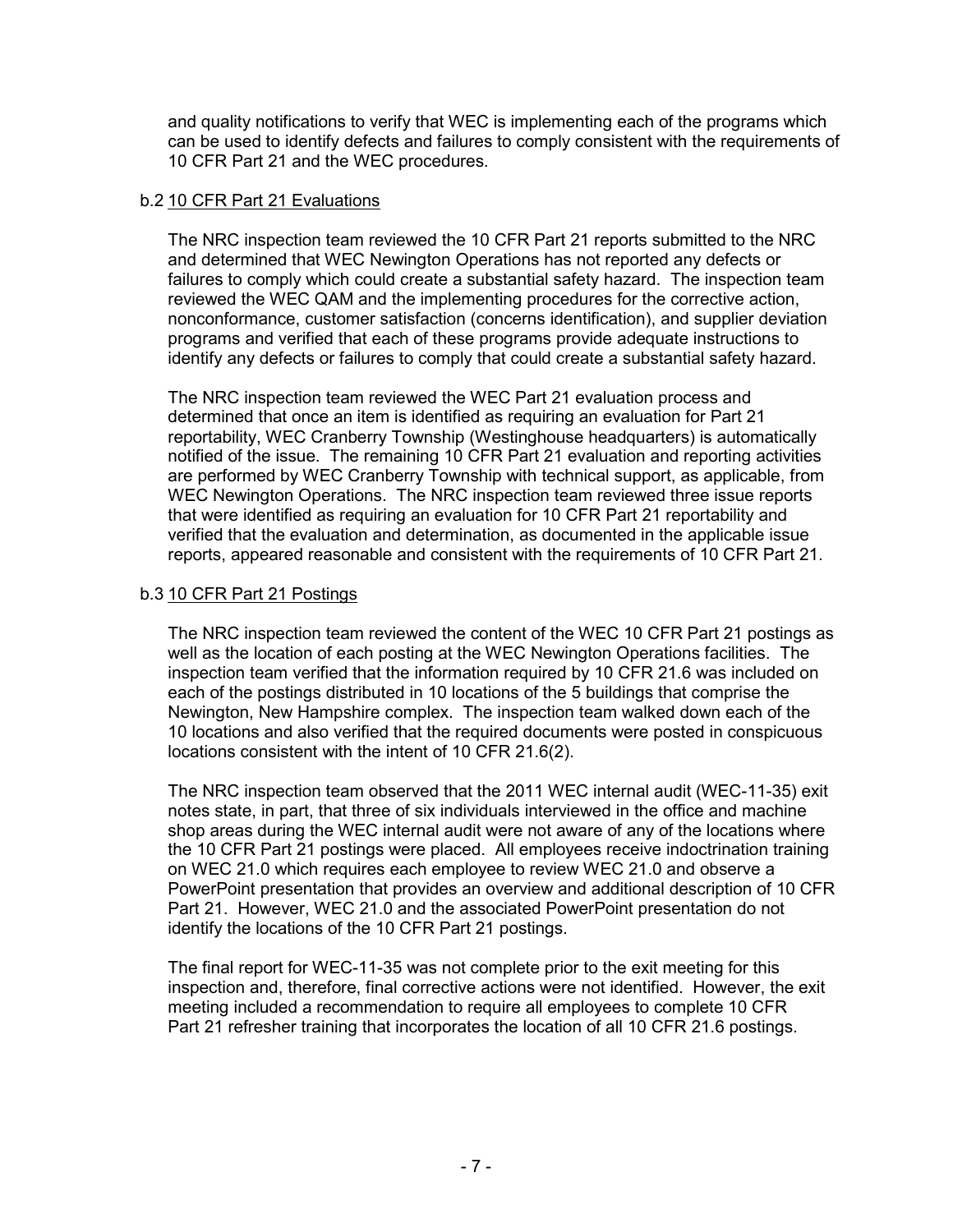# c. Conclusions

The NRC inspection team concluded that WEC appropriately translated the requirements contained in 10 CFR Part 21 into implementing procedures and, for those activities reviewed by the NRC inspection team, implemented them as required by the WEC procedures and in accordance with the regulatory requirements. No significant findings were identified.

# 2. Training and Qualification of Personnel

## a. Inspection Scope

The NRC inspection team reviewed the WEC implementing policies and procedures that govern personnel training and qualification. The inspection team reviewed the personnel training and qualification process with respect to conformance with the requirements of Criterion II, "Quality Assurance Program," of Appendix B to 10 CFR Part 50. In addition, the NRC inspection team discussed personnel training and the qualification process with WEC management and technical staff.

Within the scope of this area of the inspection, the NRC inspection team reviewed the following policies, procedures, and associated documentation established by WEC:

- WEC QAM, Section 2, "Quality Assurance Program," Revision 10, dated February 7, 2011
- Westinghouse Policy/Procedure WEC 2.8, "Qualification of Audit Personnel, " Revision 0, dated November 12, 2008
- Westinghouse Policy/Procedure WEC 2.10, "Qualification, Training and Certification of Nondestructive Testing Personnel, " Revision 2, dated April 26, 2011
- Westinghouse, Newington Operations, Policy/Procedure PP-02-01, "Indoctrination and Training," Revision 5, dated January 13, 2011
- Westinghouse, Newington Operations, Policy/Procedure PP-02-03, "Written Procedure for the Certification of Inspection and Test Personnel," Revision 2, dated January 29, 2009
- Westinghouse, Newington Operations, Policy/Procedure PP-02-04, "Certification Training Program for Mechanical and Optical Inspection Personnel," Revision 0, dated January 20, 2003
- Westinghouse, Newington Operations, Policy/Procedure PP-02-05, "Korea Contracts Nuclear Quality Assurance Program Requirements," Revision 1, dated October 26, 2007
- Westinghouse, Newington Operations, Policy/Procedure NSNP 2.11, "Registered Professional Engineer Qualifications," Revision 1, dated February 15, 2010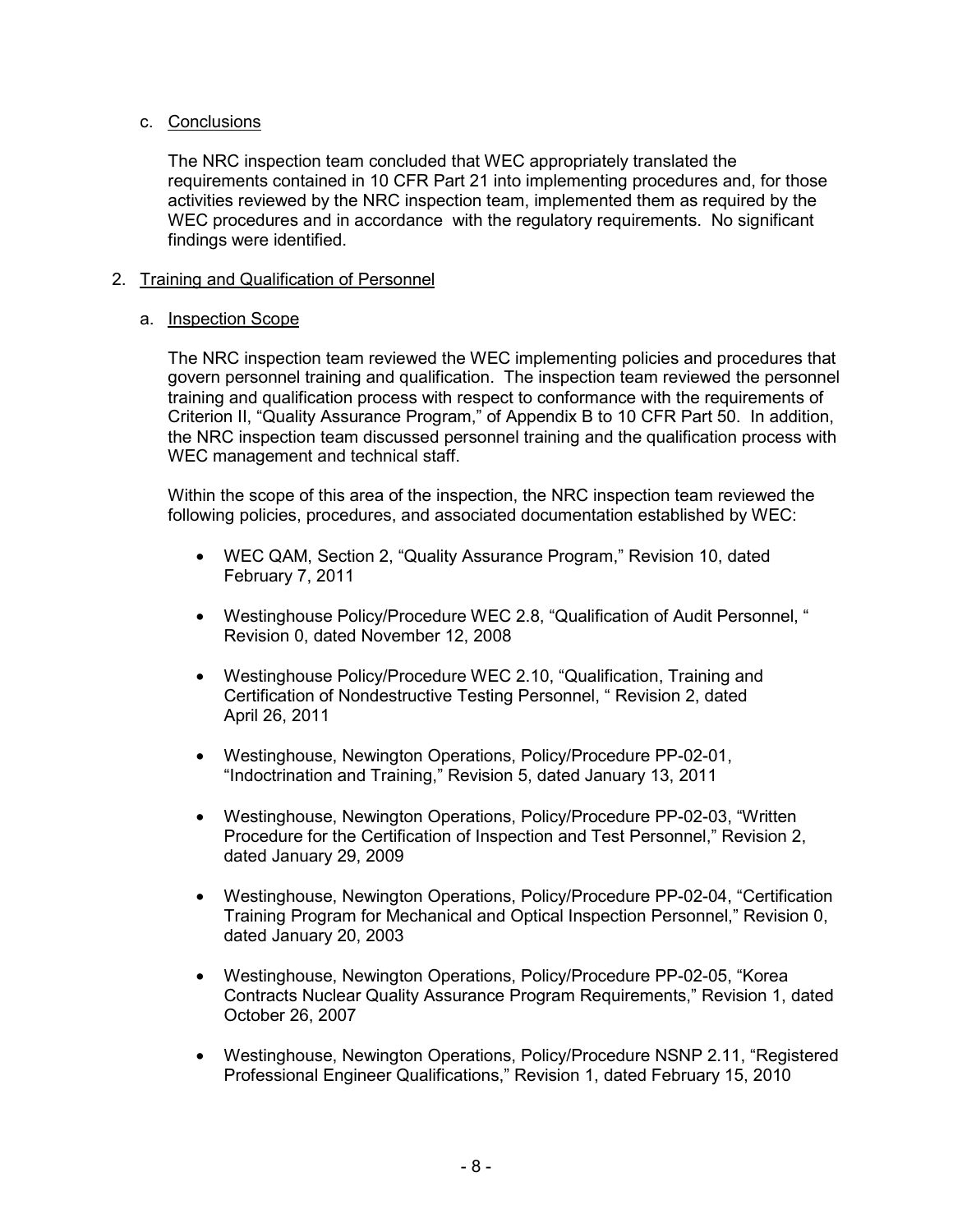## b. Observations and Findings

#### b.1 Personnel Indoctrination and Training

The NRC inspection team reviewed Section 2 of the WEC QAM, as well as the procedures associated with indoctrination, training, and qualification of personnel. The inspection team interviewed the Level III nondestructive examination (NDE) examiner and Level III inspection and test (I&T) examiner regarding applicable certification requirements, and interviewed several WEC employees on the means for tracking the status, completion, and frequency of training activities in effect at the Newington facility.

The NRC inspection team reviewed Section 2.2 of the WEC QAM and WEC PP-02-01, which describe the responsibilities and authority for establishing training and qualification requirements for WEC personnel, including the maintenance of training records. The inspection team verified that the QAM directs that the extent of indoctrination and training be commensurate with the scope, complexity, and importance of the activity being conducted and the education, experience, and proficiency of the person, and requires that personnel be indoctrinated and trained prior to assuming full, unsupervised responsibility for their job functions.

The NRC inspection team verified that the training requirements for several employees had been met and are being maintained in the Electronic Training and Procedure System (ETAPS) database. The inspection team also verified that the training records of several NDE, inspection, and test personnel were correct and up to date (including eye exams as necessary). The qualifications of QA auditors and lead auditors were also verified to be complete and in accordance with the requirements set forth in the WEC QAM, as outlined below.

## b.2 Qualification and Training of Auditors and Lead Auditors

The NRC inspection team reviewed the guidance in Section 2.3 of the WEC QAM and WEC 2.8 for the indoctrination and training of auditors and lead auditors. The QAM prescribes the minimum experience and training requirements for auditors and lead auditors and provides that they be certified by QA staff based upon education, experience, training, examination, audit participation, and communication skills. Each auditor is trained to the applicable QA procedures, the American Society of Mechanical Engineers Boiler and Pressure Vessel (ASME Code), ASME's NQA-1, "Quality Assurance Requirements for Nuclear Facility Applications," and other applicable codes, standards, regulations, and regulatory guides, as applicable, and maintains proficiency by participating in audits on a regular basis, by reviewing procedures, and/or by participating in auditor training programs.

The NRC inspection team reviewed the training and qualification records for six auditors and lead auditors. The records included training, experience, qualification credits, audit participation, examination scores, and annual performance evaluations approved by the QA manager. The inspection team verified that WEC documented and maintained complete auditor training records on the appropriate training record forms in accordance with the WEC procedures.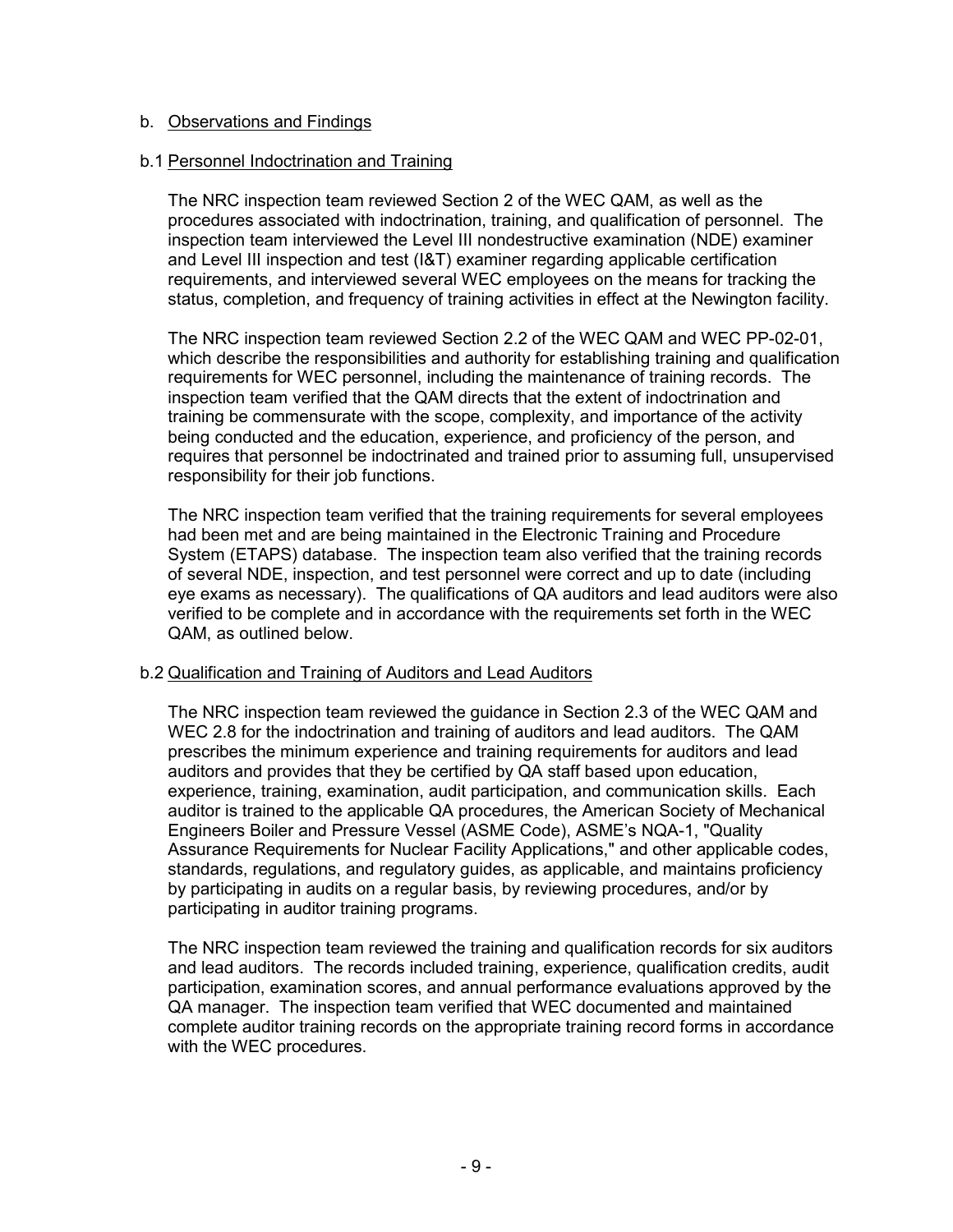## b.3 Qualification and Training of Inspection and Test Personnel

The NRC inspection team reviewed the guidance in Section 2.4 of the WEC QAM, WEC PP-02-03, and WEC PP-02-04 for the indoctrination and training of inspection and test personnel. The QAM requires that personnel selected to perform inspection and test activities have the experience, training, and qualification commensurate with the scope, complexity, or special nature of the activities to be performed. The inspection team verified that indoctrination and training consists of on-the-job training with emphasis on firsthand experience gained through actual performance of inspections and tests. The NRC inspection team also verified that the qualification of inspection and test personnel was certified by a Level III I&T examiner on an appropriate certification record.

The NRC inspection team reviewed training and qualification records for two mechanical and inspection personnel, two calibration personnel, and two test personnel. The records reviewed included education, experience, classroom training and on-the job training information, initial capability demonstration results, and triennial performance evaluations reviewed and approved by the Level III I&T examiner. The inspection team also reviewed eye examination records, which were found to be current and in conformance with procedural requirements. The NRC inspection team verified that the qualification records of the inspection and test personnel were complete, current, and in accordance with the WEC procedural requirements.

#### b.4 Qualification and Training of Nondestructive Testing Personnel

The NRC inspection team reviewed the guidance in Section 2.5 of the WEC QAM and WEC 2.10 for training, qualification, and certification of nondestructive testing (NDT) personnel in accordance with American Society for Nondestructive Testing (SNT)-TC-1A, Personnel Qualification and Certification in Nondestructive Testing, 1992 Edition, and the applicable requirements of the ASME Code. WEC 2.10 describes the administration, education, training, examination, and certification requirements for WEC NDT personnel associated with the ASME Code, Sections I, III, V, and VIII, as well as the specifications of SNT-TC-1A.

The NRC inspection team reviewed the responsibility and qualification requirements for NDT personnel and identified that the QA manager has the overall responsibility for qualification and certification of NDT personnel. The inspection team verified that WEC NDT personnel are qualified as Level I, Level II, or Level III to a WEC established standard practice that is based on the guidance of SNT-TC-1A. The Level II and Level III individuals must be able to set up and calibrate equipment, read and interpret indications, and evaluate indications with reference to the applicable codes and specifications. The WEC Level III individual has the responsibility for establishing NDE techniques, interpreting specifications and codes, and designating the particular test method and techniques to be used. The QA manager, who is also a qualified Level III examiner, is responsible for implementing the WEC NDT training, qualification, and certification program. The NRC inspection team reviewed WEC 2.10 and verified that all NDT personnel are required to pass an annual eye examination, that NDT Level I and II personnel are required to requalify every 3 years, and NDT Level III personnel are required to requalify every 5 years.

The NRC inspection team reviewed the training and qualification records for a sample of NDT personnel. The inspection team verified that qualification records included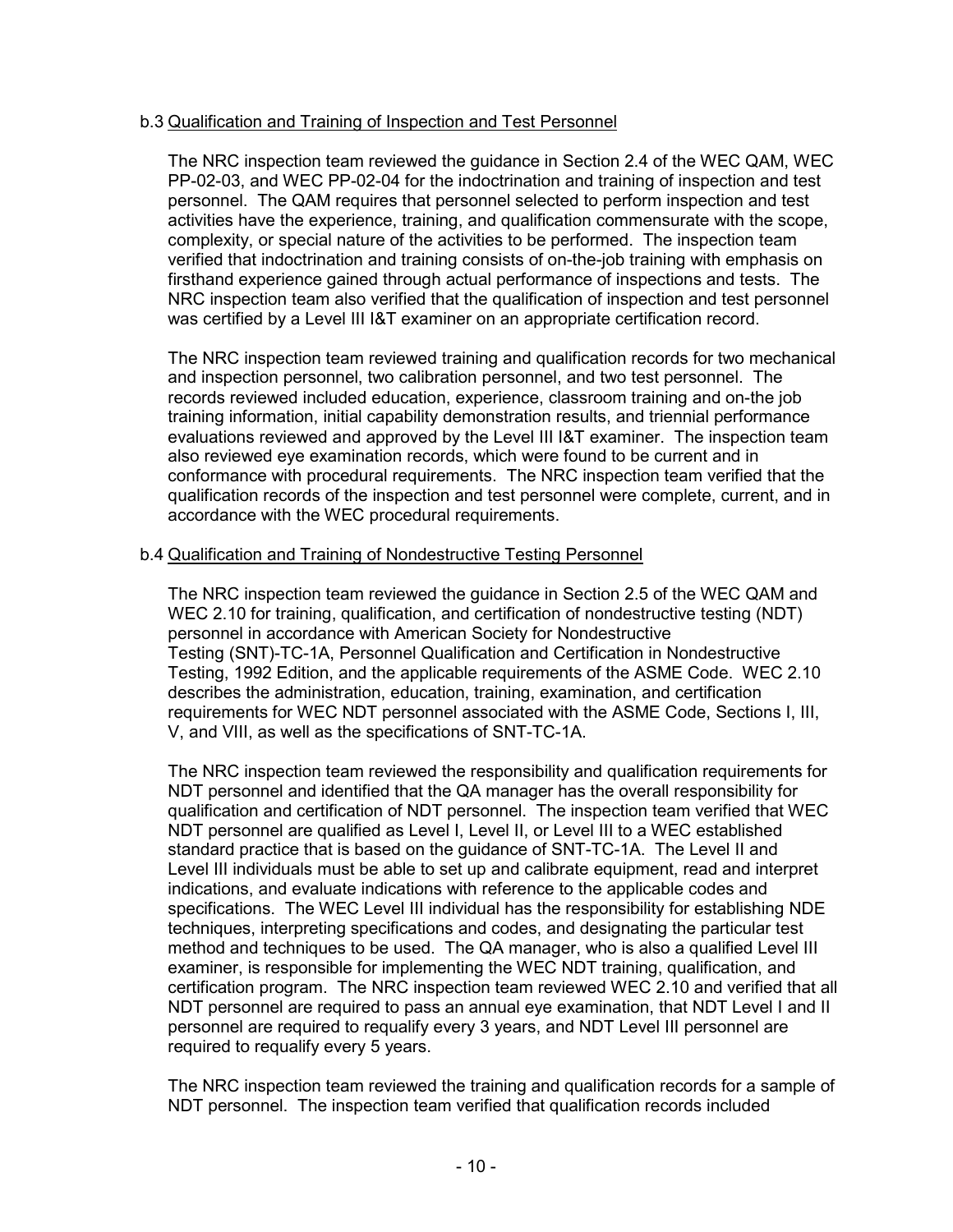on-the-job minimum hours, written examination results, and annual eye examination records. The inspection team also verified that the training records reviewed were accurate, complete, current, and met the requirements of the ASME Code, Section III, as well as SNT-TC-1A. In addition, the eye examination records of NDT personnel were current and conformed with the requirements of the WEC implementing procedures.

## c. Conclusions

The NRC inspection team concluded that the training and qualification of WEC personnel conform to the regulatory requirements of Criterion II, "Quality Assurance Program," of Appendix B to 10 CFR Part 50. Based on the sample of training records reviewed, the inspection team concluded that WEC's QAM and associated training and qualification procedures were adequate and effectively implemented. No significant findings were identified.

#### 3. Design Control

## a. Inspection Scope

The NRC inspection team reviewed the WEC policies and implementing procedures that govern design control. The inspection team reviewed the configuration control process, interviewed WEC personnel associated with design and configuration control activities for the control rod drive mechanism (CRDM) and reactor vessel internal (RVI) manufacturing processes, reviewed welding specification process and acitivities, and witnessed the hydrostatic testing of certain components of the AP1000 CRDM assemblies in order to evaluate WEC's compliance with the requirements of Criterion III, "Design Control," of Appendix B to 10 CFR Part 50, as well as the applicable WEC processes and procedures.

The NRC inspection team focused its review on AP1000 CRDM and RVI activities. The inspection team reviewed the work authorization and quality plans for the Vogtle Units 3 & 4 and V.C. Summer Units 2 & 3 CRDMs, as well as the Vogtle Units 3 & 4 RVIs. The inspection team reviewed deviation notices and nonconformances for the AP1000 RVIs for Sanmen Unit 1 and Vogtle Units 3 & 4, and selected customer engineering change notices (including design change authorizations and engineering and departure change requests (E&DCRs)) related to the AP1000 CRDMs and RVIs. The inspection team also reviewed the completed owners record package (including the certificate of conformance) for the CRDMs supplied to Sanmen Unit 1, the AP1000 CRDM design specification, and the AP1000 CRDM test specification.

Within the scope of this area of the inspection, the NRC inspection team reviewed the following policies, procedures, and associated documentation established by WEC:

- APP-MV11-Z0-001, "AP1000 Control Rod Drive Mechanism (CRDM) Design Specification," Revision 3, dated May 27, 2010
- APP-MV11-T1-031, "AP1000 Control Rod Drive Mechanism Latch Assembly Pre-Production and Production Test Specification," Revision 3, dated July 7, 2010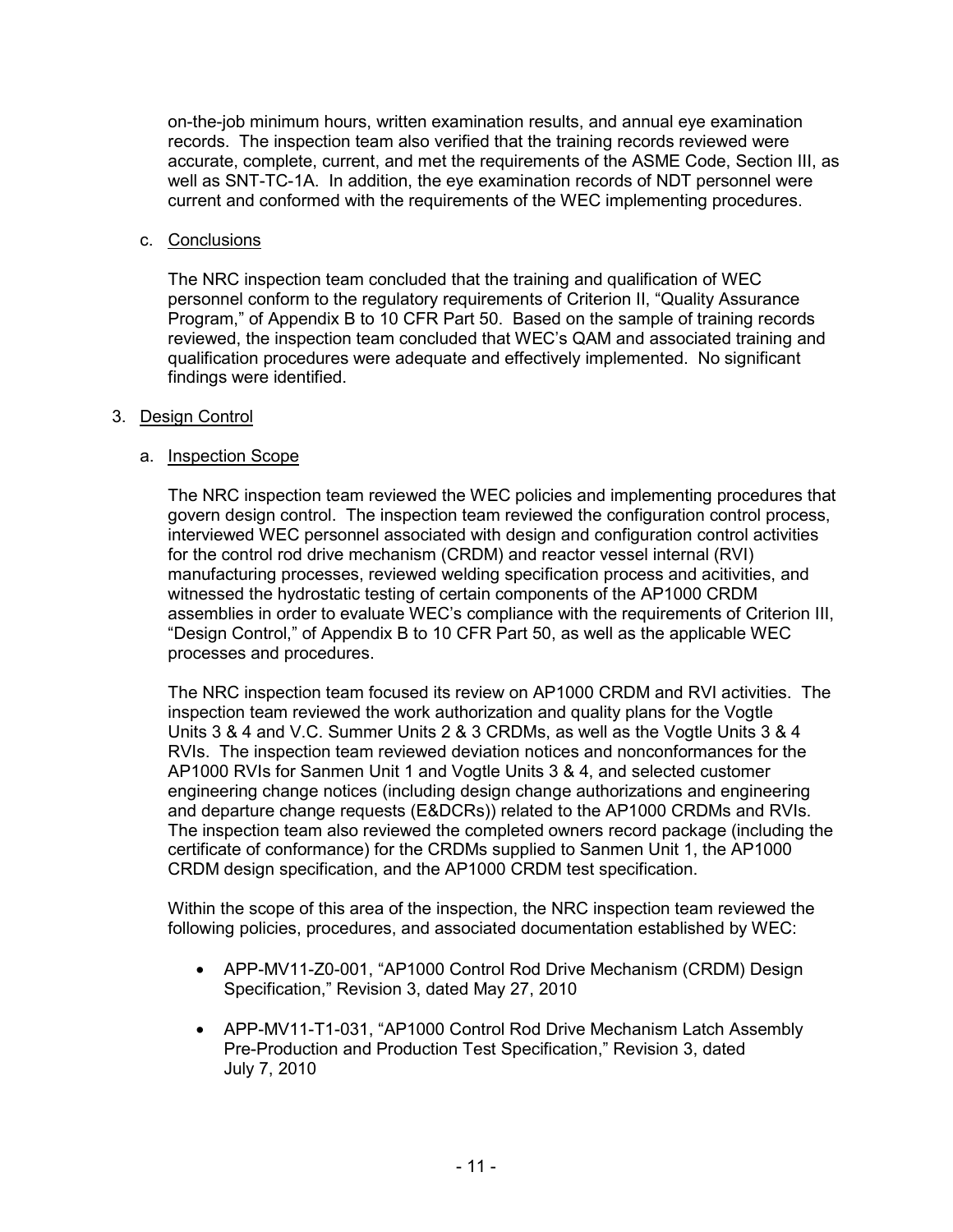- E&DCR APP-MV11-GEF-002, "Correct CRDM Application of ASME Code Case 2142," Revision 0, dated January 31, 2011
- E&DCR APP-MV11-GEF-004, "Clarify CRDM Rod Travel Housing Hydrostatic Testing Requirements" Revision 0, dated January 31, 2011
- E&DCR APP-MV11-GEF-001, "Change to CRDM Material Procurement Specification's Cobalt Limits," Revision 0, dated January 31, 2011
- SM1-MV11-VQQ-003, "AP1000 CRDM Rod Travel Housing, Latch Assembly, and Guide Sleeve," Revision 0, dated April 25, 2011
- CPP-MV11-GEF-004, "CRDM Shim Surface Finish Change," Revision 0, dated June 16, 2010
- SM1-MV11-GNR-008, "SM1 AP1000 CRDM Deviation Notice 20070705-08" (including nonconformance report (NCR) #11855 and NCR #11935), Revision 0, date not specified
- APP-MV11-GEN-033, "Design Change Authorization of AP1000 CRDM Movable and Stationary Latch Support Drawings," Revision 0, dated February 3, 2010
- APP-MV11-GEN-034, "Design Change Authorization of AP1000 CRDM Material Procurement Specification," Revision 0, dated February 3, 2010
- APP-MV11-GEN-035, "Design Change Authorization of AP1000 CRDM Latch Assembly Chrome Plating Tolerances," Revision 0, dated February 3, 2010
- APP-MV11-GEN-036, "Design Change Authorization of AP1000 CRDM Coil Stack Assembly Production Test Requirements," Revision 0, dated July 16, 2010
- APP-MV11-GEN-037, "Design Change Authorization to Eliminate the AP1000 CRDM Supplemental 92 HRB Restriction (spec change 7.4.12 materials)," Revision 0, dated July 16, 2010
- APP-MV11-GEN-038, "Design Change Authorization to Eliminate Coil Trace Recordings in Step Length and Load Transfer Test Specification," Revision 0, dated July 16, 2010
- E&DCR CPP-MV11-GEN-001, "Quality Assurance Data Package Requirements," Revision 0, dated February 8, 2010
- E&DCR CPP-MV11-GEF-004, "CRDM Shim Surface Finish Change," Revision 0, dated June 15, 2010
- E&DCR CPP-MV11-GEF-005, "Clarification on CRDM Chrome Plating, Thread Relief, and NDE Requirements," Revision 0, dated June 25, 2010
- E&DCR HY1-MV11-GEF-002, "Replacement CRDM Latch Housing Assembly for Haiyang Unit 1 Reactor Vessel," Revision 0, dated June 17, 2011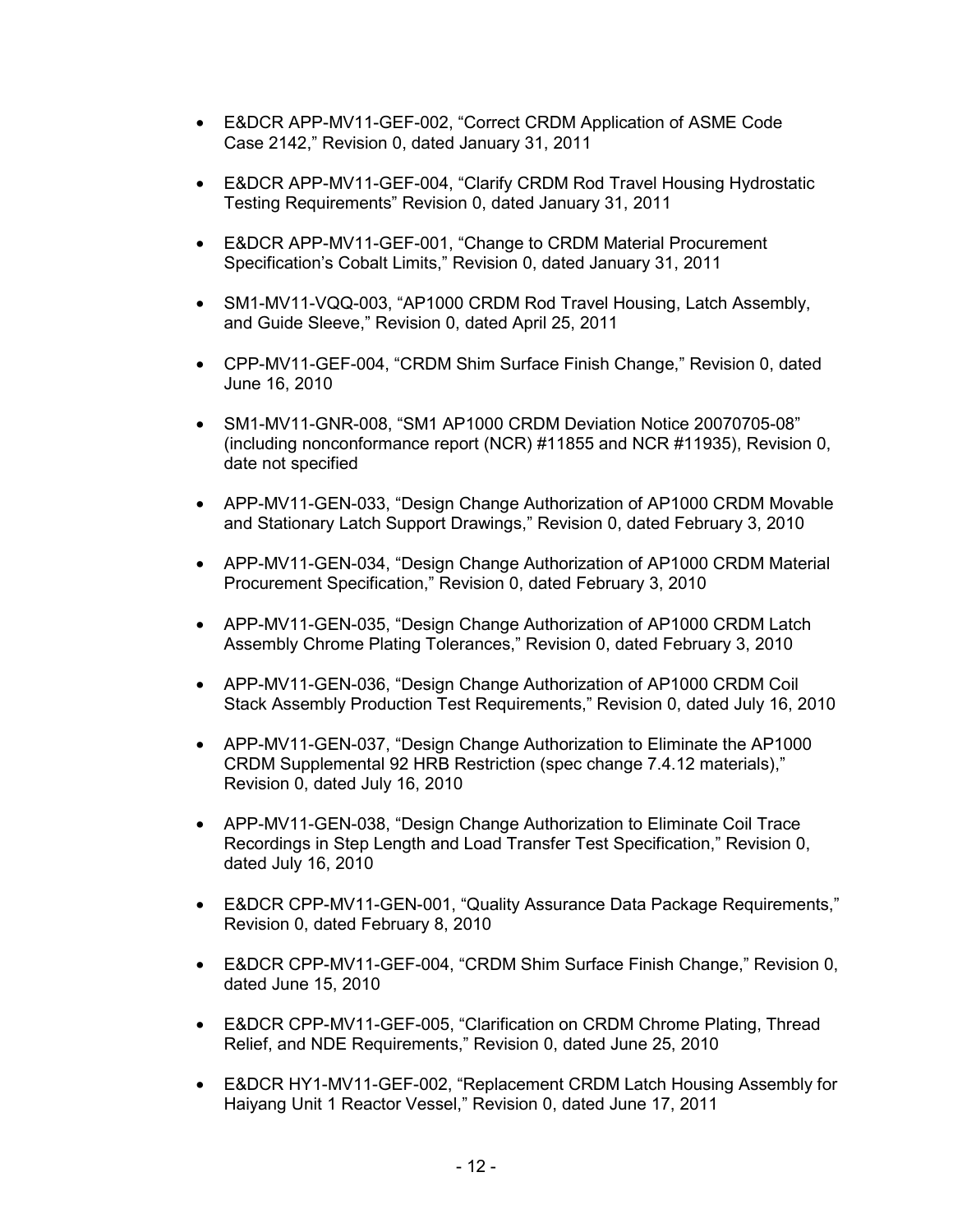- E&DCR HY1-MV11-GEF-003, "Replacement CRDM Latch Housing Assembly for Haiyang Unit 1 Reactor Vessel," Revision 0, dated June 20, 2011
- E&DCR SM1-MI01-GEF-001, "BOM Correction for Core Shroud Ring Brace," Revision 0, dated January 1, 2010
- E&DCR SM1-MI01-GEF-002, "Locking Bar Design Change Request," Revision 0, dated January 8, 2010
- E&DCR SM1-MI01-GEF-003, "Hardness of Austenitic Stainless Steel Raw Materials," Revision 0, dated January 8, 2010
- E&DCR SM1-MI01-GEF-004, "Upper Support Column Alternate Weld Process," Revision 0, dated January 8, 2010
- E&DCR SM1-MI01-GEF-005, "Upper Core Barrel Cylinder and Flange Weld Preps," Revision 0, dated January 8, 2010
- E&DCR SM1-MI01-GEF-006, "Drawing APP-MI01-V6-355," Revision 0, dated January 8, 2010
- E&DCR SM1-MI01-GEF-007, "Lower Guide Tube Enclosure Weld Joints," Revision 0, dated January 8, 2010
- E&DCR SM1-MI01-GEF-008, "Upper Support Weldment Alternate Weld Process," Revision 0, dated February 3, 2010
- E&DCR SM1-MI01-GEF-009, "Core Barrel and LCSP Weld Preps," Revision 0, dated May 7, 2010
- E&DCR SM1-MI01-GEF-010, "Upper Support Weldment Alternate Weld Process and Weld Preps," Revision 0, dated May 7, 2010
- E&DCR SM1-MI01-GEF-013, "Change Request for APP-MI01-V2-520," Revision 0, dated November 9, 2010
- E&DCR SM1-MI01-GEF-014, "Change Request for APP-MI01-V6-309," Revision 0, dated July 11, 2011
- NCR #12360, Stationary Latch, dated May 15, 2011
- NCR #12364, G06 Latch Housing, dated May 18, 2011
- NCR #12369, G04 Latch Housing, dated May 25, 2011
- NCR #12391, Guide Tube, dated June 24, 2011
- NCR #12393, Latch Assembly Key, dated June 24, 2011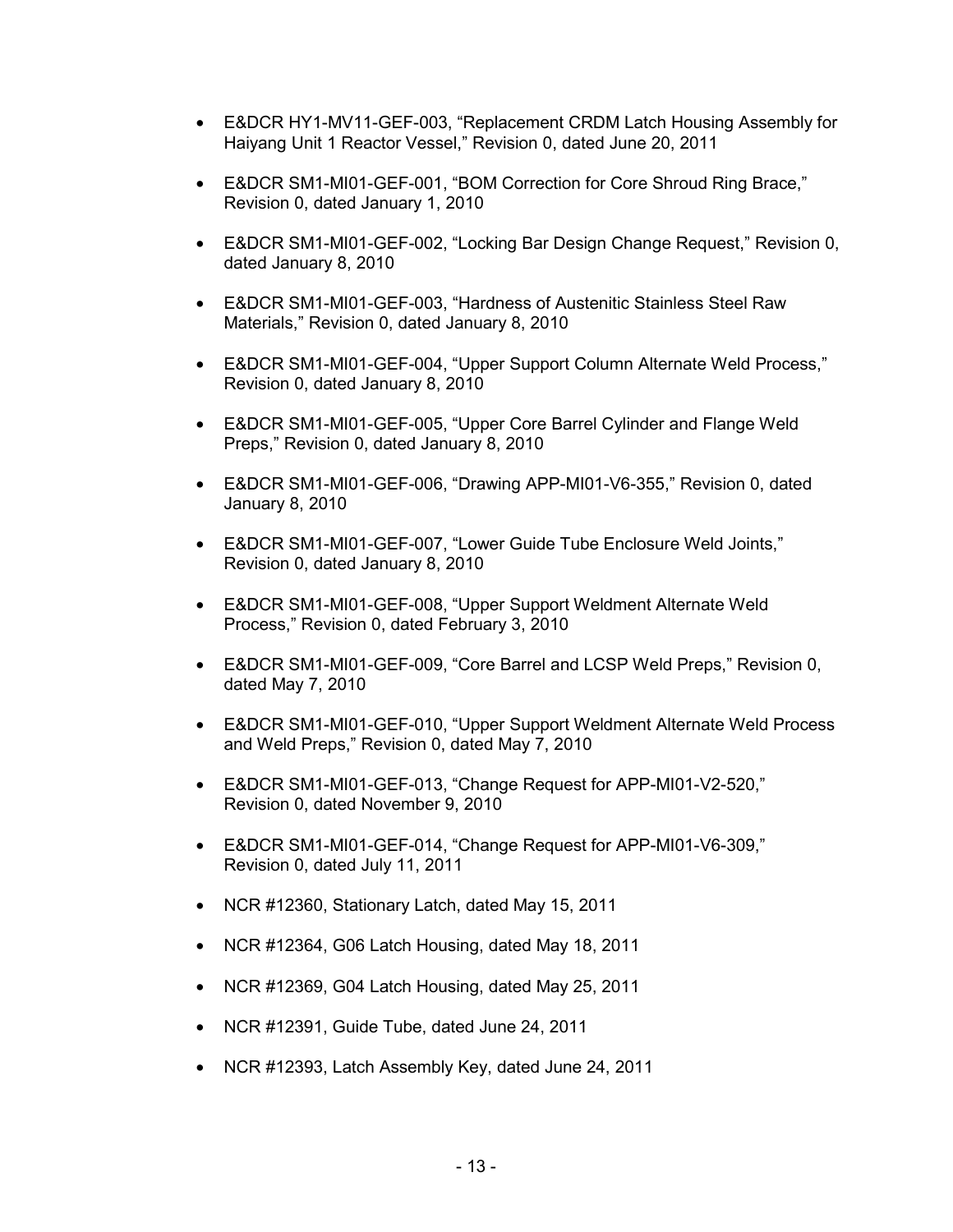## b. Observations and Findings

#### b.1 Design Activities for the AP1000 CRDM and RVI Components

The NRC inspection team determined that AP1000 CRDM and RVI design activities are performed by WEC, Cranberry Township, however, WEC, Newington Operations, implements the design activities associated with manufacturing and manufacturer's testing in accordance with the AP1000 CRDM and RVI design specifications established by WEC Cranberry Township. The NRC inspection team reviewed the WEC processes and procedures used to implement the AP1000 CRDM and RVI purchase orders, including design requirements and testing specifications, and verified that they provide for interface arrangements with the primary design organization when needed to resolve questions or concerns.

The NRC inspection team reviewed the purchase order requirements include the drawings and specifications necessary to fabricate AP1000 CRDM and RVI components, as well as appropriate provisions for the purchase of materials and services related to fabrication and manufacturing activities. The inspection team also reviewed deviations from the initial design specifications and verified that they were assessed using the deviation notice or the customer engineering change notice process and were dispositioned in accordance with the applicable WEC procedures. The inspection team verified that WEC deviation notices and customer engineering change notices include multiple reviews at both WEC Cranberry Township and WEC Newington Operations, including review by engineering, management, QA staff, and the authorized nuclear inspector (ANI).

The NRC inspection team reviewed the AP1000 CRDM and RVI purchase orders and associated documents and verified that WEC Newington Operations is adequately implementing its procedures consistent with the requirements of Appendix B to 10 CFR Part 50 and the design requirements established by WEC Cranberry Township. The inspection team verified that procedures implement appropriate organizational interfaces between vendors, suppliers, customers, WEC Cranberry Township, and WEC Newington Operations. For all changes reviewed by the NRC inspection team, the design, specification, and purchase requirements for the AP1000 CRDMs and RVIs were reviewed to an extent comparable with the original review.

#### b.2 Specific Inspection Observations

The NRC inspection team reviewed design and purchase order specifications for AP1000 CRDM and RVI activities. During its review, the NRC inspection team noted that there were multiple deviation notices associated with the failure of SA 193 grade bolting material to meet the design specification yield strength of 80 to 90 kilo-pounds per square inch. At least one supplier identified that the WEC specification is too restrictive for the material to be successfully fabricated with the desired yield strength.

WEC Cranberry Township evaluated the related deviation notices, and consistently accepted these deviations using the justification that the SA 193 grade bolting material meets the applicable ASME Code Case for minimum yield and ultimate strength, and that the maximum inservice load has been determined to be less than 65 kilo-pounds per square inch. The inspection team determined that the applicable specification was tighter than necessary, resulting in repetitive deviations that were consistently accepted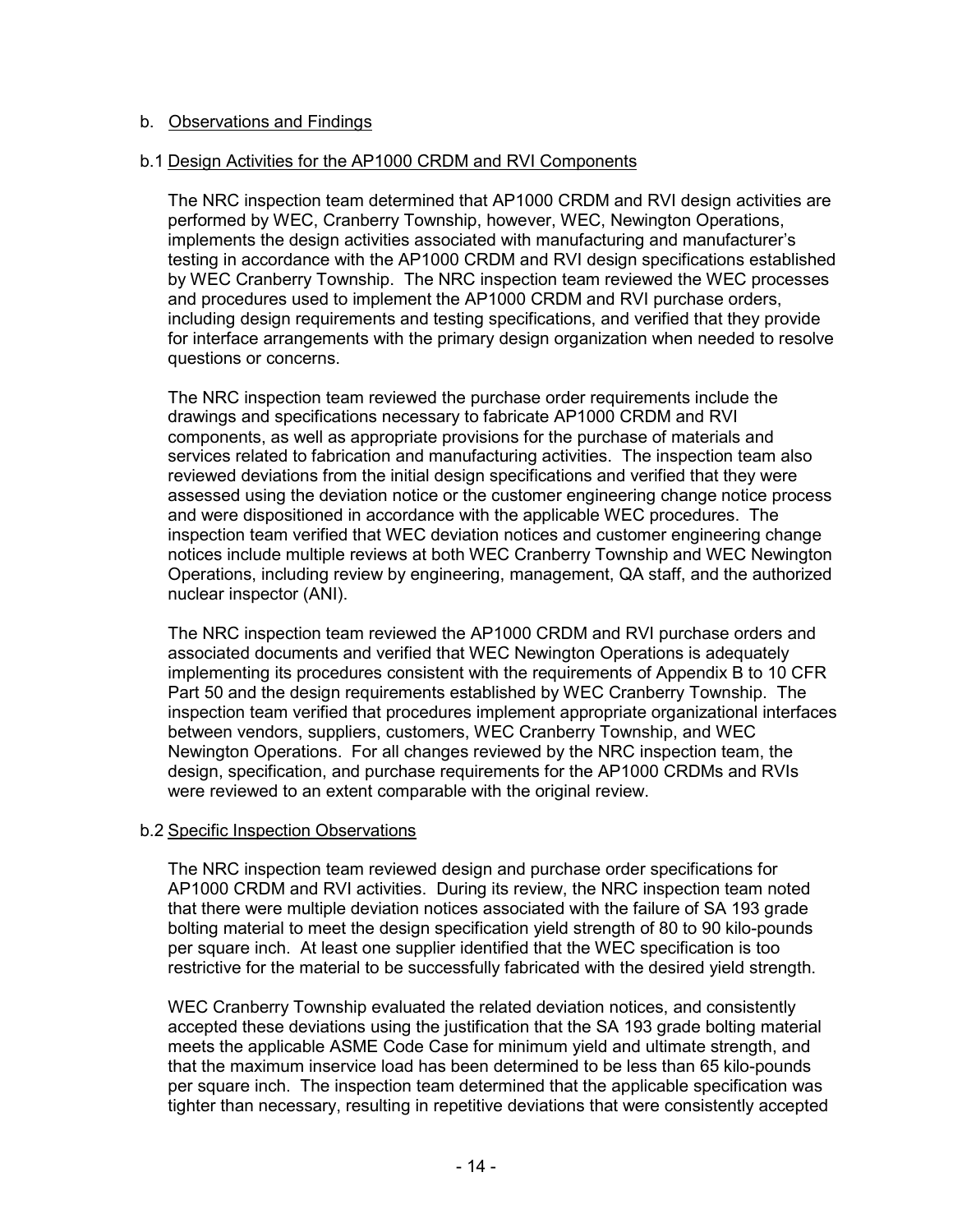by the design entity. The inspection team observed that this is poor engineering practice and is not fully consistent with Criterion VII, "Control of Purchased Material, Equipment and Services," of Appendix B to 10 CFR Part 50. The design entity (WEC Cranberry Township) should revise the material specification to remain within code but to include a more consistently achievable yield strength in order to ensure that adequate quality requirements are suitably included or referenced in procurement documents.

In addition, the NRC inspection team noted that there were multiple customer engineering change notices requiring revisions to various AP1000 drawings and specifications. In several cases, WEC Cranberry Township identified these changes as possible AP1000 generic changes but chose to implement drawing corrections for only one application, Sanmen Unit 1. The inspection team observed that this is poor engineering practice and is not fully consistent with Criterion VI, "Document Control," of Appendix B to 10 CFR Part 50. The design entity should revise these drawing in order to ensure that the applicable drawings which are approved for release and used at the location where the prescribed activity is performed are adequate.

The NRC inspection team witnessed a Vogtle CRDM latch housing hydrostatic test and verified that the test was being conducted in accordance with the applicable WEC test procedures and ASME Section III design pressure requirements. The inspection team reviewed the CRDM latch assembly WEC functional test procedure and the production test specification that details the required functional testing. The test procedure is performed at ambient temperature and pressure, and then at normal operating pressure and temperature using a test weight to simulate the drive rod and rod control cluster assembly weight. However, the test is not also performed at the maximum design temperature and load limits. While this is consistent with the procurement specification and the functional testing requirements, the NRC inspection team observed that this is a poor engineering practice as performing functional tests at normal operating conditions and not at the design limit conditions does not ensure functionality for the full range of design conditions.

The NRC inspection team observed that although the design specification and test specification both identify an objective to test a latch assembly to 5000 steps, the test procedure only specifies testing to 2500 steps, and then performing the rod drop tests. The procedure does not specify the need to continue stepping the latch assembly to 5000 steps following the rod drop tests. However, the WEC lead test engineer stated that the test engineers do continue stepping the latch assemblies to 5000 steps after the rod drop tests, because it is specified in the objectives section of the test procedure. The inspection team noted that this is an area for potential procedure improvement.

## c. Conclusions

The NRC inspection team concluded that the WEC Newington Operations design control process and activities are being implemented consistent with Criterion III, "Design Control," of Appendix B to 10 CFR Part 50 and the requirements of the American Society of Mechanical Engineers Boiler and Pressure Vessel Code (ASME Code), Section III, Subsections NB and NG. The NRC inspection team concluded that WEC's implementation of these practices relative to the AP1000 CRDMs and reactor vessel internals provided appropriate design controls. No significant findings were identified.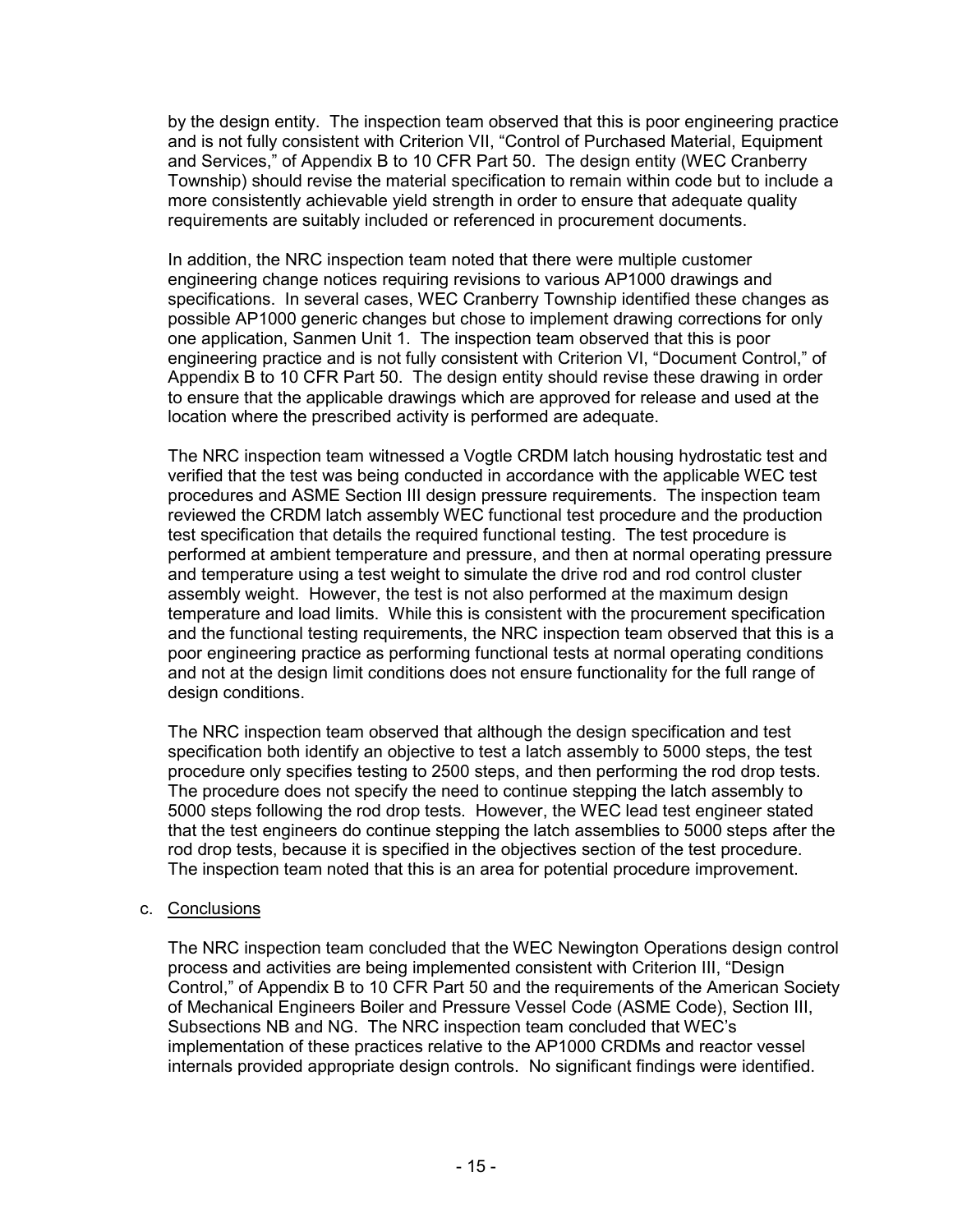# 4. Procurement Document Control

## a. Inspection Scope

The NRC inspection team reviewed the WEC policies and implementing procedures that govern the control of procurement documents to verify compliance with the requirements of Criterion IV, "Procurement Document Control," of Appendix B to 10 CFR Part 50. The inspection team reviewed a sample of purchase requisitions (PRs) and purchase orders (POs) in order to evaluate compliance with the WEC program requirements and adequate implementation of those requirements. In addition, the NRC inspection team reviewed the disposition of supplier deviations and PO changes for adequacy and timeliness.

Within the scope of this area of the inspection, the NRC inspection team reviewed the following policies, procedures, and associated documentation established by WEC:

- WEC QAM, Section 4, "Procurement Document Control," Revision 5, dated October 22, 2007
- Westinghouse, Newington Operations, Policy/Procedure PP-04-01, "Procurement Document Control," Revision 7, dated December 15, 2010
- PO 4500358462, issued to Quality Plus, Inc., dated August 30, 2010
- PO 4500323118, issued to Patriot Forge, Inc., dated November 3, 2009
- PO 4500374900, issued to Honematic Machine Corporation, dated January 23, 2011
- PO 4500343810, issued to Dubose National Energy Services, dated April 25, 2010
- PO 4500337129, issued to Forge Monchieri, dated May 28, 2010
- PO 4500331516, issued to Hoosier Spring Co., dated January 24, 2010

## b. Observations and Findings

## b.1 Policies and Procedures

The NRC inspection team reviewed Section 4 of the WEC QAM, which establishes controls to ensure that appropriate requirements are included in WEC procurement documents. The QAM states that PRs are initiated by an engineering organization and reviewed and approved by the QA staff in order to ensure that all necessary requirements have been specified. PRs are required to contain information such as: (1) the description of work to be performed; (2) technical requirements based on reference drawings, specifications, or instructions, as well as code requirements; (3) subtier supplier controls; (4) access rights for inspection and audit; (5) requirements for nonconformance reporting; (6) Part 21 applicability specifications; and (7) receipt inspection requirements. The supply chain management organization prepares POs in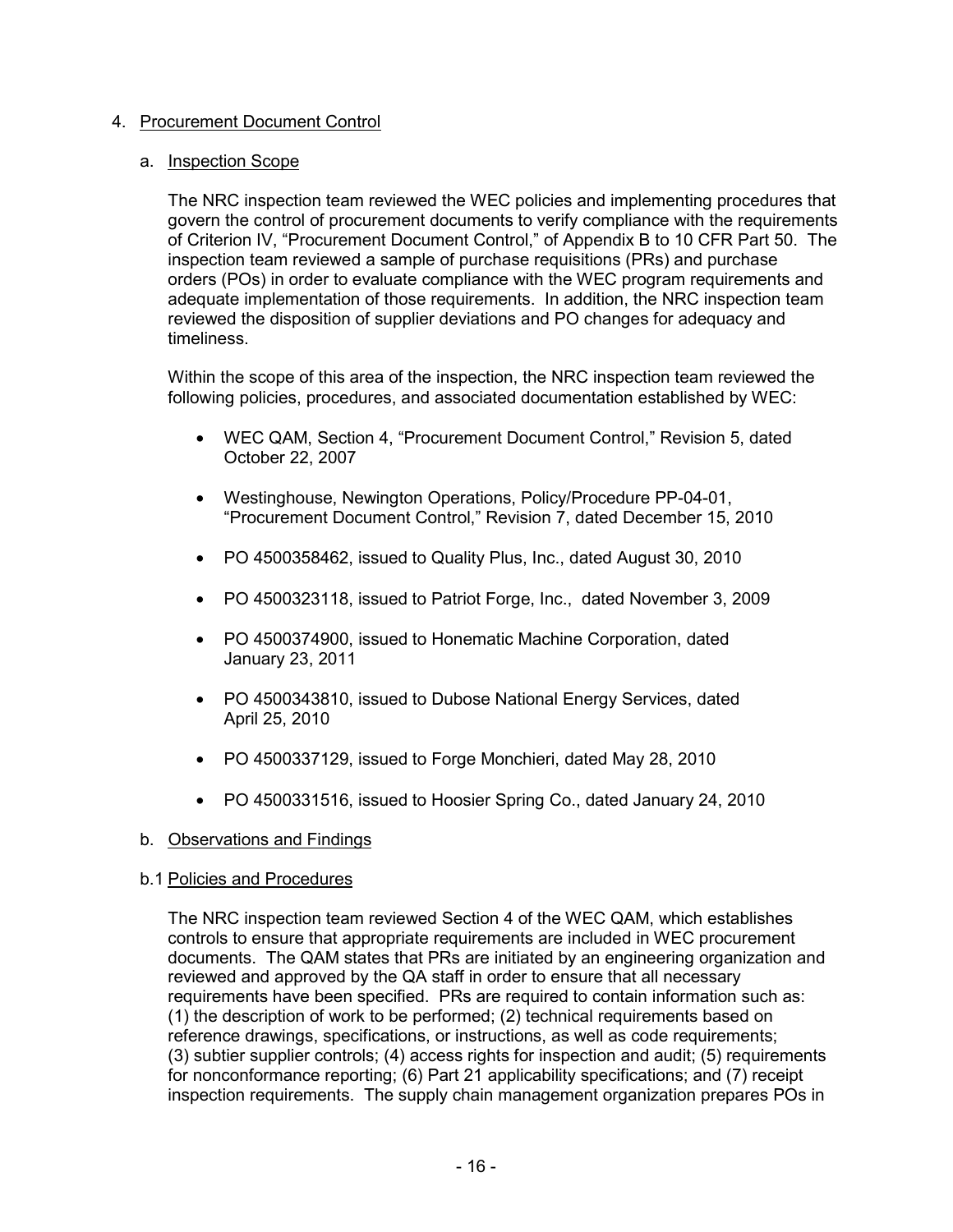accordance with the PR requirements. Changes from the purchase requisition incorporated into the purchase order, as well as any subsequent changes to the PR or PO, are subject to the same controls and level of review as the original documents.

The NRC inspection team reviewed WEC procedure PP-04-01, which details the implementation of the procurement document controls identified in Section 4 of the QAM. The inspection team verified that PP-04-01 describes the PR change notice process used to make technical and quality changes to approved PRs and POs, and specifies that PR change notices go through the same PR approval process involving engineering and QA organizations as the initial PR and PO.

## b.2 Implementation of Procurement Document Control

The NRC inspection team reviewed a sample of procurement documents, which included PRs, POs, and supplier deviation reports, in order to verify that WEC adequately implemented its procurement document control process. These procurement documents supported the CRDMs and RVIs for Vogtle Units 3 & 4, as well as the CRDMs for V.C. Summer Units 2 & 3.

The NRC inspection team reviewed a sample of procurement documents and verified that the appropriate technical and quality requirements were included as required by the WEC QAM and PP-04-01 such as deliverables, instructions for the disposition of nonconformances, access rights, and provisions for the extension of contractual requirements to subcontractors. The NRC inspection team also verified that when changes to approved procurement documents were needed, they received the same level of review and approval as the original documents.

In addition, the NRC inspection team verified that all of the safety-related POs reviewed included clauses invoking the provisions of 10 CFR Part 21 and requiring the vendor or supplier to conduct safety-related work under its approved QA program.

## c. Conclusions

The NRC inspection team concluded that the WEC procurement document control process and activities are being implemented consistent with Criterion IV, "Procurement Document Control," of Appendix B to 10 CFR Part 50. Based on the sample of activities reviewed, the NRC inspection team concluded that WEC's implementation of these policies and procedures provided appropriate controls for issuing, revising, and maintaining procurement documents. No significant findings were identified.

## 5. Control of Purchased Material, Equipment, and Services

## a. Inspection Scope

The NRC inspection team reviewed the WEC policies and implementing procedures that govern the control of purchased material, equipment, and services to verify compliance with the requirements of Criterion VII, "Control of Purchased Material, Equipment, and Services," of Appendix B to 10 CFR Part 50. The inspection team reviewed a sample of purchase requisitions and purchase orders in order to evaluate compliance with the WEC program requirements and adequate implementation of those requirements. In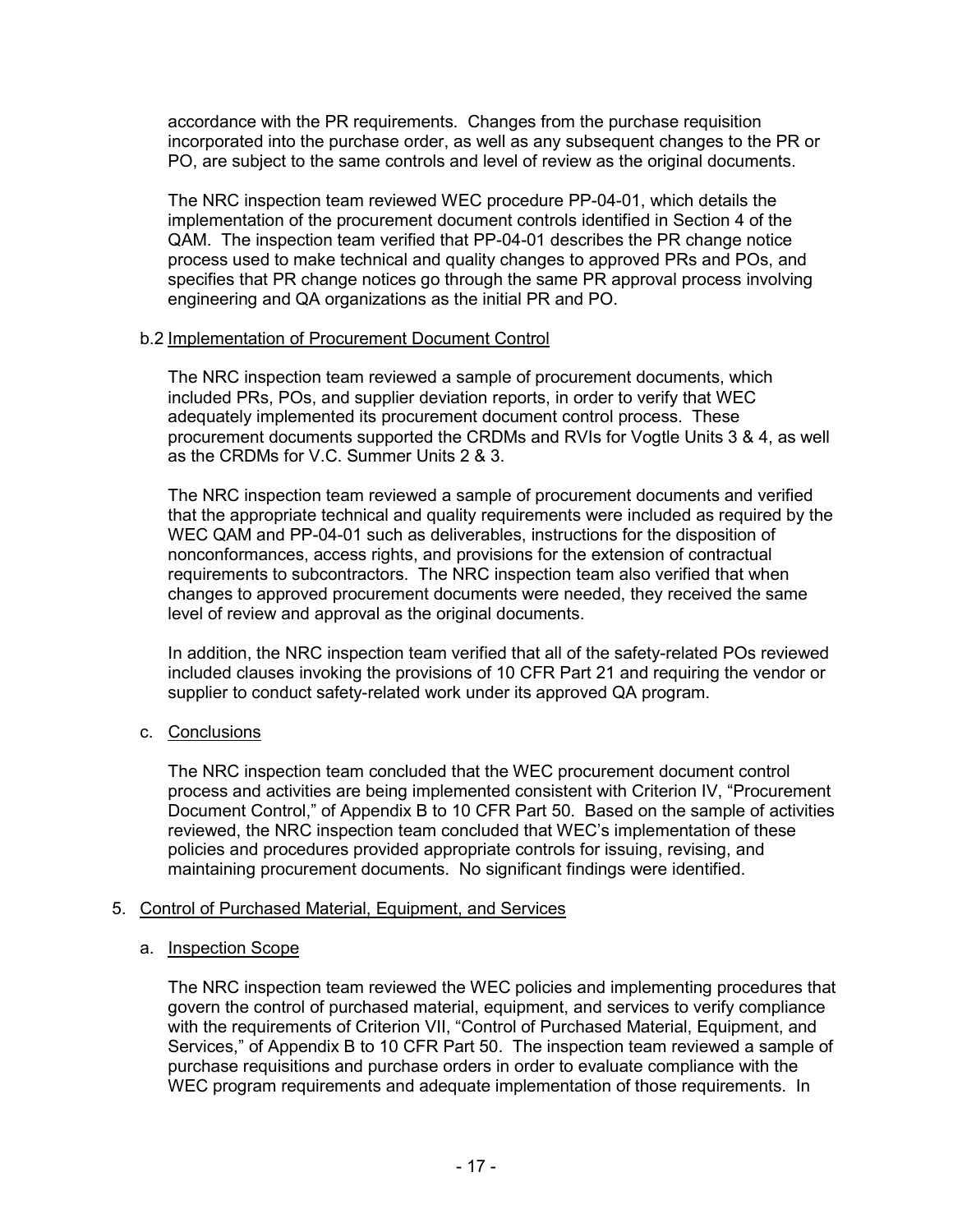addition, the inspection team reviewed the disposition of corrective actions to resolve deficiencies identified by audit findings for adequacy and timeliness.

Within the scope of this area of the inspection, the NRC inspection team reviewed the following policies, procedures, and associated documentation established by WEC:

- WEC QAM, Section 7, "Control of Purchased Items and Services," Revision 10, dated February 7, 2011
- WEC QAM, Section 8, "Identification and Control of Items," Revision 10, dated February 7, 2011
- WEC QAM, Section 15, "Control of Nonconforming Items," Revision 15, dated January 4, 2011
- Westinghouse Policy/Procedure WEC 7.1, "Supplier Qualification and Evaluation," Revision 2, dated February 8, 2010
- Westinghouse Policy/Procedure WEC 7.3, "Commercial Grade Surveys," Revision 0, dated November 3, 2008
- Westinghouse, Newington Operations, Policy/Procedure PP-08-01, "Goods Receipt Slip," Revision 6, dated December 15, 2010
- Westinghouse, Newington Operations, Policy/Procedure PP-07-01, "Dedication of Commercial Grade Items and Services," Revision 3, dated October 14, 2010
- 103 Goods Receipt Slip 5000930388/0003 for Forge Monchieri, dated March 24, 2011
- 105 Goods Receipt Slip 5000966973/0001 for Forge Monchieri, dated June 3, 2011
- 103 Goods Receipt Slip 50008526/0001 for Hoosier Spring Co., dated March 24, 2011
- 105 Goods Receipt Slip 5000853655/0001 for Hoosier Spring Co., dated June 3, 2011
- 103 Goods Receipt Slip 5000900554/0001 for Patriot Forge, dated January 13, 2011
- 105 Goods Receipt Slip 5000915335/0001 for Patriot Forge, dated February 17, 2011
- 103 Goods Receipt Slip 5000955801/0001 for Honematic Machine Corp., dated May 10, 2011
- 105 Goods Receipt Slip 5000957923/0001 for Honematic Machine Corp., dated May 13, 2011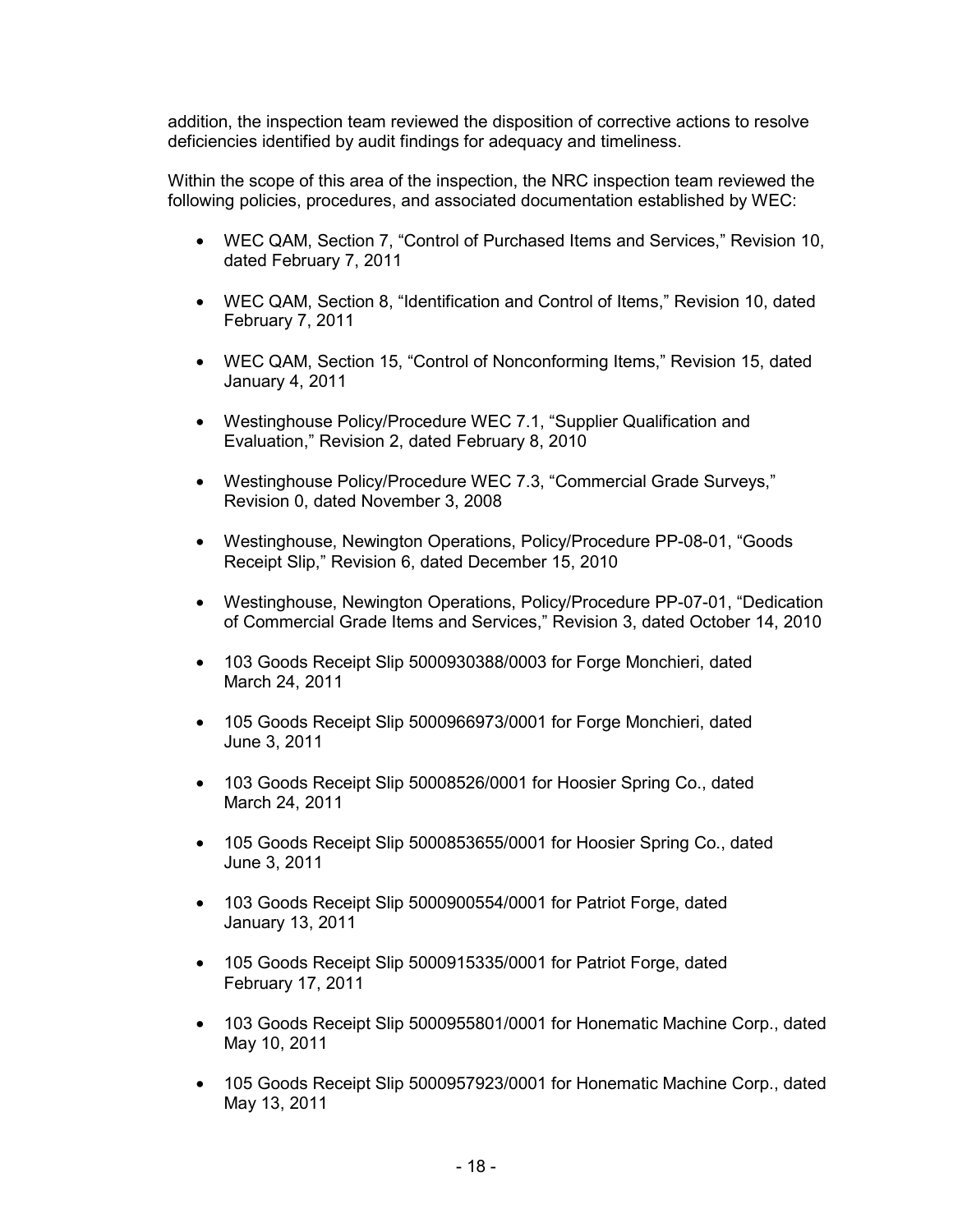- 103 Goods Receipt Slip 5000970162/0001 and 5000970162/0002 for Dubose National Energy Services, dated June 13, 2011
- 105 Goods Receipt Slip 5000975066/0001 for Dubose National Energy Services, dated June 23, 2011
- 105 Goods Receipt Slip 5000975067/0001 for Dubose National Energy Services, dated June 23, 2011

## b. Observations and Findings

#### b.1 Policies and Procedures

The NRC inspection team reviewed Section 7 of the WEC QAM, which establishes controls to ensure that purchased items and services conform to the procurement documents and other applicable requirements. The QAM states that purchase orders shall only be awarded to suppliers on the Qualified Suppliers' List (QSL) when required by the purchase requisition. The NRC inspection team verified that a documented process is in place for adding and maintaining suppliers on the QSL such as successful completion of a qualification audit. Annual supplier performance assessments are conducted in order to evaluate the supplier's continued capability to provide acceptable items or services. The QAM also discusses requirements for certified material test reports (CMTRs) and certificates of conformance.

The NRC inspection team reviewed Section 8 of the WEC QAM that provides guidance for receiving inspection requirements and establishes controls to promote material traceability throughout fabrication activities, as well as to ensure that only accepted items are used during the fabrication process. The inspection team verified that the QAM describes the process of initiating and completing goods receipt slips in order to document receipt inspection status and related activities. Quality notifications are issued for items that do not conform to the PO requirements and are processed through the nonconformance process. Once items are accepted via a receipt inspection, the items are assigned a WEC control number that is kept with the item through production.

The NRC inspection team reviewed WEC 7.1, which prescribes the activities for evaluating and qualifying suppliers. This procedure also provides guidance for conducting supplier audits. The inspection team verified that WEC safety-related suppliers are typically qualified by successful completion of a qualification audit prior to being placed on the QSL. Supplier qualifications are maintained by periodically assessing the supplier's capability to supply acceptable items and services and by conducting, at a minimum, a triennial audit.

The NRC inspection team reviewed PP-08-01, which prescribes the activities for receiving, inspecting, and controlling items received from suppliers. A goods receipt slip is initiated for items that quality inspection, which is distributed to quality materials engineering staff. The quality materials engineering organization reviews the provided certification documentation, and the quality inspection staff performs any inspections required by the purchase order. A quality notification is issued if any nonconformances from the purchase order are discovered. The NRC inspection team verified that this process is being implemented consistent with the WEC QAM, PP-08-01, and related activities, and is consistent with the applicable requirements.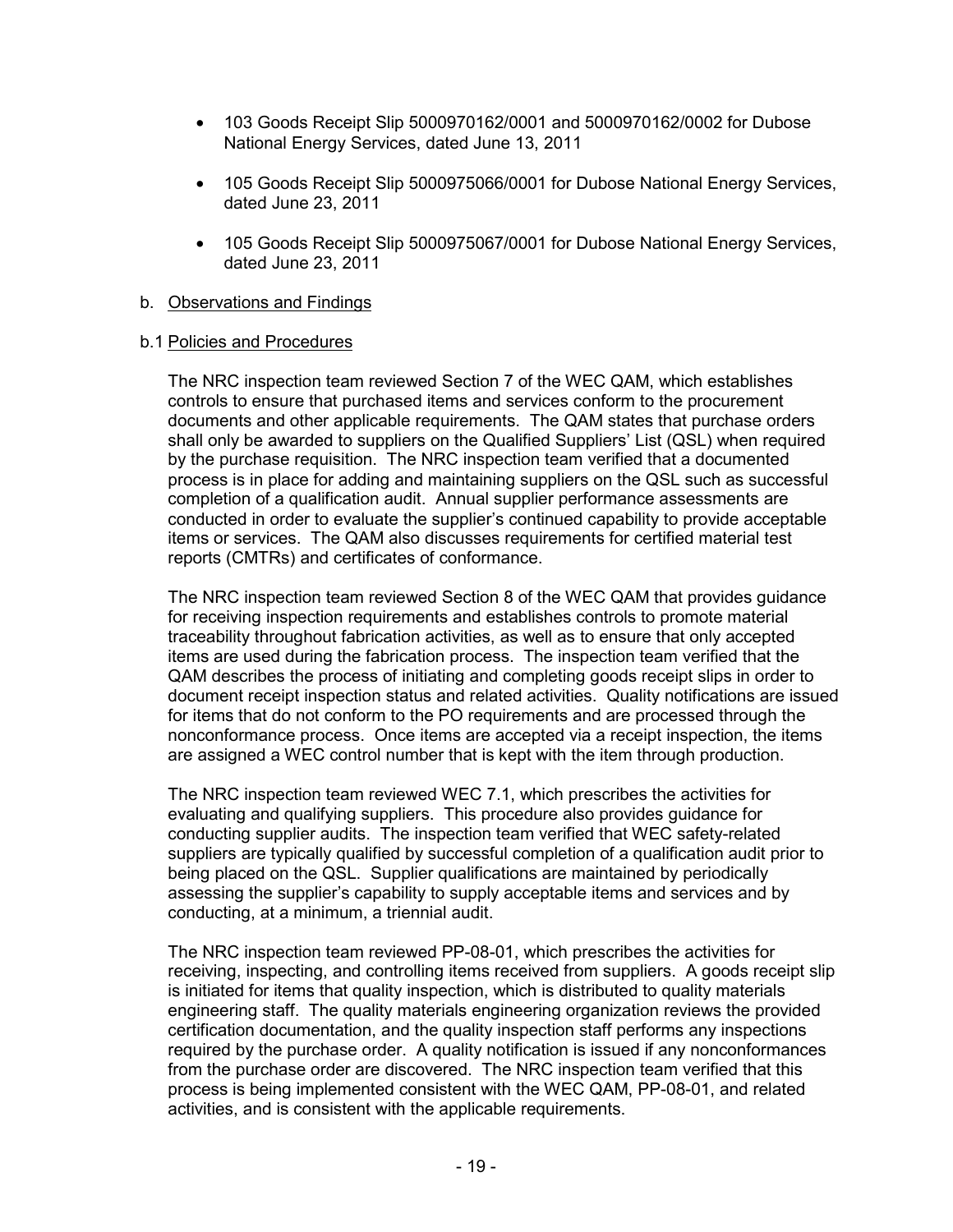The NRC inspection team reviewed PP-07-01, which prescribes the activities necessary to verify the acceptability of commercial grade items and services for safety-related applications. The inspection team verified that the project engineering organization identifies the critical characteristics of an item or service and selects the appropriate acceptance method. The NRC inspection team verified that PP-07-01 also provides the adequate guidance and reference documents necessary to use the different acceptance methods, including special tests and inspections, surveys, source verification, and acceptable performance. In addition, the inspection team verified that this procedure provides standard commercial grade dedication evaluations for certain services by defining the critical characteristics of the service and the methods for acceptance.

#### b.2 Implementation of Control of Purchased Material, Equipment, and Services

The NRC inspection team reviewed a sample of qualified supplier list entries, supplier assessment and evaluation summaries and audit and survey reports to verify that WEC had appropriately approved suppliers prior to receipt of items or services. The inspection team verified that WEC assessed its suppliers' performance with annual assessments and provided adequate maintenance of its approved suppliers list. The NRC inspection team verified that supplier audits and surveys were performed as required; audits and surveys are discussed in Section 6 of this inspection report.

The NRC inspection team reviewed the method used to accept a basic component from a supplier, such as certificates of conformance and receipt inspections and verified that those methods are being applied and implemented consistent with the WEC QAM, procedures, and applicable requirements. The inspection team reviewed a sample of goods receipt slips and production orders and observed a receipt inspection of AP1000 dowel pins (including measuring, material identification, and counting) and verified that it was conducted in accordance with the QAM and applicable procedures.

The NRC inspection team also verified that WEC ensures that certificates of conformance correctly identify the material, equipment, or service being supplied; identify specific procurement requirements that have been met and those that have not been met; and identify the quality program used to control the product or service. The inspection team verified that deviations from POs were submitted by suppliers and appropriately dispositioned by WEC, and that "ready receipt," "to-be-inspected," and "rejected" items were being stored in accordance with the WEC procedures.

The NRC inspection team reviewed PP-07-01 to evaluate commercial grade dedication of services and observed a successful commercial grade survey, as well as a special test and inspection upon receipt, and verified that WEC performed these activities in accordance with the WEC QAM and applicable procedures for CG machining services.

## c. Conclusions

The NRC inspection team concluded that the WEC procurement and material acceptance process and activities are being implemented consistent with Criterion VII, "Control of Purchased Material, Equipment, and Services," of Appendix B to 10 CFR Part 50. Based on the sample of activities reviewed, the NRC inspection team concluded that WEC's implementation of these policies and procedures provided appropriate oversight of its suppliers and control of purchased material, equipment, and services. No significant findings were identified.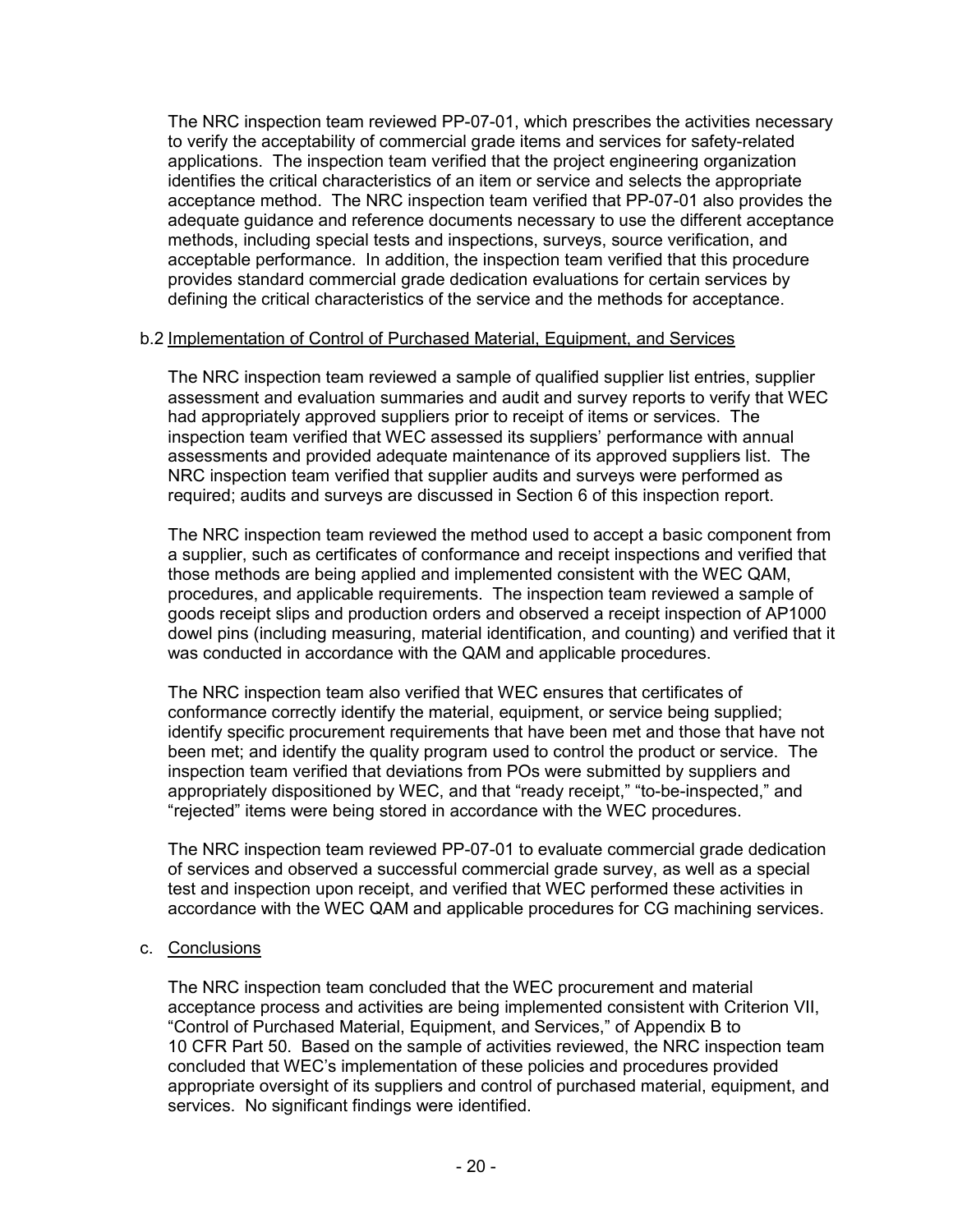## 6. External and Internal Audits

## a. Inspection Scope

The NRC inspection team reviewed the WEC policies and implementing procedures that govern internal and external audits to verify compliance with the requirements of Criterion VII, "Control of Purchased Material, Equipment, and Services," and Criterion XVIII, "Audits," of Appendix B to 10 CFR Part 50. The NRC inspection team reviewed a sample of internal and external audit reports in order to evaluate compliance with the WEC program requirements and adequate implementation of those requirements. In addition, the inspection team reviewed the disposition of audit findings and observations for adequacy and timeliness.

Within the scope of this area of the inspection, the NRC inspection team reviewed the following policies, procedures, and associated documentation established by WEC:

- WEC QAM, Section 7, "Control of Purchased Items and Services," Revision 10, dated February 7, 2011
- WEC QAM, Section 18, "Audits," Revision 10, dated February 7, 2011
- Westinghouse Policy/Procedure WEC 7.1, "Supplier Qualification and Evaluation," Revision 2, dated February 8, 2010
- Westinghouse Policy/Procedure WEC 18.1, "Internal Audit," Revision 1, dated August 3, 2009
- Report of Internal Audit WEC-10-45 Nuclear Components Manufacturing, dated July 21, 2010
- WES-2011-084, Audit Package, Babcock & Wilcox, Canada, Ltd. Manufacturing, dated March 3, 2011
- WES-2010-118, Commercial Grade Survey Package, Honematic Machine Corp., November 22, 2010, dated December 2, 2010
- WES-2009-065, Audit Package, Hoosier Spring, South Bend, Indiana, accepted June 9, 2009
- WES-2009-011, Audit Package, Exelon Power Labs, Plattsburgh, New York, accepted March 19, 2009

## b. Observations and Findings

## b.1 Policies and Procedures

The NRC inspection team reviewed Section 7 of the WEC QAM, which establishes controls to ensure that purchased items and services conform to the procurement documents and other applicable requirements. The QAM provides methods to place suppliers on the QSL such as successful completion of an audit.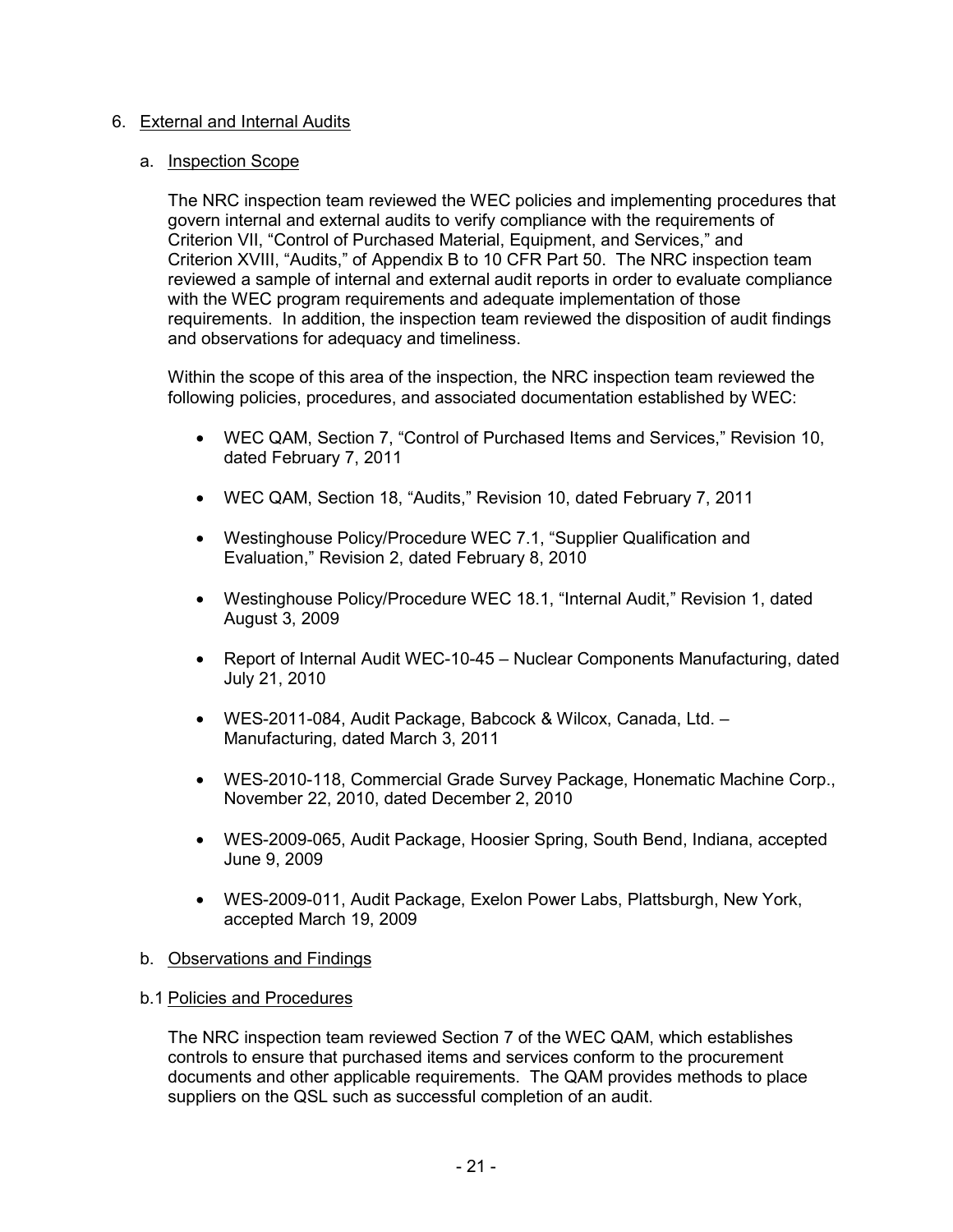The NRC inspection team reviewed WEC 7.1, which prescribes the activities for evaluating and qualifying suppliers. This procedure also provides guidance for conducting supplier audits. The inspection team verified that WEC safety-related suppliers are typically qualified by successful completion of a qualification audit prior to being placed on the QSL. Supplier qualifications are maintained by periodically assessing the supplier's capability to supply acceptable items and services and by conducting, at a minimum, a triennial audit.

The NRC inspection team reviewed Section 18 of the WEC QAM, which provides guidance for verifying compliance with, and assessing the effectiveness of, the WEC quality assurance program. The QAM requires independent internal audits be performed annually in order to assess all parts of the WEC quality assurance program and includes the requirements for performing supplier audits. The QAM also provides the criteria for auditor qualification, audit team composition, audit planning, audit scheduling, audit reporting, communication, and corrective actions.

The NRC inspection team reviewed WEC 18.1, which contains the activities for planning, coordinating, performing, and reporting WEC internal audits. The procedure also describes requirements for verifying the adequacy of corrective actions taken to address audit findings. The inspection team verified that internal audits are performed annually by knowledgeable personnel who have no direct responsibility for the areas under review. The NRC inspection team also verified that issues identified during the course of an audit are entered into the Corrective Action Program (CAP) system, that audit reports are typically issued within 30 days, and that the results are communicated to responsible WEC management.

## b.2 Implementation of Internal Audits

The NRC inspection team reviewed the WEC internal audits for 2009 and 2010 and verified that they were planned and performed using the applicable procedures, documented with objective evidence, and distributed to the appropriate management within the timeframes prescribed by WEC 18.1. The inspection team noted that the 2011 internal audit had been completed, but WEC had not yet issued the report and therefore the NRC inspection team could not review it.

The NRC inspection team verified that the authorized nuclear inspector is performing third-party oversight, as required, and that the ANI has reviewed and signed the ASME Code, Section III, data report for the Sanmen project.

## b.3 Implementation of External Audits

The NRC inspection team reviewed a sample of external audits as well as a commercial grade survey for components and services procured in relation to the Vogtle and V.C. Summer CRDM and Vogtle RVI projects. The inspection team verified that the external audits and surveys reviewed were planned and performed using applicable procedures, checklists, and qualified auditors. The inspection team verified that audits and surveys were conducted in accordance with the WEC implementing procedures, documented with objective evidence, and the resolutions of corrective actions were communicated to suppliers in a timely manner. The NRC inspection team also verified that external audits and surveys were performed commensurate with the required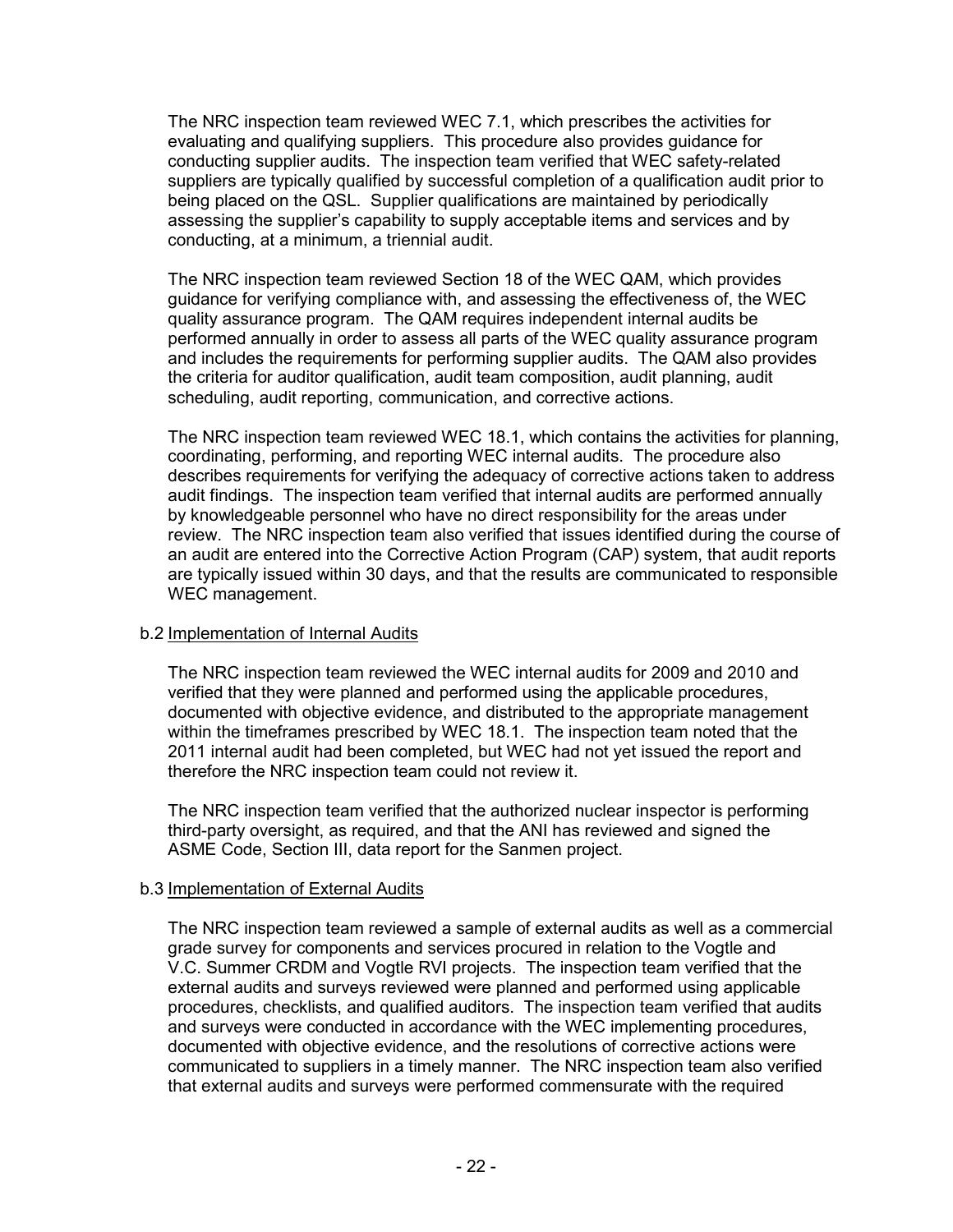frequencies specified in the QAM, associated procedures, and the applicable section of the ASME Code.

The NRC inspection team reviewed third-party audits and verified that WEC reviewed and accepted the supplied third-party audit documentation before taking credit for the audit results. For all external audits, regardless of source, WEC initiates an issue report in the corrective action program to track the disposition and completion of open supplier corrective actions generated in response to audit findings.

#### c. Conclusions

The NRC inspection team concluded that WEC's external and internal audit process and activities are being implemented consistent with Criterion VII, "Control of Purchased Material, Equipment, and Services," and Criterion XVIII, "Audits," of Appendix B to 10 CFR Part 50. Based on the sample of activities reviewed, the NRC inspection team concluded that WEC effectively implemented its internal and external audit programs. No significant findings were identified.

#### 7. Control of Special Processes

#### a. Inspection Scope

The NRC inspection team reviewed the WEC policies and implementing procedures that govern the control of special processes to verify compliance with the requirements of Criterion IX, "Control of Special Processes," of Appendix B to 10 CFR Part 50. The NRC inspection team reviewed a sample of WEC activities related to special processes, including welding, heat treatment, nondestructive testing, and plating. In addition, the inspection team reviewed the qualifications of various personnel involved in special processes to verify that the records were adequate and accurate.

Within the scope of this area of the inspection, the NRC inspection team reviewed the following policies, procedures, and associated documentation established by WEC:

- WEC QAM, Section 9, "Control of Special Process," Revision 10, dated February 2, 2011
- Westinghouse, Newington Operations, Policy/Procedure PP-05-05, "Weld Map," Revision 2, dated September 17, 2009
- Westinghouse, Newington Operations, Policy/Procedure PP-05-06, "Quality Plans," Revision 5, dated March 31, 2011
- Westinghouse, Newington Operations, Policy/Procedure PP-05-08, "NDE Matrix," Revision 0, dated September 26, 2007
- Westinghouse, Newington Operations, Policy/Procedure PP-04-02 "Control of Consumables," Revision 7, dated December 15, 2010
- Westinghouse, Newington Operations, Policy/Procedure PP-09-01, "Production Order," Revision 11, dated May 12, 2011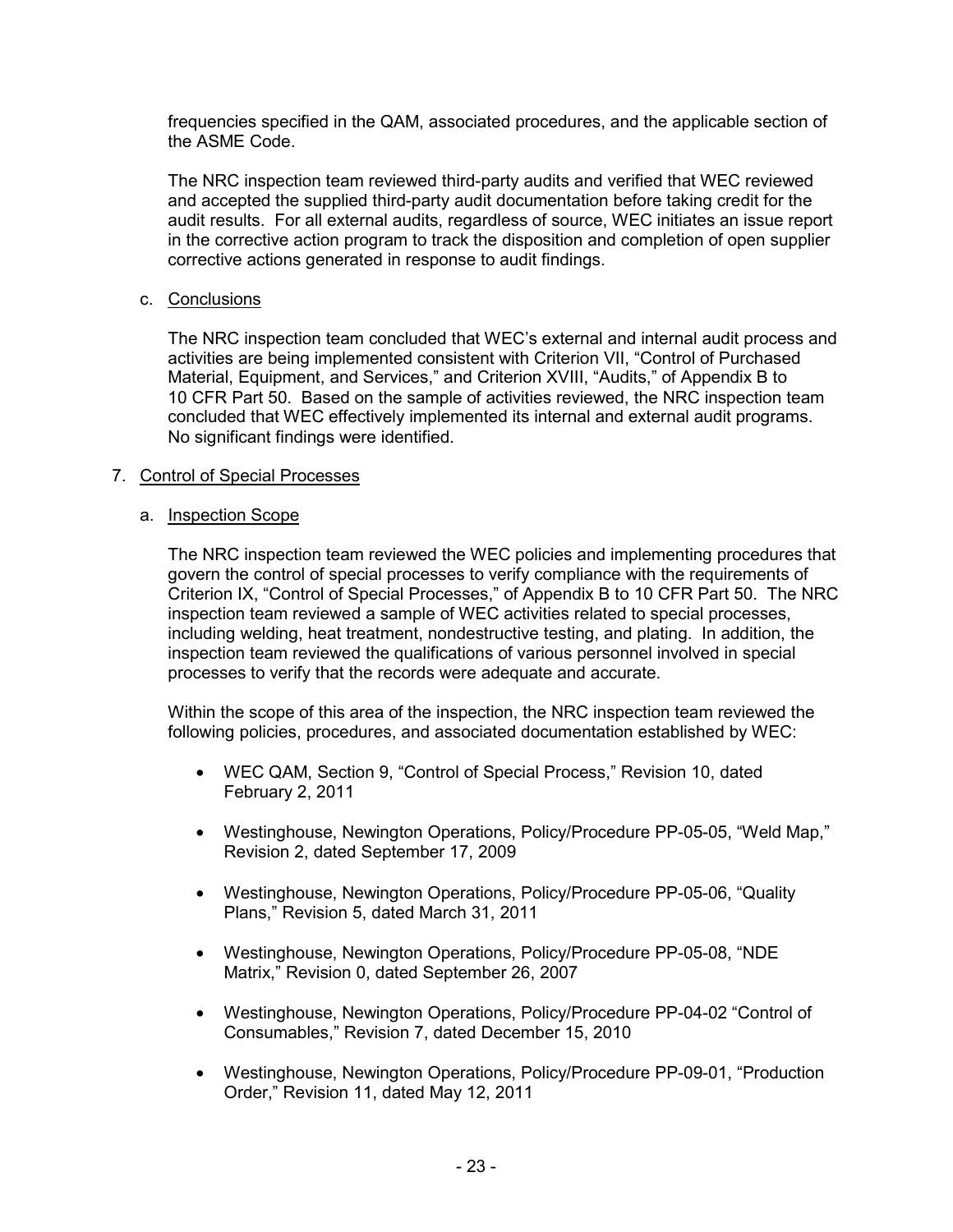- Westinghouse, Newington Operations, Policy/Procedure PP-09-04, "Welding and Welding Operator Training and Qualification," Revision 3, dated October 20, 2010
- Westinghouse, Newington Operations, Policy/Procedure PP-09-05, "Welding Materials Control," Revision 12, dated January 13, 2011
- Westinghouse, Newington Operations, Policy/Procedure PP-09-06, "Planning and Control of Welding Functions," Revision 3, dated October 20, 2010
- Westinghouse Policy/Procedure WEC 2.10, "Qualification, Training, Certification of Nondestructive Testing Personnel," Revision 2, dated February 29, 2011
- Technical Manual (TM)-VT-001, "Visual Examination," Revision 16, dated May 25, 2011
- TM-PT-001, "Liquid Penetrant Examination," Revision 17, dated May 25, 2011
- TM-RT-001, "Radiographic Examination," Revision 17, dated May 25, 2011
- Visual Procedure Qualification Record for TM-VT-001, Revision 12, dated October 22, 2002
- Liquid Penetrant Qualification Record for TM-PT-001, Revision 14, demonstrated to and approved by the ANI on March 5, 2004
- Radiographic Procedure Qualification Record for TM-RT-001, Revision 5, demonstrated to and approved by the ANI on November 24, 1998
- Ultrasonic Procedure Qualification Record for TM-UT-001, Revision 0, demonstrated to and approved by the ANI on June 23, 2009
- Welding Procedure Qualification Record (PQR) GTA-8.43-1G-2, Revision 0, dated December 5, 2007
- Ultrasonic Examination Report No. NDE-014467 G09 Latch Housing Assembly S/N 1428 for Production Order No. 40045759, dated June 2, 2011
- Liquid Penetrant Examination Report No. NDE-014674 G09 Latch Housing Assembly S/N 1428 on Production Order No. 40045759, dated July 19, 2011
- Welder/Welding Operator Performance Qualification Lists, dated July 13, 2011

## b. Observations and Findings

b.1 Policies and Procedures

The NRC inspection team reviewed Section 9 of the WEC QAM, which provides the policies and process activities relating to the control of special processes including welding, heat treatment, and NDE. The QAM, Section 9.2.1, documents the process for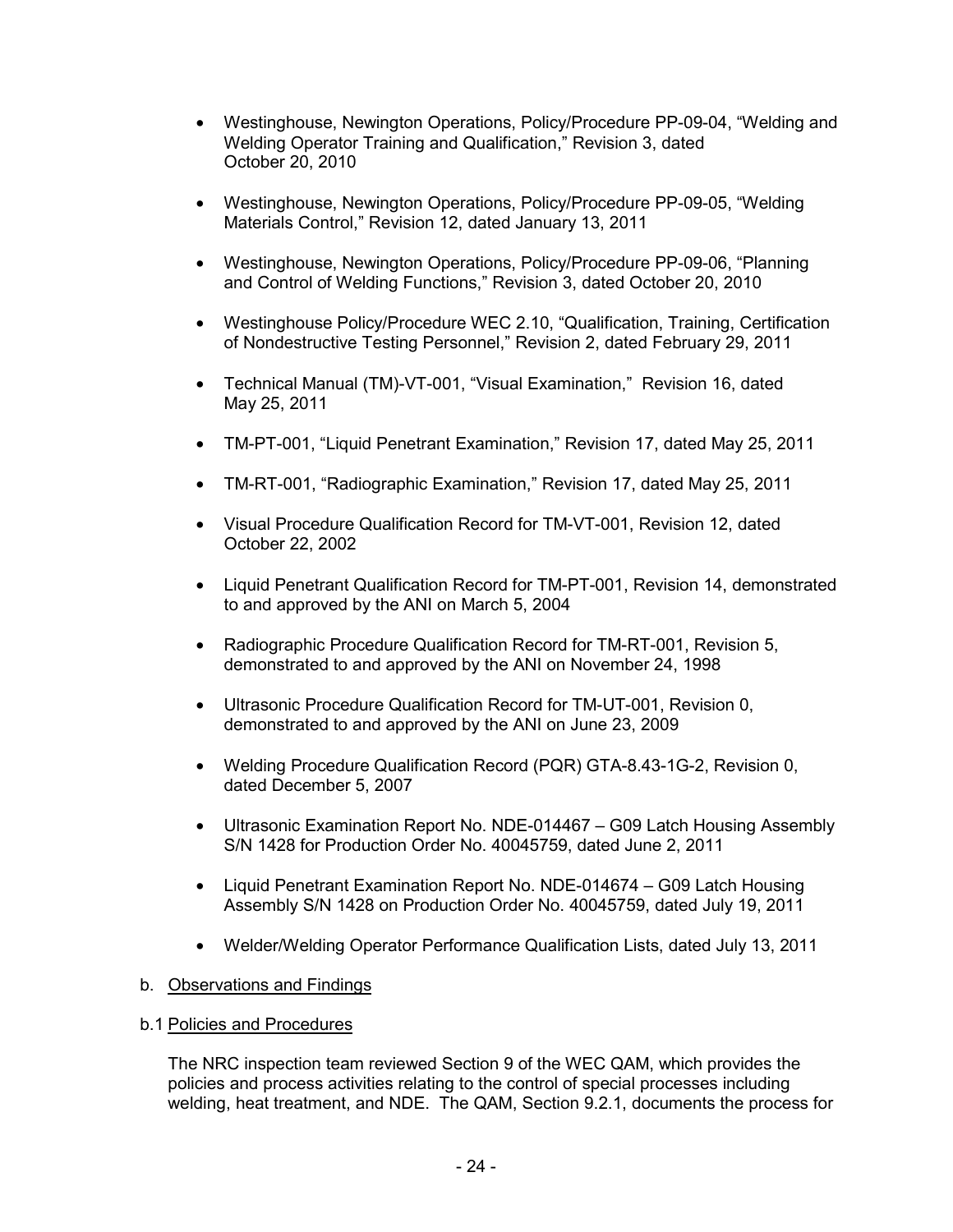the preparation, issue, distribution, and implementation of production orders related to fabrication activities. Section 9.2.2 describes the general welding process activities and limitations. Section 9.2.3 documents the process for the control of heat treating activities. Section 9.2.4 documents the controls for the performance of NDE activities, as well as for the qualification and certification of NDE personnel.

The NRC inspection team reviewed PP-04-02, which describes the process for controlling weld consumable items that come into contact with stainless steel, stellite, Inconel, cobalt, and nickel based alloys to verify that the halogen (i.e., chlorine, fluorine, bromine, and iodine), halide, and sulfur levels in consumables such as NDE materials are limited to prevent contamination and potential deleterious effects. The procedure also specifies that low melting point metals are not allowed in the formulation of consumables used on fabrication materials.

The NRC inspection team reviewed PP-05-05 to verify that the process for preparing, approving, distribution, control, and retention of weld maps for all contracts requiring fabrication are performed in accordance with the ASME Code. The inspection team verified that all welding activity related to a production order is processed in accordance with a unique weld map which is issued and approved for the applicable component or assembly. The inspection team also verified that, at a minimum, a weld map includes all weld joints for a component or assembly and contains the weld joint identification information, the joint location, the type and size of the weld joint, a detailed welding procedure specification for each weld joint, and a reference to the applicable design drawing(s). The NRC inspection team verified that weld maps are prepared, reviewed, and approved the project engineering, weld engineering, and QA organizations and are listed as a part of the weld map manual in accordance with the WEC QAM, PP-05-05, and related activities, and is consistent with the applicable requirements.

The NRC inspection team reviewed PP-05-06, which describes the process for the preparation, review, approval, and distribution of quality plans, and verified that quality plans incorporate witness / hold / review points. The inspection team verified that quality plans are prepared by the project engineering organization upon receipt of a work authorization to outline the key activities in the manufacturing process including the preparation of production orders and purchase documents consistent with the WEC QAM and applicable implementing procedures.

The NRC inspection team reviewed PP-05-08, which describes the process for the preparation, approval, distribution, control, and retention of an NDE matrix for all contracts requiring fabrication in accordance with the ASME Code. The inspection team verified that the project engineering organization prepares an NDE matrix that provides an overview of the NDE requirements for a specific component or assembly, identifies all NDE requirements for each weld joint defined in the weld map including, at a minimum, the weld joint identification number, the number of weld joint locations, the material number, the NDE requirements and applicable NDE procedures.

The NRC inspection team reviewed PP-09-01, which describes the methodology for controlling production orders from initial conception to final closeout. The inspection team verified that a master production order is used to describe the fabrication steps necessary to ensure that manufacturing and quality inspectors can perform, verify, and document those functions that are required to comply with the contract requirements. The inspection team verified that any changes made to a production order require the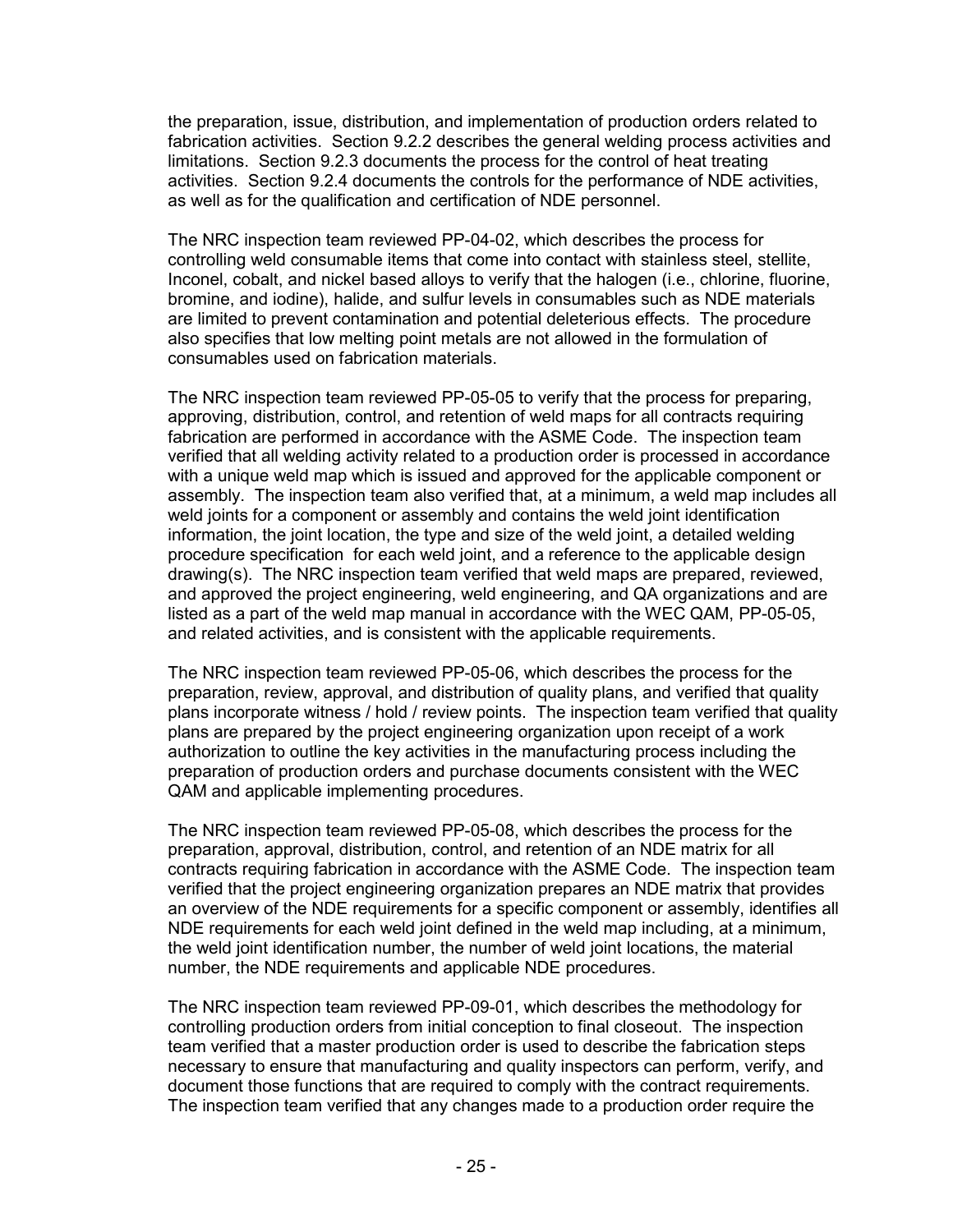same review, approval, and control as the original issue, ensuring that code and contractual requirements are not violated.

The NRC inspection team also reviewed the implementing procedures for special process activities performed by WEC, including PP-09-04, PP-09-05, PP-09-06, and WEC 2.10. The inspection team verified that these procedures provide adequate guidance for welding operator qualification, control of weld material, weld planning processes, and control of welding functions, as well as appropriate specifications for the qualification of welding and NDE personnel. The inspection team also verified that WEC's implementing procedures provide adequate guidance for the performance of welding and NDE, appropriate provisions for calibration checks, and the applicable acceptance criteria for welding and NDE activities.

The NRC inspection team reviewed the applicable special process procedures, as well as observation of specific manufacturing activities for the Vogtle Units 3 & 4 and V.C. Summer Units 2 & 3 CRDM latch housing assemblies. The inspection team verified that the WEC manufacturing process uses production orders as the method for controlling production activities. The production orders incorporate witness and hold points for customer, ANI, and WEC quality control review, as applicable, and identify the drawings, material specifications, work instructions, and procedures pertinent to the fabrication activity being performed. Proper implementation of the production order ensures that the fabrication activities are accomplished in accordance with the specified requirements and conducted in the correct operational sequence. The production order also functions as a work identification and check system for each fabrication operation performed.

The NRC inspection team observed a sample of fabrication and special process activities, as discussed below, for the manufacturing activities previously mentioned in order to verify adequate implementation of the WEC processes and procedures.

#### b.2 Welding Process

The NRC inspection team reviewed WEC WE-P-001, which describes the responsibilities and minimum controls necessary to ensure that all welding, including weld / base metal material repairs, will be accomplished in accordance with the applicable contract requirements.

The NRC inspection team reviewed the WEC welding and examination control program (WECP), a computer database that (1) tracks active and inactive jobs by production order; (2) lists the current welder qualification status and any limitations related to the DWPS; (3) gives the latest revision of the DWPS, including referencing the applicable procedure qualification record (PQR); and (4) provides the approved weld materials and qualified welders list. The inspection team verified through a review of selected production orders that the welding operator qualification status by process, position, and limitation, the revision of the DWPS listed, and the traceability of approved weld materials released for the production order were accurate and up to date.

The NRC inspection team interviewed the lead welding engineer regarding qualification of welding personnel, as well as the associated processes and procedures, and confirmed that WEC has established a welding program for qualifying the DWPS through procedure qualification records. In addition, the inspection team verified that the welding process and welding operators were qualified in accordance with the requirements of the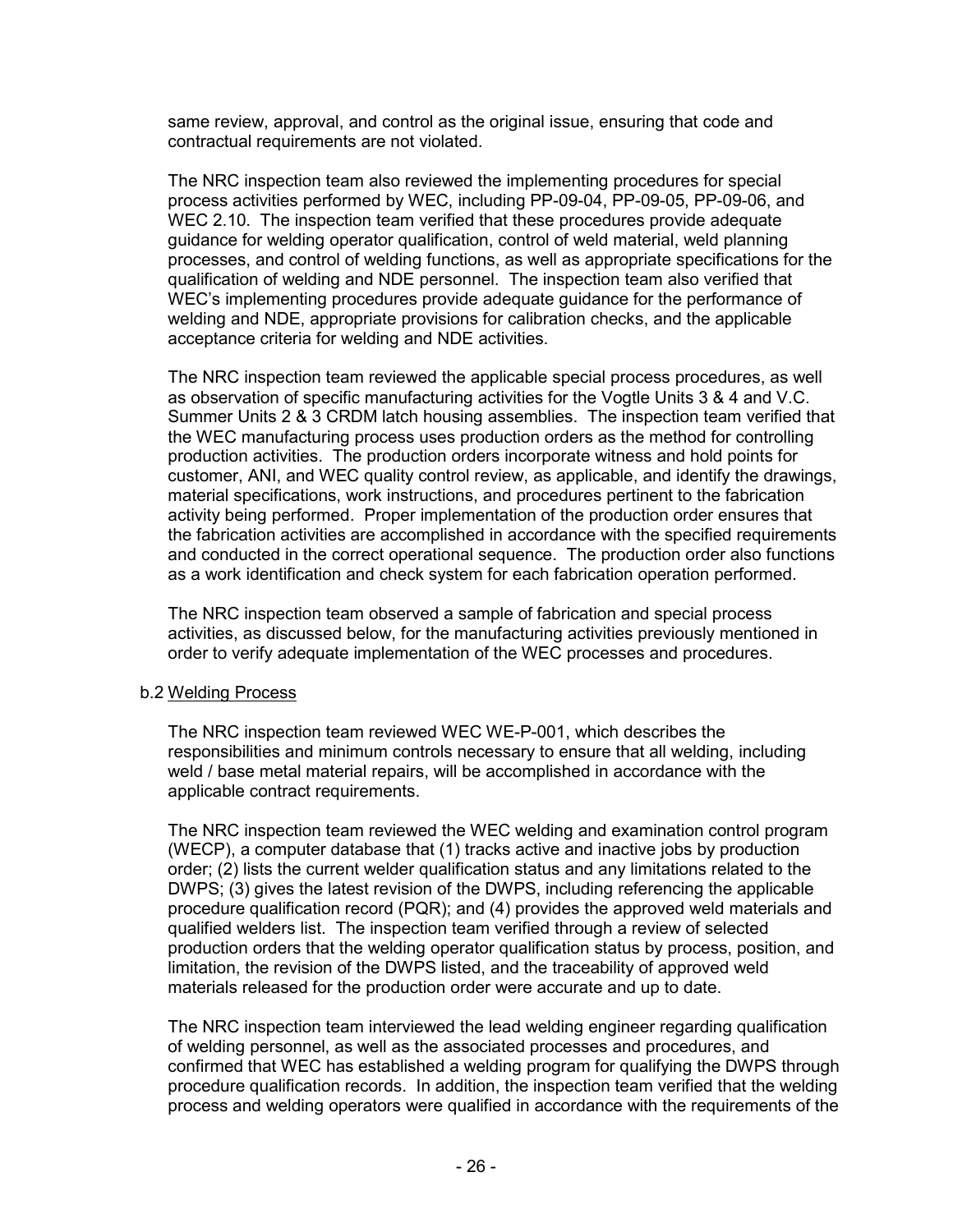ASME Code, Section IX, "Welding and Brazing Qualification," and Section III, "Rules for Construction of Nuclear Facility Components."

The inspection team witnessed a machine gas tungsten arc welding process for a V.C. Summer Units 2 & 3 G08 Latch Housing Assembly. The NRC inspection team verified that the welding process was performed in accordance with the ASME Code, Section IX, qualified DWPS listed on Weld Map WM-2404840-01 by a qualified welding operator on the approved welder list, using approved and appropriately released weld wire on a calibrated welding machine. Based on the review of a sample of weld records and through interviews with several welding operators, the NRC inspection team verified that the WEC welding program was effectively implemented and complied with the requirements of Section IX of the ASME Code.

## b.3 Control of Weld Material

The NRC inspection team reviewed WEC PP-09-05, which describes the requirements for controlling weld consumables from receipt through consumption in a manufacturing process. The inspection team reviewed and verified that Attachment 7.7, "Controls for Covered Electrodes Holding Ovens, Issue and Return Guidelines (Tool Room)," contains the requirements for environmental (moisture) control, specifies the appropriate holding and baking temperatures and out-of-oven exposure time for each class of material, and provides the covered electrode conditioning requirements.

The NRC inspection team verified that acceptable weld materials are identified with a unique WEC identification number, traceable to an approved vendor's material test report, and are listed on the WEC approved weld material control list (AWMCL) and in the WECP database. The inspection team reviewed a sample of weld material test reports and weld material withdrawal forms (WMWFs), performed a walkthrough of the WEC tool room, interviewed the tool room supervisor, and verified that weld materials are being controlled in accordance with the WEC QAM and implementing procedures.

The NRC inspection team observed that welding materials were clearly identified and that the identification of acceptable material was retained during storage, handling, and use until the material was actually consumed in the welding process. The inspection team also observed that covered weld electrodes and flux were stored in moisture controlled environments, and that the process for conditioning of electrodes was being implemented. The NRC inspection team reviewed WEC's WECP, current AMWCL, and a sample of WMWFs, and verified that the WEC weld material control program was being effectively implemented in accordance with the WEC QAM and the applicable implementing procedures.

## b.4 Welder Qualification Records

The NRC inspection team interviewed the lead welding engineer regarding the process for qualifying and maintaining welding operator qualifications in accordance with the requirements of Section IX of the ASME Code. The inspection team selected a sample of qualification records for welders and welding operators who performed welding activities related to Vogtle Units 3 & 4 and V.C. Summer Units 2 & 3 production orders and compared them to the applicable ASME Code acceptance criteria. The NRC inspection team verified that the welding operators were qualified in accordance with the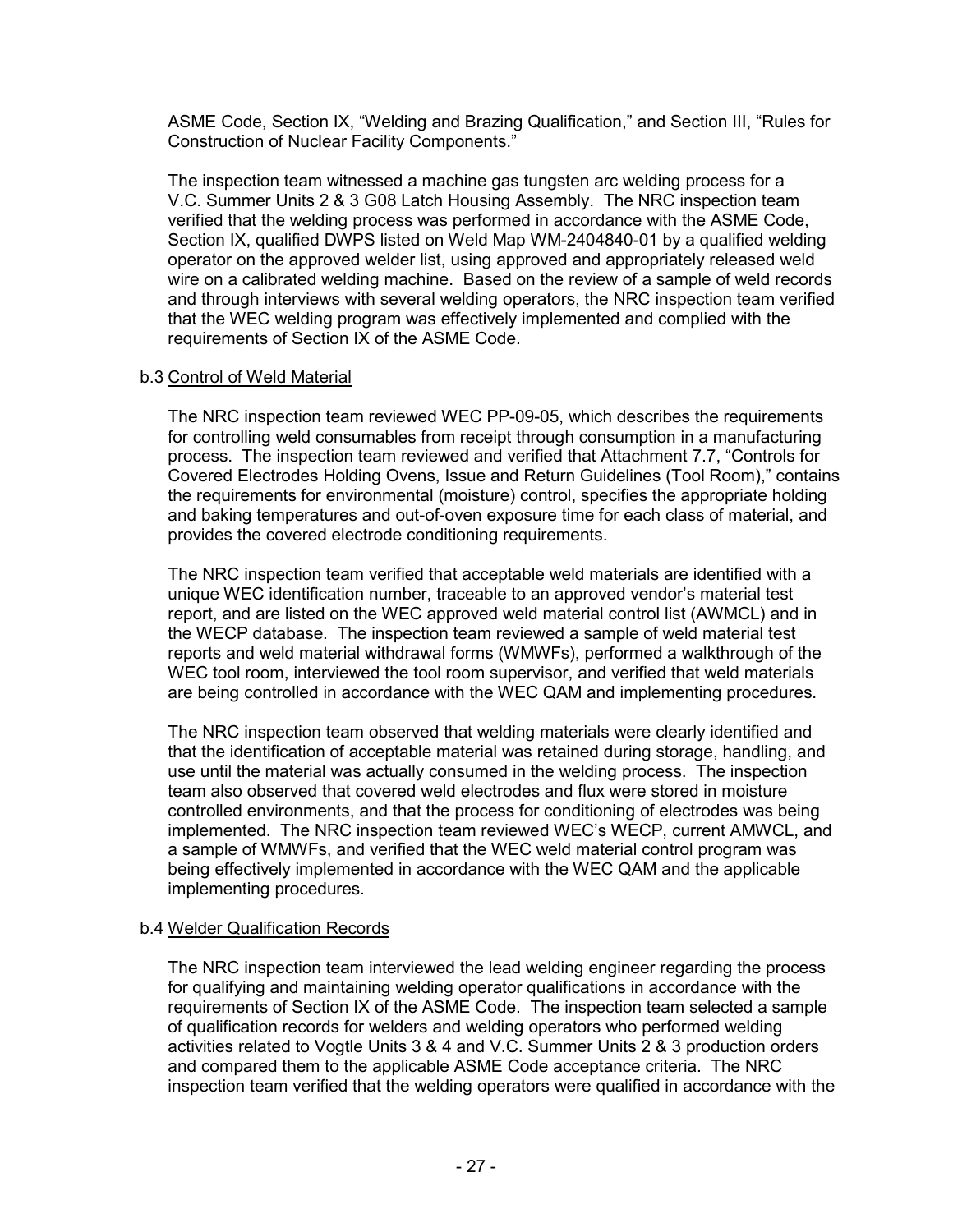applicable acceptance criteria of Section IX of the ASME Code, and that welding engineering adequately maintained the welder performance qualification list.

#### b.5 Nondestructive Testing

The NRC inspection team reviewed WEC's program and procedures for the control of nondestructive examination in order to verify that they met the requirements of Criteria IX of Appendix B to 10 CFR Part 50, were qualified in accordance with the requirements of Section V of the ASME Code, and that NDE personnel were qualified as specified by the WEC standard practice, which meets the guidance of SNT-TC-1A.

The inspection team also reviewed WEC's policy and procedures for the control of nondestructive examination, the visual examination procedure, liquid penetrant examination procedure, and radiographic examination procedure, which are being used during the fabrication process for CRDM latch housing assemblies for Vogtle Units 3 & 4 and V.C. Summer Units 2 & 3. The NRC inspection team verified that the NDE procedure variables met the requirements of the ASME Code, Section V, and were qualified through demonstration to the ANI.

The NRC inspection team reviewed the visual and liquid penetrant testing procedures specified in the production orders for the CRDM latch housing assemblies, and witnessed visual and liquid penetrant testing of weld joints on two assemblies. During the performance of visual testing on a G09 CRDM latch housing assembly, burrs were identified in the internal threads, causing the fabrication of the assembly to be placed on hold pending evaluation by the project engineering organization. The inspection team discussed the discrepancy, the acceptance criteria, and the process for evaluation and disposition with the Level II NDE inspector and the QA manager. The NRC inspection team verified that WEC has a process to rework discrepancies on production orders provided that the discrepancy is within the design drawing tolerances.

The NRC inspection team verified that both the visual and liquid penetrant testing processes were performed using qualified procedures, certified NDE inspectors, approved NDE materials, and calibrated measuring and test equipment. The inspection team verified that the NDE inspector had followed the necessary visual and liquid penetrant testing process parameters, interpreted the indications against the acceptance criteria specified in the applicable production order and NDE procedure, and documented the results in accordance with the implementing procedure.

The NRC inspection team also witnessed the radiographic examination a of weld joint for a G06 latch housing assembly, performed in accordance with the radiographic procedure as specified in the production order. The inspection team verified that a shooting sketch for the weld joint was prepared and that the Level II NDE inspector performed the pre-radiographic examination test requisites such as surface preparation, selection of image quality indicator (IQI) material, sample designation, determination of thickness and hole size, and position of the IQI with respect to the beam, all of which was performed in accordance with the requirements of the radiographic procedure.

## c. Conclusions

The NRC inspection team concluded that WEC's program for the control of special processes is being implemented consistent with Criterion IX, "Control of Special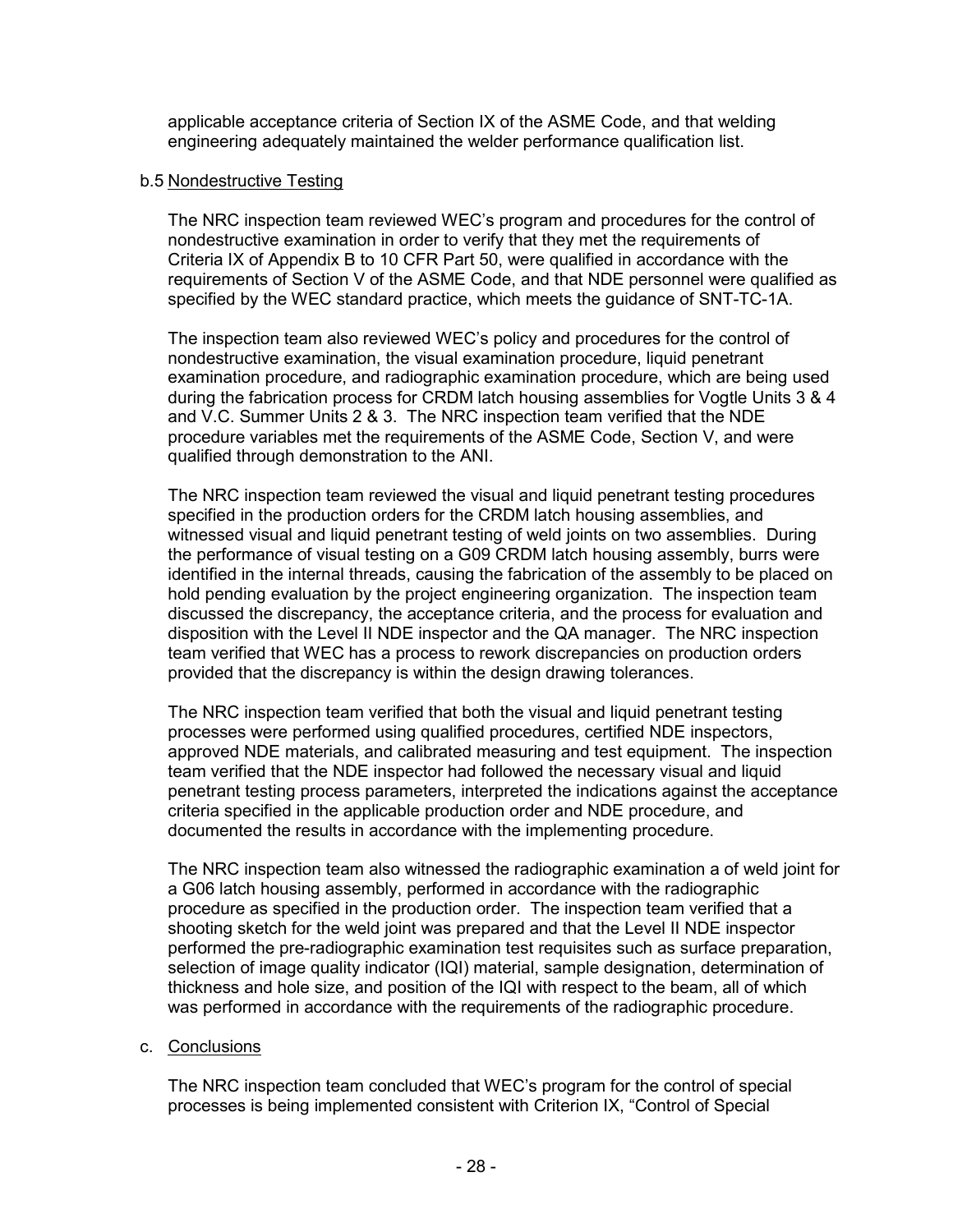Processes," of Appendix B to 10 CFR Part 50. Based on the sample of activities reviewed, the NRC inspection team concluded that the WEC QAM and associated fabrication and special process procedures and activities were adequate and being effectively implemented by qualified personnel, using qualified equipment and processes. No significant findings were identified.

# 8. Test Control

## a. Inspection Scope

The NRC inspection team reviewed the WEC policies and implementing procedures that govern test control processes to verify compliance with the requirements of Criterion XI, "Test Control," of Appendix B to 10 CFR Part 50. Specifically, the NRC inspection team reviewed a sample of WEC test control activities related to the AP1000 CRDM assemblies and witnessed the hydrostatic testing for a latch housing assembly.

Within the scope of this area of the inspection, the NRC inspection team reviewed the following policies, procedures, and associated documentation established by WEC:

- WEC QAM, Section 11, "Test Control," Revision 10, dated February 2, 2011
- APP-MV11-Z0-001, "AP1000 Control Rod Drive Mechanism (CRDM) Design Specification," Revision 3, dated May 27, 2010
- TM-TH-062, "Hydrostatic Testing of CRDM Latch Housing Assembly," Revision 1, dated June 24, 2009
- TM-TL-042, "Test Procedure for Step Length and Load Transfer Length Testing of AP1000 CRDM Latch Assembly," Revision 0, dated January 25, 2010

## b. Observations and Findings

## b.1 Policies and Procedures

The NRC inspection team reviewed Section 11 of the WEC QAM, which describes the test control process and activities for compliance with the applicable ASME Code and contract requirements. Testing requirements and acceptance criteria are specified in production orders or test procedures, and include minimum prerequisites, test instrumentation requirements, test and data acquisition instructions, witness requirements, environmental conditions, acceptance criteria, expected test results, and specifications for the use of calibrated equipment. For ASME Code testing, the tests are witnessed by the ANI. The inspection team reviewed the test control implementing procedures and supporting documentation and verified that they provide adequate guidance for performing the hydrostatic testing activities related to the AP1000 CRDM latch housing assemblies.

The NRC inspection team reviewed WEC design specification APP-MV11-Z0-001, which is supported by a series of testing procedures that provide guidance for key activities associated with the testing of CRDM latch housing assemblies. The sample of implementing procedures reviewed by the NRC inspection team included the following: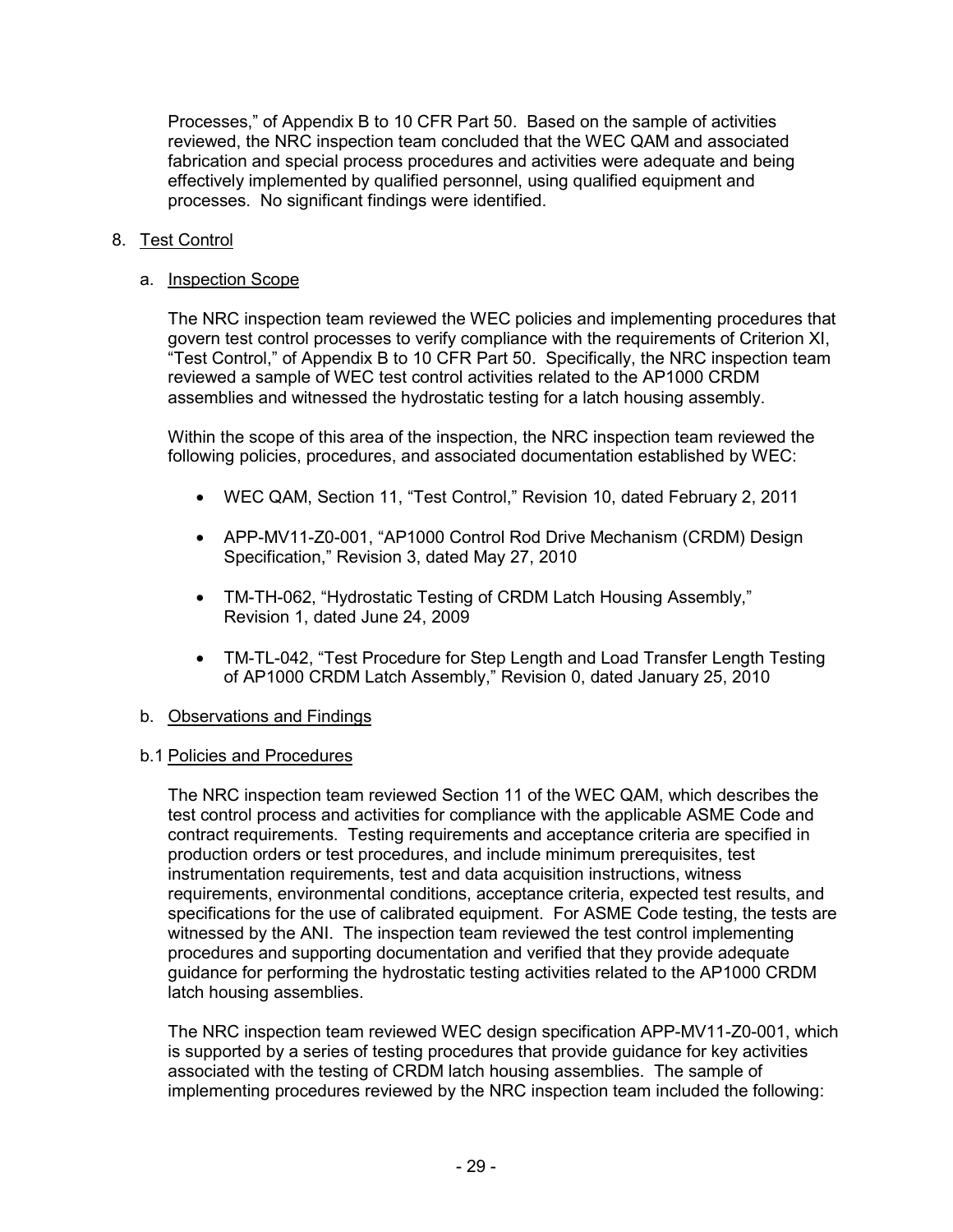- TM-TL-062 provides the necessary guidance for the hydrostatic testing of AP1000 CRDM latch housing assemblies.
- TM-TL-042 provides the necessary guidance for step length and load transfer length testing of AP1000 CRDM assemblies.
- TM-TL-037 provides the necessary guidance for the production testing of AP1000 CRDM latch assemblies and coil stack assemblies.

The inspection team observed a sample of testing activities, as discussed below, and verified adequate implementation of the WEC test control processes and procedures.

#### b.2 AP1000 CRDM Latch Housing Assembly Hydrostatic Test

The NRC inspection team reviewed the implementing procedures and supporting documentation for hydrostatic testing related to Vogtle latch housing assemblies, and witnessed the testing of a G09 latch housing assembly. The NRC inspection team verified that the hydrostatic test was performed by qualified test personnel, witnessed by a quality control inspector and the ANI, used calibrated test gauges, and certified Grade A water. The inspection team verified that the tester followed the test parameters as outlined in the test procedure.

The NRC inspection team reviewed the test analysis results from the hydrostatic test, as well as the pre-test calibration information from the pressure test gauge and verified that the hydrostatic test was performed in accordance with the requirements of the WEC specifications and the ASME Code, Section III. In addition, the NRC inspection team verified that the pressure test gauge used during testing was calibrated prior to and after the hydrostatic test in accordance with the requirements of the ASME Code and the WEC technical manual.

## c. Conclusions

The NRC inspection team concluded that WEC's process for control of the testing program is being implemented consistent with Criterion XI, "Test Control," of Appendix B to 10 CFR Part 50. Based on the sample of activities reviewed, the NRC inspection team concluded that the WEC QAM and associated test control procedures and activities were adequate and being effectively implemented by qualified personnel, using qualified equipment and processes. No significant findings were identified.

## 9. Control of Measuring and Test Equipment

## a. Inspection Scope

The NRC inspection team reviewed the WEC policies and implementing procedures that govern the measuring and test equipment (M&TE) program to verify compliance with the requirements of Criterion XII, "Control of Measuring and Test Equipment," of Appendix B to 10 CFR Part 50. The NRC inspection team reviewed a sample of WEC M&TE activities related to the AP1000 CRDM assemblies and verified the calibration status of the related equipment.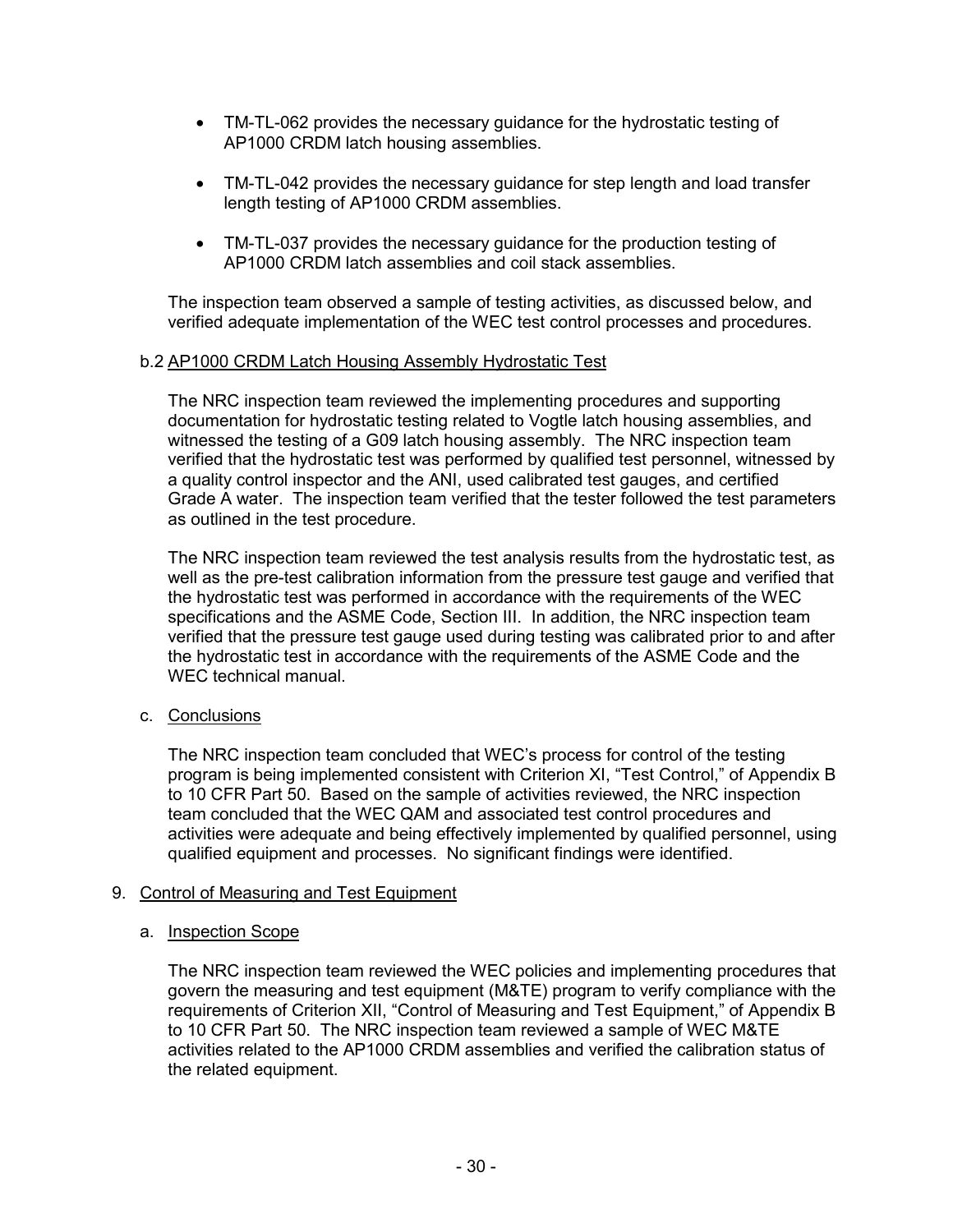Within the scope of this area of the inspection, the NRC inspection team reviewed the following policies, procedures, and associated documentation established by WEC:

- WEC QAM, Section 12, "Control of Measuring and Test Equipment," Revision 10, dated February 2, 2011
- Westinghouse, Newington Operations, Policy/Procedure PP-12-01, "Measuring and Test Equipment Calibration and Issue," Revision 9, dated July 6, 2011
- Calibration Procedure 11.11, "Calibration of Weld Material Baking and Holding Ovens," Revision 3, dated September 17, 2010
- Calibration Procedure 11.08, "Calibration of Welding Ammeters and Voltmeters," Revision 3, dated August 13, 2003
- Calibration Procedure 11.17, "Calibration of Astro Arc-Polysoude AUTOTIG 600 PC," Revision 0, dated April 20, 2006
- Calibration Procedure 20.02, "Ultrasonic Instrument Linearity Verification," Revision 4, dated September 12, 2003
- Calibration Procedure 20.03, "Calibration and Operation of Transmission Densitometer," Revision 4, dated February 27, 2008
- Calibration Procedure 20.07, "Calibration of Image Quality Indicators," Revision 0, dated March 28, 2011

## b. Observations and Findings

## b.1 Policies and Procedures

The NRC inspection team reviewed Section 12 of the WEC QAM, which defines the control system used to assure that M&TE necessary for verifying activities affecting quality is maintained, controlled, and calibrated at specified periods to maintain accuracy. The QAM provides details describing the general requirements, equipment control, calibration control, the necessary calibration records and services, and the methods available for dispositioning discrepancies related to M&TE.

The NRC inspection team reviewed PP-12-01, which provides the provisions for M&TE control, calibration, and maintenance of calibration records, as well as for documenting and evaluating discrepant equipment and issuing M&TE for use. The inspection team verified that if M&TE is found to be discrepant (i.e., worn, damaged, or out of calibration), the procedure specifies that a "Hold" tag is placed on the M&TE, the M&TE is segregated when physical size and shape permit, a Measuring and Test Equipment Discrepancy Report is initiated, and an entry is added to the M&TE Discrepancy Report Log. In addition, all items inspected or tested since the last valid calibration for that M&TE are reevaluated for acceptability. The quality inspection supervisor or quality engineering staff evaluates the deficiency, provides a technical justification for acceptance, ensures that all applicable requirements have been met or that the items have been re-inspected or re-tested with M&TE known to be accurate, and documents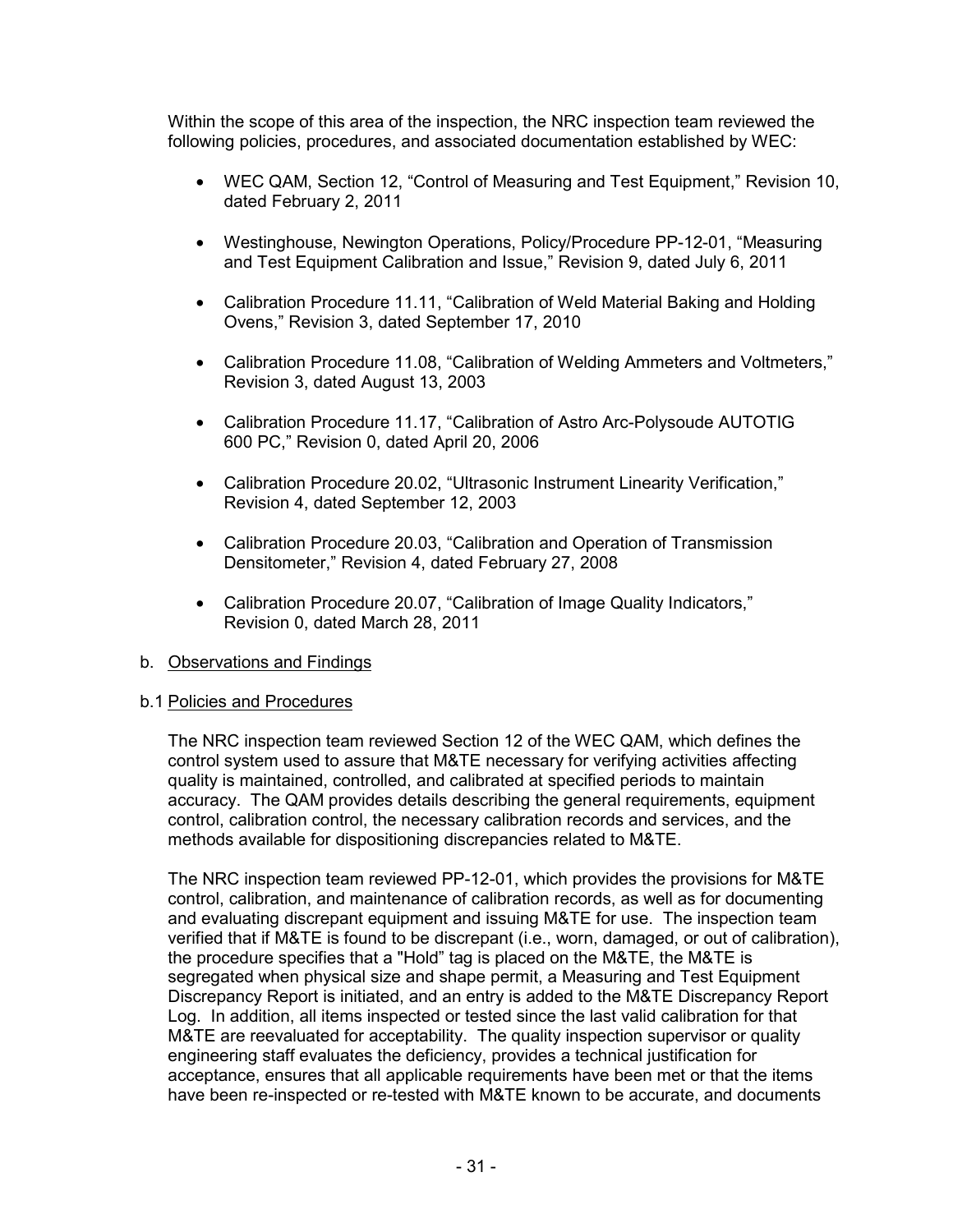the disposition on a Measuring and Test Equipment Discrepancy Report. M&TE Discrepancy Reports are reviewed, evaluated, and approved within 30 days. If a nonconformance is identified on shipped items, a nonconformance report is initiated and the affected customer(s) are notified.

The NRC inspection team reviewed Calibration Procedure 11.11 and verified that the process for performing and documenting calibration, maintaining calibration frequency, and specifying the calibration standards used for calibrating weld material baking and holding ovens is documented and being implemented.

#### b.2 Implementation of Calibration Activities

The NRC inspection team interviewed the WEC tool crib supervisor regarding the M&TE program, as well as and evaluating a limited sample of calibration records and reviewing the controls established within the WEC calibration laboratory. The inspection team also reviewed the WEC process for control of discrepant M&TE. The NRC inspection team verified that the M&TE sampled at the test facility, welding facility, liquid penetrant inspection and radiographic examination facility had appropriate calibration identification numbers and current calibration dates, including the calibration due date. The NRC inspection team selected a sample of the M&TE used by the quality control inspectors for conducting the final inspections identified on in-process job orders and verified the calibration records for consistency and compliance with procedural requirements.

The NRC inspection team verified that a sample of weld material ovens in the tool crib were identified with unique WEC identification numbers, were calibrated on a three month cycle by qualified maintenance personnel using calibrated standards, and had the as-found and as-left conditions documented in the calibration reports. The NRC inspection team also verified that the calibration status labels on various measuring devices used for manufacturing and testing activities were current.

The NRC inspection team observed activities at the WEC gauge calibration laboratory and verified that the gauge laboratory M&TE were calibrated using procedures and standards traceable to known industry standards. The inspection team also verified that WEC maintained appropriate environmental controls for M&TE. In addition, through interviews with several calibration personnel and review of their qualification records, the NRC inspection team verified that the calibration personnel were knowledgeable and qualified to perform M&TE calibration activities.

The NRC inspection team observed the radiographic examination of a weld joint on a G06 latch housing assembly, which was performed in accordance with Radiographic Procedure TM-RT-001. The Level II NDE inspector verified the calibration status of the M&TE devices used to perform the NDT using the following calibration procedures:

- 20.07, Calibration of Image Quality Indicators
- 20.03, Calibration and Operation of Transmission Densitometer

The inspection team verified that all M&TE devices were identified by a unique M&TE identification number and had a calibration due date within the date range for conducting the radiographic examination. The NRC inspection team observed that the Level II NDE inspector confirmed the calibration status label due dates for the densitometers, IQIs, and step wedge calibration film prior to use. The NRC inspection team also confirmed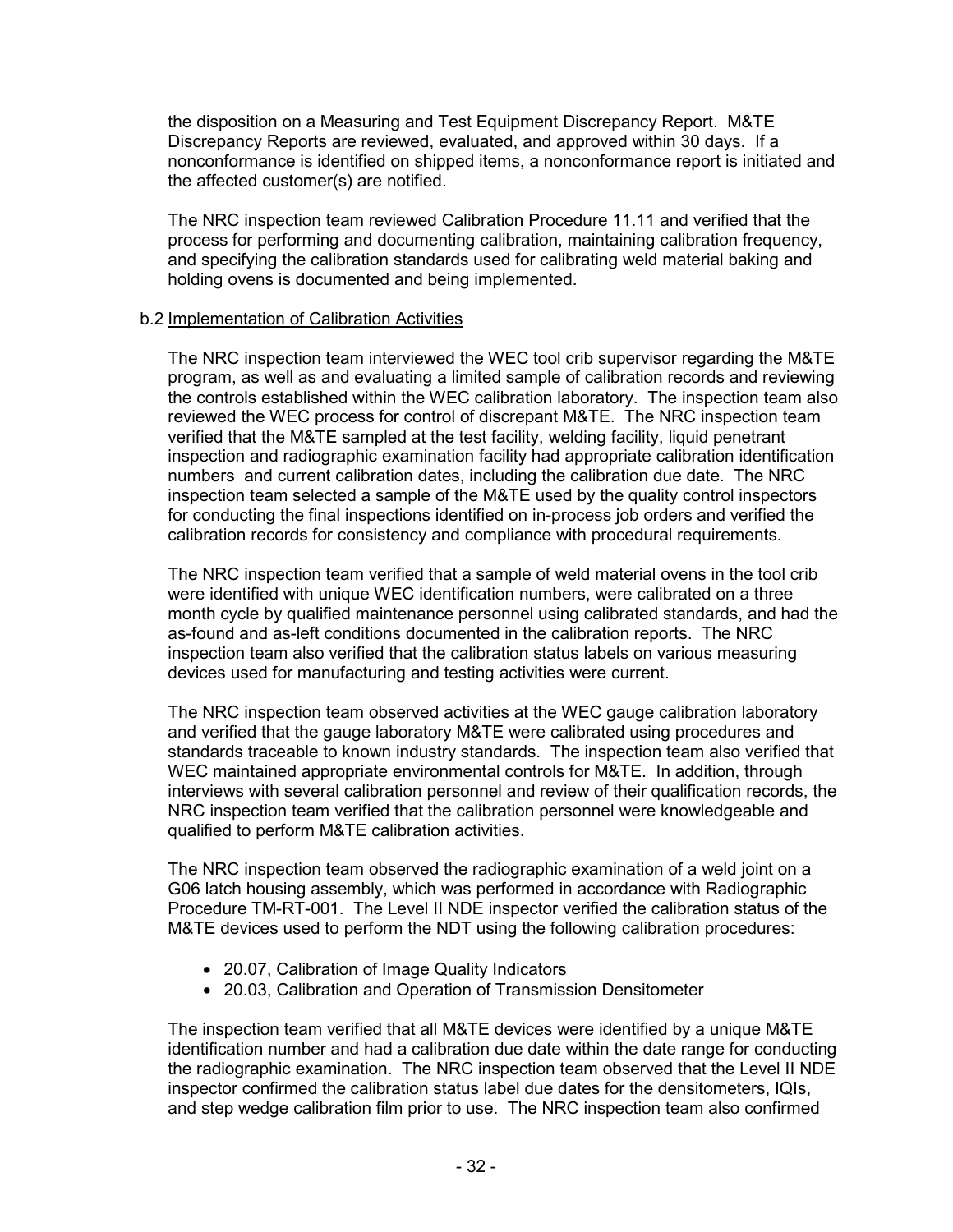with the Level II NDE inspector that periodic verification of the densitometer and step wedge calibration film was performed as required by Section V of the ASME Code.

The NRC inspection team reviewed the WEC process for identification, segregation, and documentation of out-of-calibration equipment. The inspection team verified that out-of-tolerance M&TE are identified, segregated, and controlled using the WEC M&TE database. The NRC inspection team also reviewed a sample of M&TE records for out-of-tolerance equipment, as documented in M&TE discrepancy reports, and verified that the equipment was reviewed and evaluated to determine the validity of previous inspection or test results, as well as to establish the acceptability of those items previously inspected or tested.

## c. Conclusions

The NRC inspection team concluded that WEC's M&TE program is being implemented consistent with Criterion XII, "Control of Measuring and Test Equipment," of Appendix B to 10 CFR Part 50. Based on the sample of M&TE activities reviewed, the NRC inspection team concluded that WEC established appropriate and effective means to control measuring and test equipment. No significant findings were identified.

## 10. Control of Nonconforming Materials, Parts, or Components

# a. Inspection Scope

The NRC inspection team reviewed the WEC policies and implementing procedures that govern the control of nonconformances to verify compliance with the requirements of Criterion XV, "Nonconforming Materials, Parts, or Components," of Appendix B to 10 CFR Part 50. The NRC inspection team reviewed a sample of nonconformance reports, quality notifications, and supplier deviations from contract requirements, and verified that the disposition and control of nonconformances was in accordance with the WEC policies and procedures.

Within the scope of this area of the inspection, the NRC inspection team reviewed the following policies, procedures, and associated documentation established by WEC:

- WEC QAM, Section 15, "Control of Nonconforming Items," Revision 10, dated February 2, 2011
- Westinghouse, Newington Operations, Policy/Procedure PP-15-01, "Nonconformance Reports – Inprocess," Revision 6, dated May 28, 2010
- Westinghouse, Newington Operations, Policy/Procedure PP-15-02, "Supplier Deviation of Contract Requirements (SDCR)," Revision 3, dated December 15, 2010
- Westinghouse, Newington Operations, Policy/Procedure PP-15-03, "Quality Notifications – Incoming," Revision 3, dated April 8, 2011
- Nonconformance Report (NCR) 12391 Nonconformance Regarding Guide Tubes, dated June 24, 2011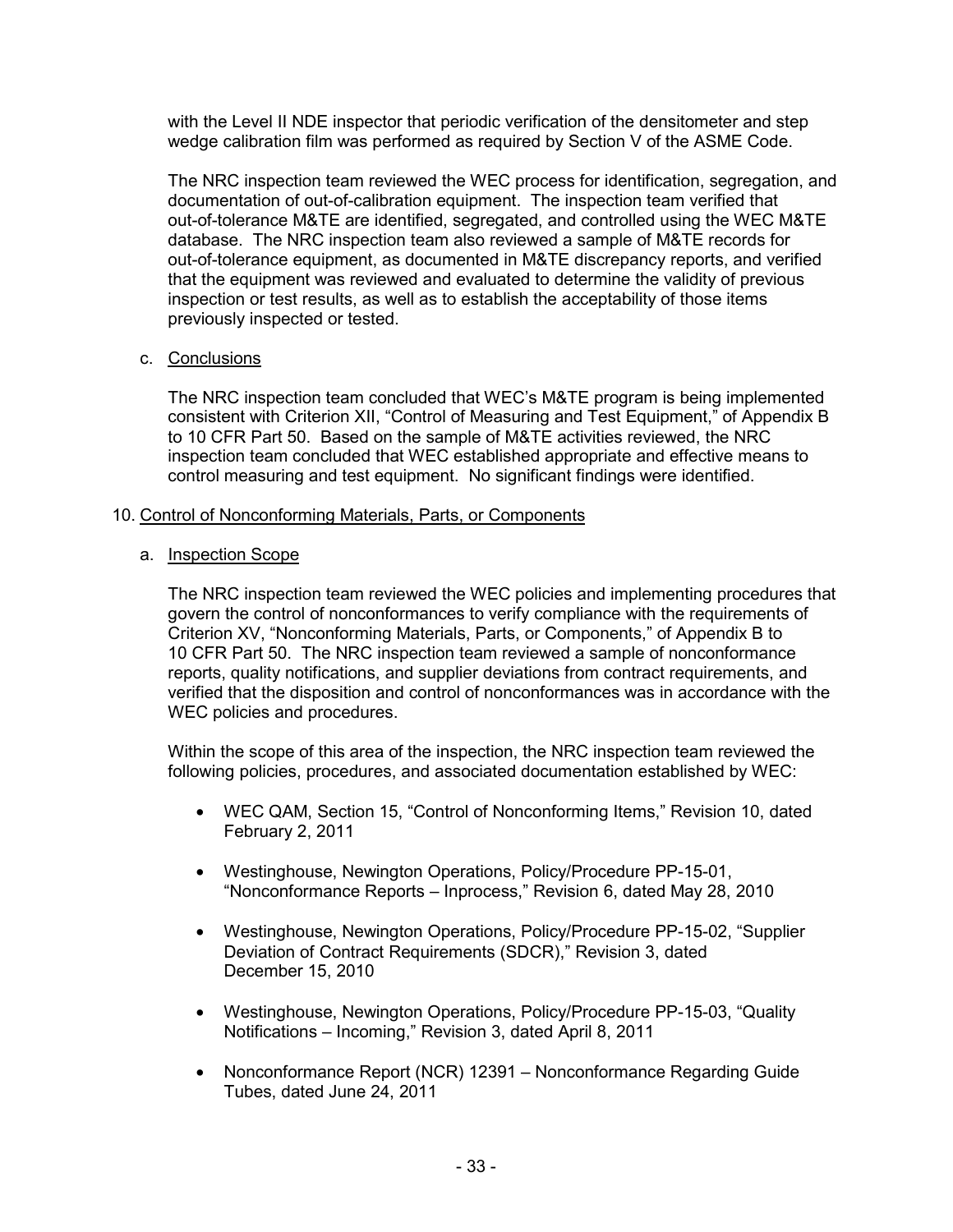- NCR 12433 Nonconformance Regarding Core Shroud Vertical Plates, dated July 13, 2011
- NCR 12423 Nonconformance Regarding Core Shroud Vertical Plates, dated July 1, 2011
- NCR 12360 Nonconformance Regarding Stationary Latch Plunger, dated May 15, 2011
- NCR 12364 Nonconformance Regarding Latch Housing Assembly and CAP 11-166-W010, dated May 18, 2011
- NCR 12369 Nonconformance Regarding Latch Housing Assembly, dated May 25, 2011
- NCR 12264 Nonconformance Regarding Flux Ring Test , dated May 23, 2011
- NCR 12393 Nonconformance Regarding Latch Assembly Key, dated June 27, 2011
- Quality Notification (QN) 60041281 VC Summer unit 2 CRDMs, dated September 29, 2010
- QN 60041946 Rod Travel Housing Shop, dated November 16, 2010
- QN 60045025 Latch Housing M&S Shop Labor, dated May 27, 2011
- QN 60041920 Upper Guide Tube Assembly M&S, dated November 15, 2010
- QN 60042801 Upper Internals Assembly M&S, dated January 17, 2011
- QN 60041182 Core Shroud Assembly M&S, dated September 21, 2010
- QN 60044423 Core Shroud Assembly M&S, dated April 13, 2011
- Supplier Deviation of Contract Requirement List

## b. Observations and Findings

## b.1 Policies and Procedures

The NRC inspection team reviewed Section 15 of the WEC QAM, which establishes controls to prevent the inadvertent use of nonconforming items or activities. The inspection team verified that these controls provide for the identification, documentation, evaluation, segregation when practical, disposition, and notification to affected organizations of nonconformances. The NRC inspection team also verified that the QA organization initiates a QN or an NCR upon completion of any inspection that identifies a nonconformance, or upon notification from a customer that a deficiency has been identified. A QN is initiated for all nonconformances identified during receipt inspections performed in association with a purchase order. An NCR is initiated for all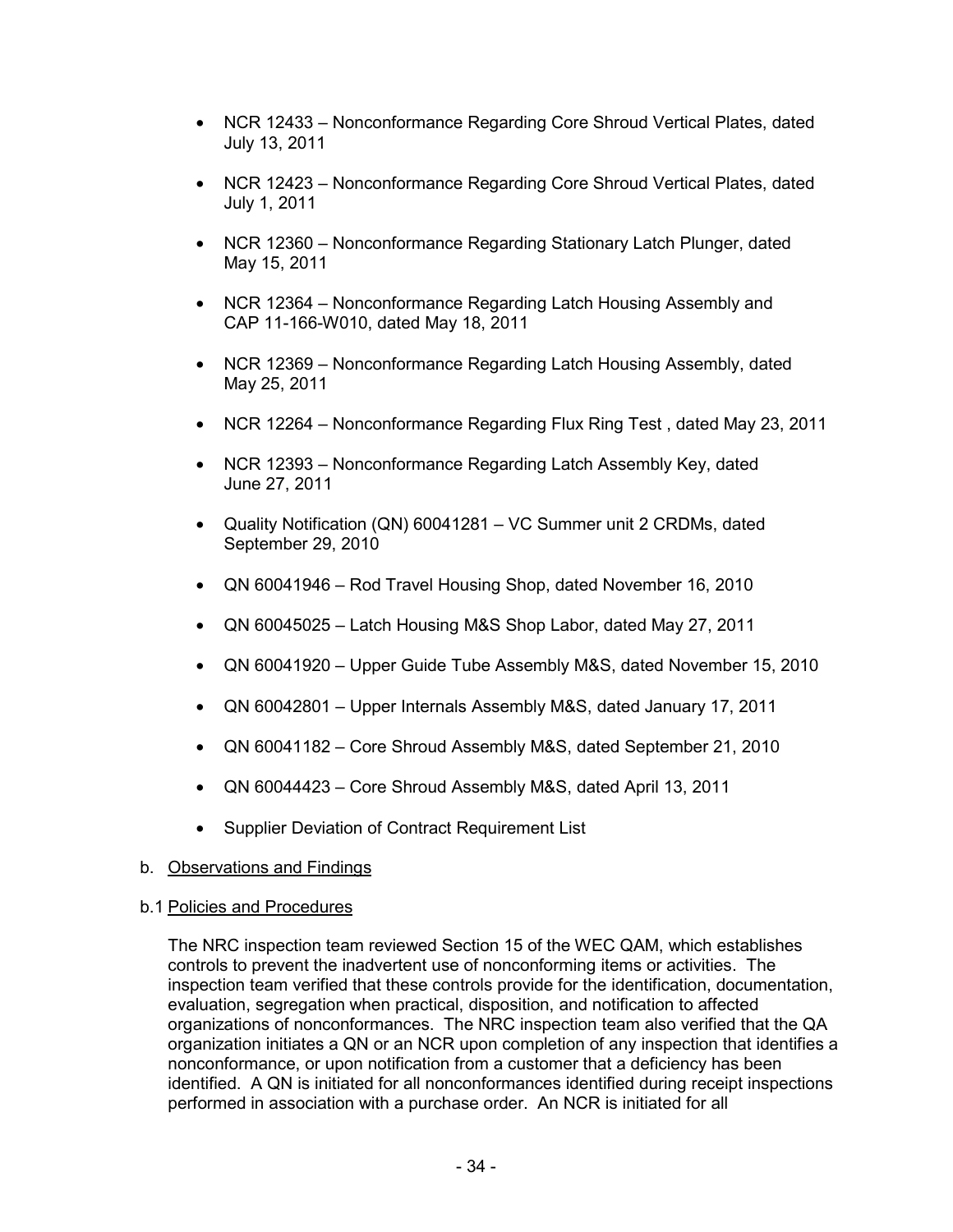nonconformances identified during in-process and final inspections performed in association with a production order.

The NRC inspection team verified that the project engineering organization reviews each QN or NCR, indicates a disposition of "Use-As-Is," "Repair," "Scrap," "Limbo," "Other," or "Reject – Return to Supplier," clearly defines any required action that is to be taken, and forwards the QN or NCR to the QA organization for verification that the disposition meets the applicable AMSE Code, contract, and QA requirements. The QA staff coordinates a review of the dispositioned QN or NCR with the ANI for all ASME Code work. In addition, the inspection team verified that while the final disposition is being made, the nonconforming material is labeled with a "Hold" tag and, when physical size constraints do not inhibit movement, the nonconforming item is moved to a clearly identified and segregated Hold area in accordance with the WEC QAM and applicable procedures.

The NRC inspection team reviewed Section 15 of the QAM, which requires that suppliers on the QSL maintain a documented system for identifying, documenting, and controlling items which do not conform to WEC purchase order requirements. The inspection team verified that the system is periodically audited during WEC audit and surveillance activities, consistent with the WEC QAM and implementing procedures. The QAM also specifies that suppliers are required to document nonconformances on a supplier deviation of contract requirements (SDCR) form and submit it to supply chain management when requesting acceptance of items that are not in compliance with the WEC purchase order requirements. The NRC inspection team verified that the project engineering and QA organizations dispositioned the SDCRs in accordance with the applicable ASME Code and contract requirements. If the nonconformance violated design requirements, the inspection team also verified that it was submitted to the design engineering organization or the customer for evaluation.

The NRC inspection team reviewed Procedures PP-15-01, PP-15-02, and PP-15-03, which provide the detailed guidance necessary to implement the requirements of Section 15 of the QAM, including the appropriate review of nonconformances, supplier deviations, and quality notifications for potential 10 CFR Part 21 applicability. The inspection team verified that these procedures provide adequate guidance for effectively implementing the applicable requirements of the WEC QAM.

#### b.2 Implementation of the Nonconformance Process

The NRC inspection team witnessed a receipt inspection and verified the procedures used when an SDCR or a QN is present, as well as touring the shop floor to verify that there are designated areas to segregate and control the various classes of nonconforming materials. For the sample of NCRs, QNs, and SDCRs reviewed, the NRC inspection team verified that the WEC QA processes and procedures implement an adequate program to assess and control nonconforming items, including the identification, documentation, segregation, evaluation, and disposition of these items.

The inspection team also verified that this process properly applies the principles of acceptable, reject, repair, limbo, scrap, or use-as-is, and provides for the applicable technical justifications to be adequately supported and properly documented, including the need for additional design control measures as necessary, commensurate with those applied to the original design. The inspection team verified that NCRs are trended on a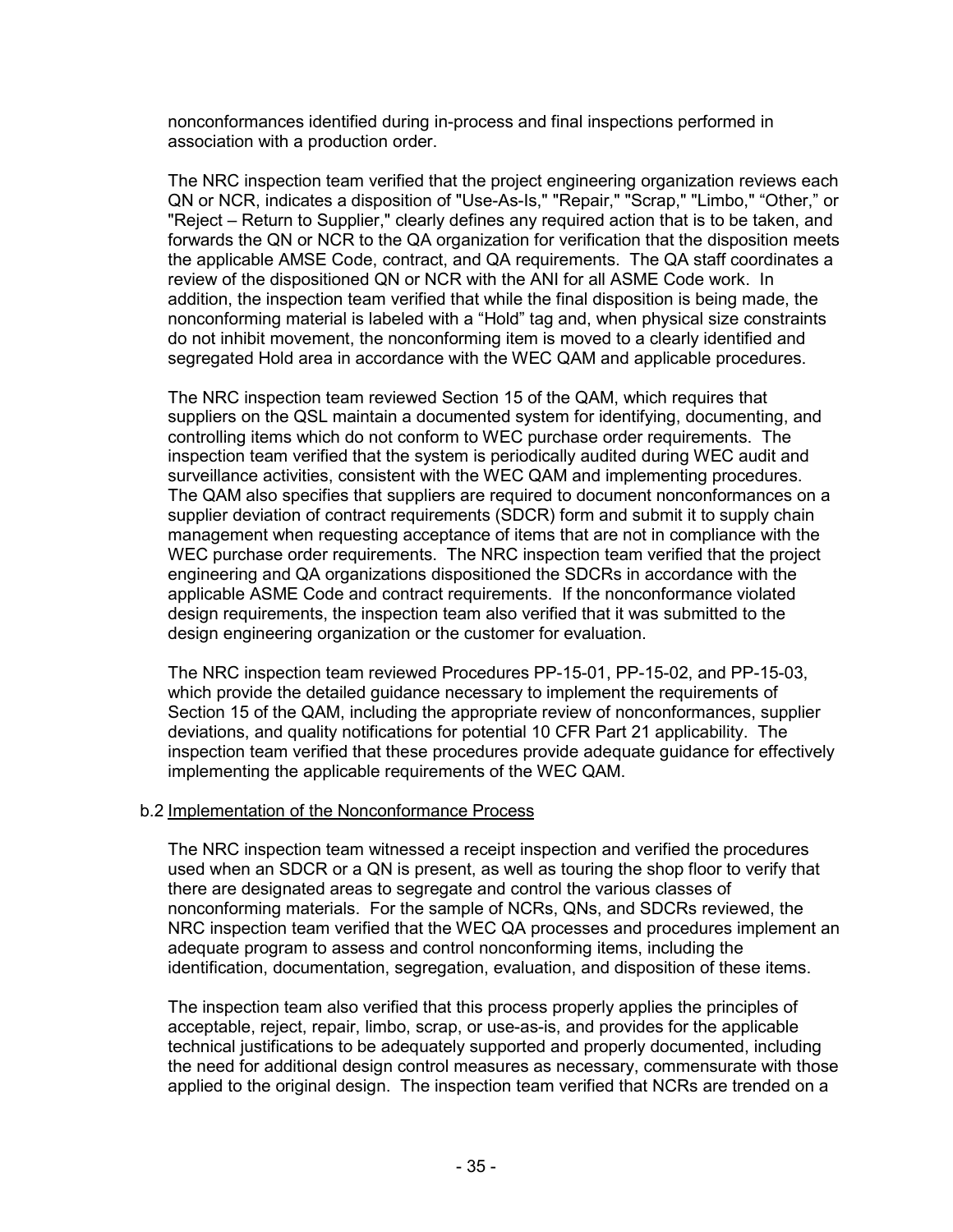semi-annual basis, and observed that the NCR database functionality allows for repeat occurrences to be noted during the initiation of a nonconformance report.

## c. Conclusions

The NRC inspection team concluded that WEC's process for the control of nonconforming materials, parts, or components is being implemented consistent with Criterion XV, "Nonconforming Materials, Parts, or Components," of Appendix B to 10 CFR Part 50. The NRC inspection team concluded that WEC's implementation of the nonconformance process and performance of the activities reviewed as a part of this inspection were adequate and effective. No significant findings were identified.

## 11. Corrective Actions

# a. Inspection Scope

The NRC inspection team reviewed the WEC policies and implementing procedures that govern the corrective action program to verify compliance with the requirements of Criterion XVI, "Corrective Actions," of Appendix B to 10 CFR Part 50. The NRC inspection team reviewed a sample of corrective action program (CAP) issue reports and verified that the CAP provides adequate control of conditions adverse to quality, as well as the means to determine the cause of these conditions and the ability to verify implementation of corrective actions to prevent recurrence.

Within the scope of this area of the inspection, the NRC inspection team reviewed the following policies, procedures, and associated documentation established by WEC:

- WEC QAM, Section 16, "Corrective Action," Revision 10, dated February 2, 2011
- Westinghouse Policy/Procedure WEC 16.2, "Westinghouse Corrective Actions Process," Revision 2, dated February 15, 2010
- Westinghouse Policy/Procedure WEC 16.3, "Corrective Action Review Board," Revision 1, dated July 16, 2009
- Westinghouse Policy/Procedure WEC 16.4, "Root Cause Analysis," Revision 1, dated July 16, 2009
- Westinghouse Policy/Procedure WEC 16.5, "Apparent Cause Analysis," Revision 0, dated November 6, 2008
- Westinghouse, Newington Operations, Policy/Procedure NSNP 16.6, "Long-Term CAP Commitments," Revision 0, dated November 6, 2008
- Westinghouse Policy/Procedure WEC 16.7, "Preventive Action," Revision 1, dated July 16, 2009
- Westinghouse Policy/Procedure WEC 16.8, "Customer Satisfaction," Revision 0, dated February 15, 2010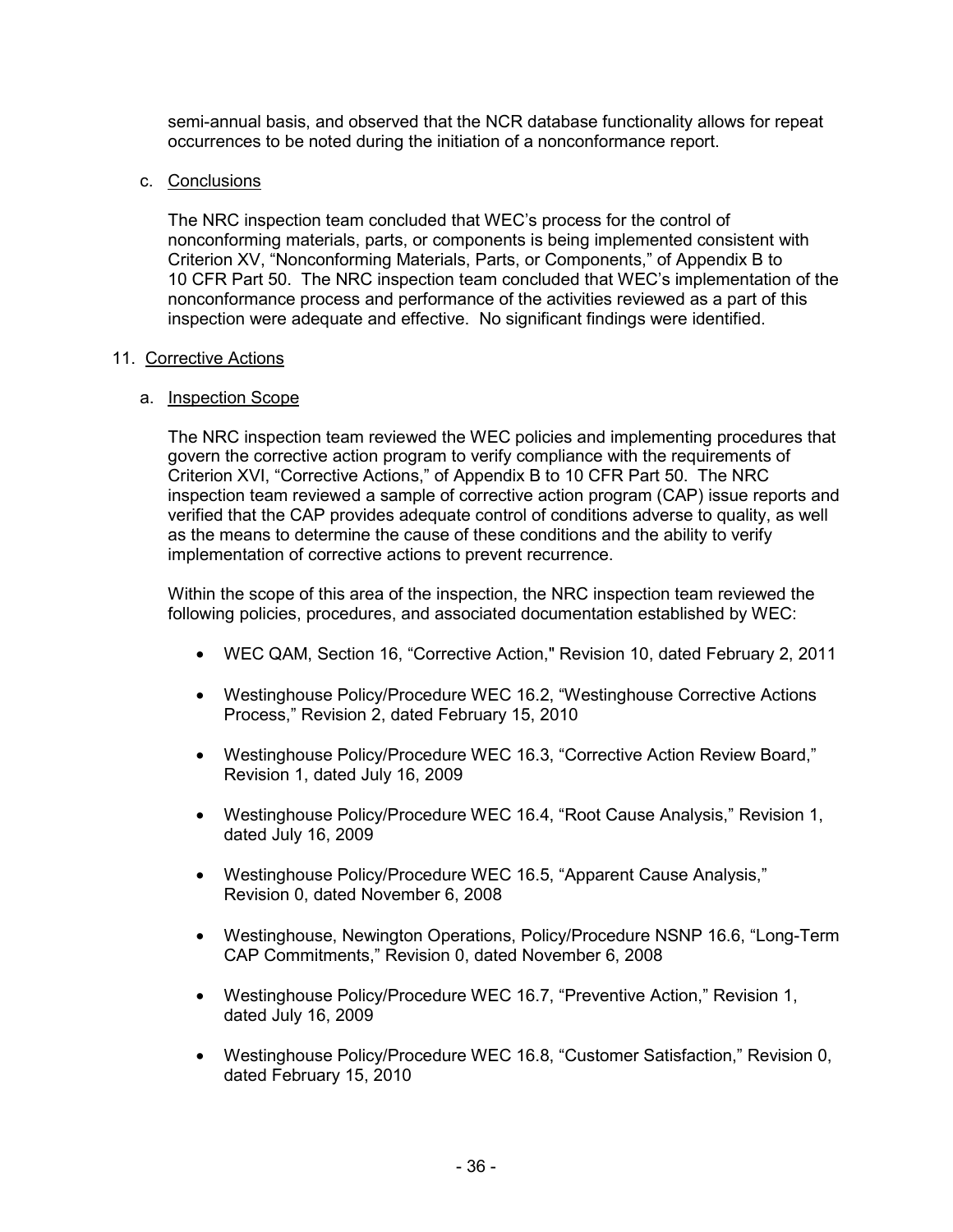- Westinghouse Policy/Procedure WEC 16.9, "Trending Process," Revision 0, dated February 15, 2010
- Westinghouse, Newington Operations, Policy/Procedure PP-12-01, "Measuring and Test Equipment Calibration and Issue," Revision 7, dated January 23, 2007, Revision 8, dated January 13, 2011, and Revision 9, dated July 6, 2011
- CAP 11-180-W006 M&TE Items Found Out of Calibration, dated June 29, 2011
- CAP 10-202-W005 Control of Measuring and Test Equipment, dated July 21, 2010
- CAP 09-190-W005 Control of Measuring and Test Equipment, dated July 9, 2009
- CAP 11-166-W010 G06 Latch Housing Machined Too Long, dated June 15, 2011
- CAP 11-197-W001 1 Side of UGS Keyway in FAP Cut Off Location, dated July 16, 2011
- CAP 11-197-W002 Parts Released to Floor Prior to Incoming Inspection, dated July 16, 2011
- CAP 11-197-W003 Operations Performed Out of Sequence, Past ANI, dated July 16, 2011
- CAP 11-197-W005 CATPR on RCA 10-236-W010, Not Accepted by the Commitment Owner and Past Due Date, dated July 16, 2011
- CAP 11-199-W001 ETAPS Notification, dated July 18, 2011
- CAP 10-225-W014 Improper Packaging of the Vogtle AP1000 Drive Rods, dated August 13, 2010
- CAP 11-024-W007 B&G Manufacturing Company, dated January 24, 2011
- CAP 11-180-W007 Improper Tagging of Items in Quality Control Inspection Hold Areas, dated June 29, 2011

## b. Observations and Findings

## b.1 Policies and Procedures

The NRC inspection team reviewed Section 16 of the WEC QAM, which describes the general requirements for the implementation of a corrective action system. The inspection team verified that the established implementing procedures provide adequate guidance to ensure that conditions adverse to quality are promptly identified, documented, and corrected or otherwise handled in accordance with the WEC procedures and practices and the applicable requirements. The procedures also ensure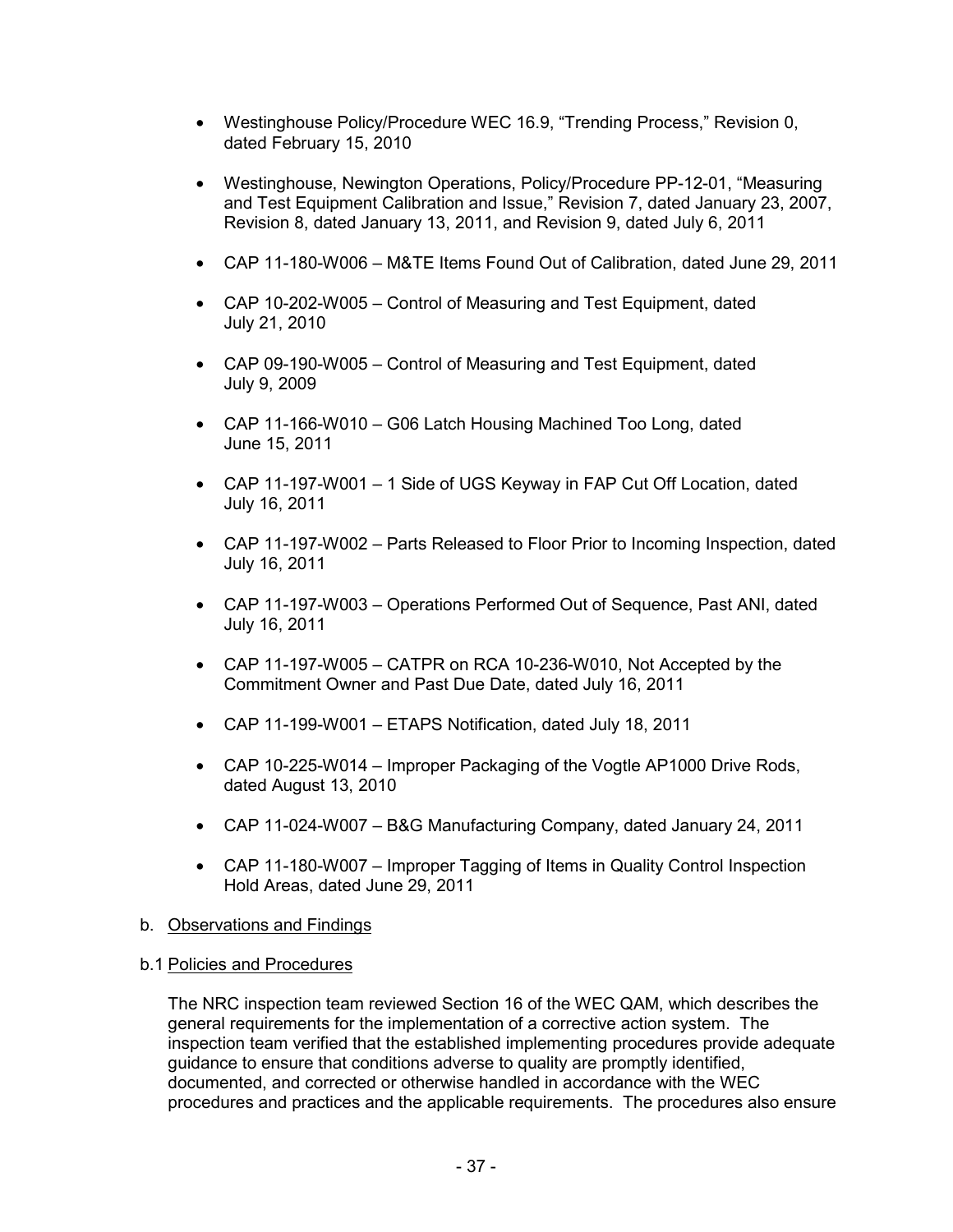that the causes of the conditions adverse to quality are identified and that timely corrective or preventive action is taken to preclude recurrence.

The QAM requires that issue reports be designated with a significance level including Watch/Trend, Medium, or High. The significance level determines the degree of causal analysis and corrective actions taken in response to the item identifed. High significance issues merit an in-depth investigation of cause (root cause analysis) and implementation of corrective actions to prevent recurrence. Level 1 or Level 2 high significance issues receive graduated levels of analysis depth and oversight. Medium significance issues merit causal investigation (apparent cause analysis) and remedial and/or interim corrective actions. Watch/Trend issues neither require root cause or apparent cause analysis; however, remedial corrective actions are taken. The NRC inspection team verified that for each CAP reviewed, the appropriate significance level was assigned and the prescribed level of causal analysis was conducted and documented in accordance with the WEC QAM and applicable procedures.

The NRC inspection team reviewed WEC 16.2, WEC 16.3, NSNP 16.6, WEC 16.7, WEC 16.8, and WEC 16.9, which provide the detailed guidance necessary to implement the requirements of Section 16 of the QAM, including the appropriate review of CAPs for potential 10 CFR Part 21 applicability. Collectively, these procedures also define a process and assign responsibilities to ensure that prompt action is taken throughout all phases of the activities performed by WEC to identify conditions adverse to quality and correct such conditions as soon as practical in order to prevent recurrence. The inspection team verified that these procedures provide adequate guidance for effectively implementing the applicable requirements of the WEC QAM.

The NRC inspection team reviewed the corrective action processes for conditions adverse to quality identified at both WEC and WEC's vendors / suppliers. The inspection team verified that conditions adverse to quality are identified through various means, including, but not limited to, the evaluation of nonconformances identified in NCRs, QNs, or SDCRs, internal and external quality audit results, monitoring reports, field service reports, customer or outside agency audits, or source surveillances. The NRC inspection team also verified that WEC QA engineers evaluate a subcontractor's proposed corrective actions before the subcontractor completes the corrective actions.

#### b.2 Implementation of the Corrective Action Program

The NRC inspection team verified that the WEC QA processes and procedures implement an adequate program to promptly assess and correct conditions adverse to quality, including the identification, documentation, and disposition of corrective action items, to include a description, cause, current status, and corrective actions taken to prevent recurrence. The NRC inspection team also verified that WEC subcontractors must submit nonconformance reports and proposed corrective actions for approval before implementing corrective actions, and that WEC adequately assesses deficiencies identified or reported by its customers, vendors, or suppliers, and enters them into the nonconformance or corrective action programs, as appropriate.

The NRC inspection team reviewed a sample of WEC CAPs related to both internal and vendor conditions adverse to quality. The inspection team verified that the CAPs provide (1) adequate documentation and description of conditions adverse to quality; (2) an appropriate analysis of the cause of these conditions and the corrective actions taken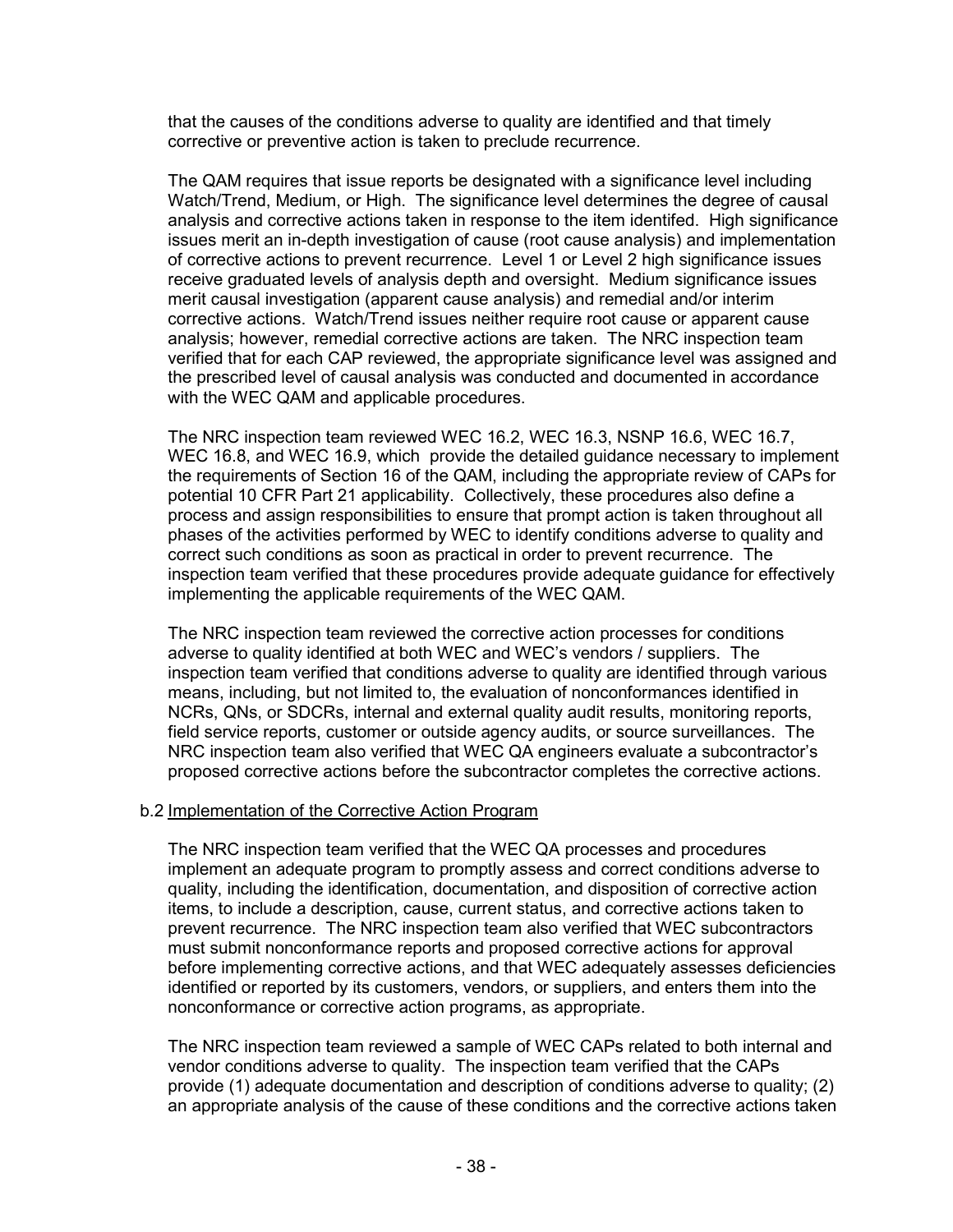to prevent recurrence; (3) direction for review and approval by the responsible authority; (4) a description of the current status of the corrective actions; and (5) the follow-up actions taken to verify timely and effective implementation of the corrective actions. The inspection team also verified that the corrective action process provides an effective interface to WEC's 10 CFR Part 21 program and procedure, and that a management system has been established for the overview of trends for conditions adverse to quality.

The inspection team made an initial observation that there was a potential failure to take adequate corrective action to maintain appropriate calibration status for numerous instruments and machines based on M&TE observations made in three successive WEC internal audits. However, the inspection team subsequently received additional information regarding the newly implemented Welding and Examination Control Process database, and conducted a review of the ongoing activities related to the M&TE corrective actions, which resulted in this observation being invalidated.

## c. Conclusions

The NRC inspection team concluded that WEC's process for corrective actions is being implemented consistent with Criterion XVI, "Corrective Action," of Appendix B to 10 CFR Part 50. The NRC inspection team concluded that WEC's implementation of the corrective action process and performance of the activities reviewed as a part of this inspection were adequate and effective. No significant findings were identified.

#### 12. Entrance and Exit Meetings

On July 18, 2011, the NRC inspection team discussed the scope of the inspection with Mr. Michael Lattin, WEC Newington Operations Plant Manager, and other members of the WEC management and staff. On July 22, 2011, the NRC inspection team presented the inspection results and observations during an exit meeting with Mr. Michael Lattin and other WEC staff. The attachment to this report lists the entrance and exit meeting attendees, as well as those individuals interviewed by the NRC inspection team.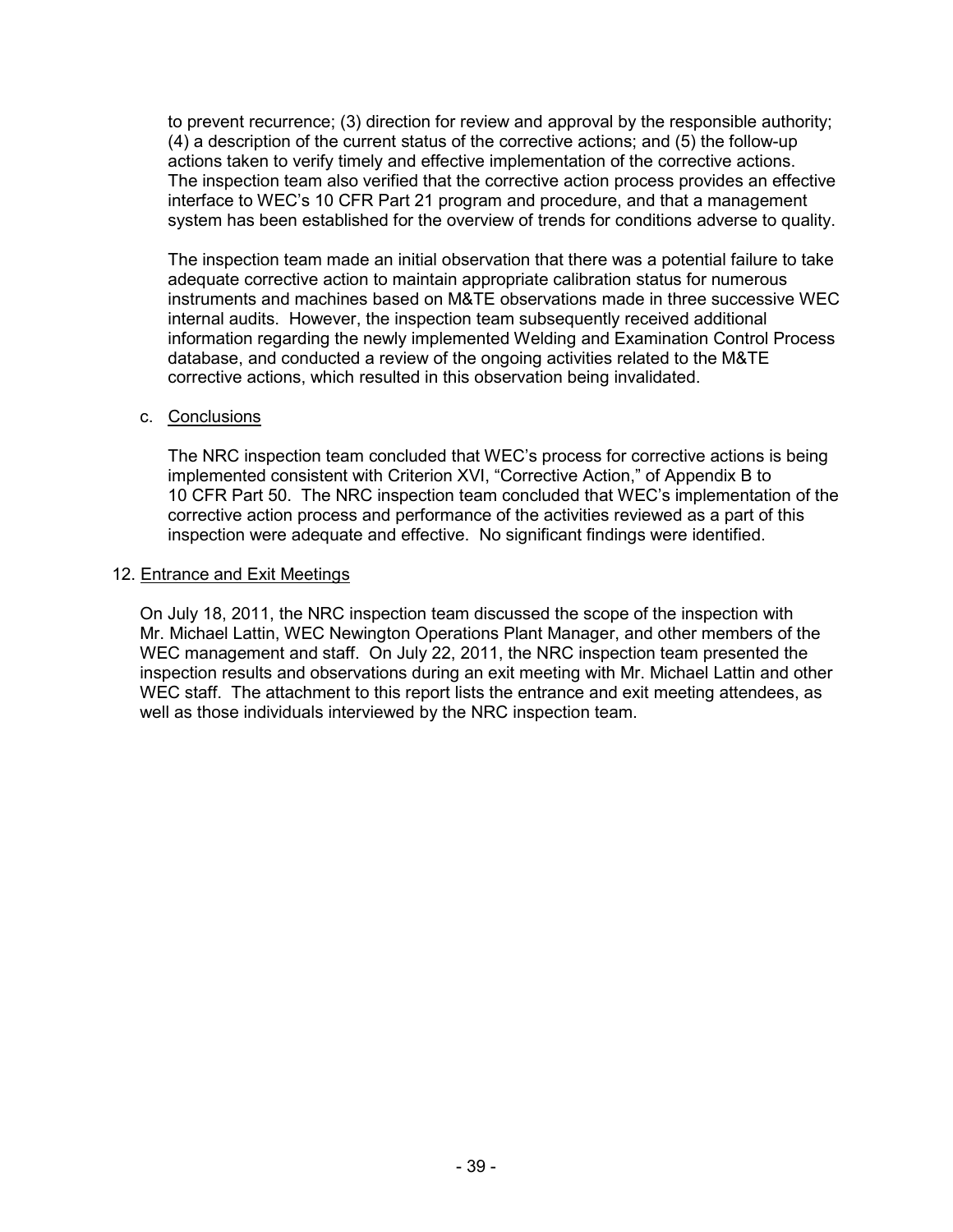# **ATTACHMENT**

# 1. ENTRANCE / EXIT MEETING ATTENDEES

| <b>Name</b>                | <b>Title</b>                                                 | <b>Affiliation</b>      | <b>Entrance</b>         | <b>Exit</b>             | <b>Interviewed</b>      |
|----------------------------|--------------------------------------------------------------|-------------------------|-------------------------|-------------------------|-------------------------|
| <b>Alan Friend</b>         | <b>RVI Project Team Lead</b>                                 | <b>WEC</b>              | X                       | X                       | X                       |
| <b>Bill Wallace</b>        | <b>Engineering Manager, RVIs</b>                             | <b>WEC</b>              | $\overline{\mathsf{x}}$ |                         |                         |
| Carl Tyson                 | <b>Test Engineer</b>                                         | <b>WEC</b>              |                         |                         | X                       |
| Carrie Monaco              | <b>NPP Quality and Continuous</b><br>Improvement             | <b>WEC</b><br>Cranberry | $\sf X$                 | $X^*$                   |                         |
| <b>Christopher Andrews</b> | NDE Level II NDE Inspector                                   | <b>WEC</b>              |                         |                         | X                       |
| Dan Labbe                  | Quality Assurance Engineer,<br><b>RVIs</b>                   | <b>WEC</b>              | X                       | X                       | X                       |
| David Atkins               | <b>QC Inspection Supervisor</b><br>and M&TE Manager          | <b>WEC</b>              | $\sf X$                 |                         | $\sf X$                 |
| <b>Erik Neff</b>           | RT Level II NDE Inspector                                    | <b>WEC</b>              |                         |                         | X                       |
| Frank Murray               | <b>Engineering Manager,</b><br><b>CEDMs and CRDMs</b>        | <b>WEC</b>              | X                       | X                       |                         |
| <b>Gary Bailey</b>         | <b>Manufacturing Tester</b>                                  | <b>WEC</b>              |                         |                         | X                       |
| Greg Jeanson               | Maintenance / Tool Crib<br>Supervisor                        | <b>WEC</b>              |                         |                         | X                       |
| James McShane              | <b>CRDM Project Team Lead</b>                                | <b>WEC</b>              | X                       | $\sf X$                 | X                       |
| <b>Joel Plante</b>         | <b>EH&amp;S Manager</b>                                      | <b>WEC</b>              | $\overline{\mathsf{X}}$ | X                       |                         |
| Jonathan Booth             | Welder                                                       | <b>WEC</b>              |                         |                         | $\mathsf{X}$            |
| Jonathan Leavitt           | Engineering Manger, RCP<br>Design                            | <b>WEC</b>              | X                       |                         |                         |
| Kenneth Fortin             | <b>Lead Quality Assurance</b><br>Engineer                    | <b>WEC</b>              |                         |                         | X                       |
| Lisa Plante                | <b>Quality Systems Supervisor</b>                            | <b>WEC</b>              | X                       | X                       | $\mathsf X$             |
| Lonny Pygman               | <b>Quality Assurance Engineer</b>                            | <b>WEC</b>              | X                       | $\overline{\mathsf{X}}$ | $\pmb{\mathsf{X}}$      |
| Lynne Michaud              | Document Control / Records                                   | <b>WEC</b>              |                         |                         | $\sf X$                 |
| Mark Coburn                | <b>Manufacturing Manager</b>                                 | <b>WEC</b>              | X                       | X                       | X                       |
| Mark Hanson                | <b>Supply Management Lead</b>                                | <b>WEC</b>              |                         | $\overline{\mathsf{x}}$ |                         |
| Mark Kachmar               | <b>VP New Plant Operations /</b><br>Services and Integration | <b>WEC</b><br>Cranberry |                         | $X^*$                   |                         |
| <b>Mike Lattin</b>         | <b>Plant Manager</b>                                         | <b>WEC</b>              | X                       | X                       |                         |
| Ramon Serrano              | Engineering Manager, RCPs                                    | <b>WEC</b>              |                         | X                       |                         |
| <b>Richard Brillon</b>     | <b>Quality Assurance Manager /</b><br>Level III NDE          | <b>WEC</b>              | X                       | X                       | X                       |
| <b>Richard Roberg</b>      | <b>Quality Assurance Engineer</b>                            | <b>WEC</b>              | $\mathsf{X}$            | $\sf X$                 | X                       |
| <b>Richard Talbot</b>      | Manager IS Regional<br><b>Services</b>                       | <b>WEC</b>              |                         | X                       |                         |
| Robert Guy                 | <b>Welding Engineer</b>                                      | <b>WEC</b>              |                         |                         | X                       |
| Sharon Carignan            | <b>Administrative Assistant</b>                              | <b>WEC</b>              |                         |                         | X                       |
| <b>Steven Russell</b>      | <b>Lead Weld Engineer</b>                                    | <b>WEC</b>              | X                       |                         | $\overline{\mathsf{X}}$ |
|                            |                                                              |                         |                         | * by conference call    |                         |